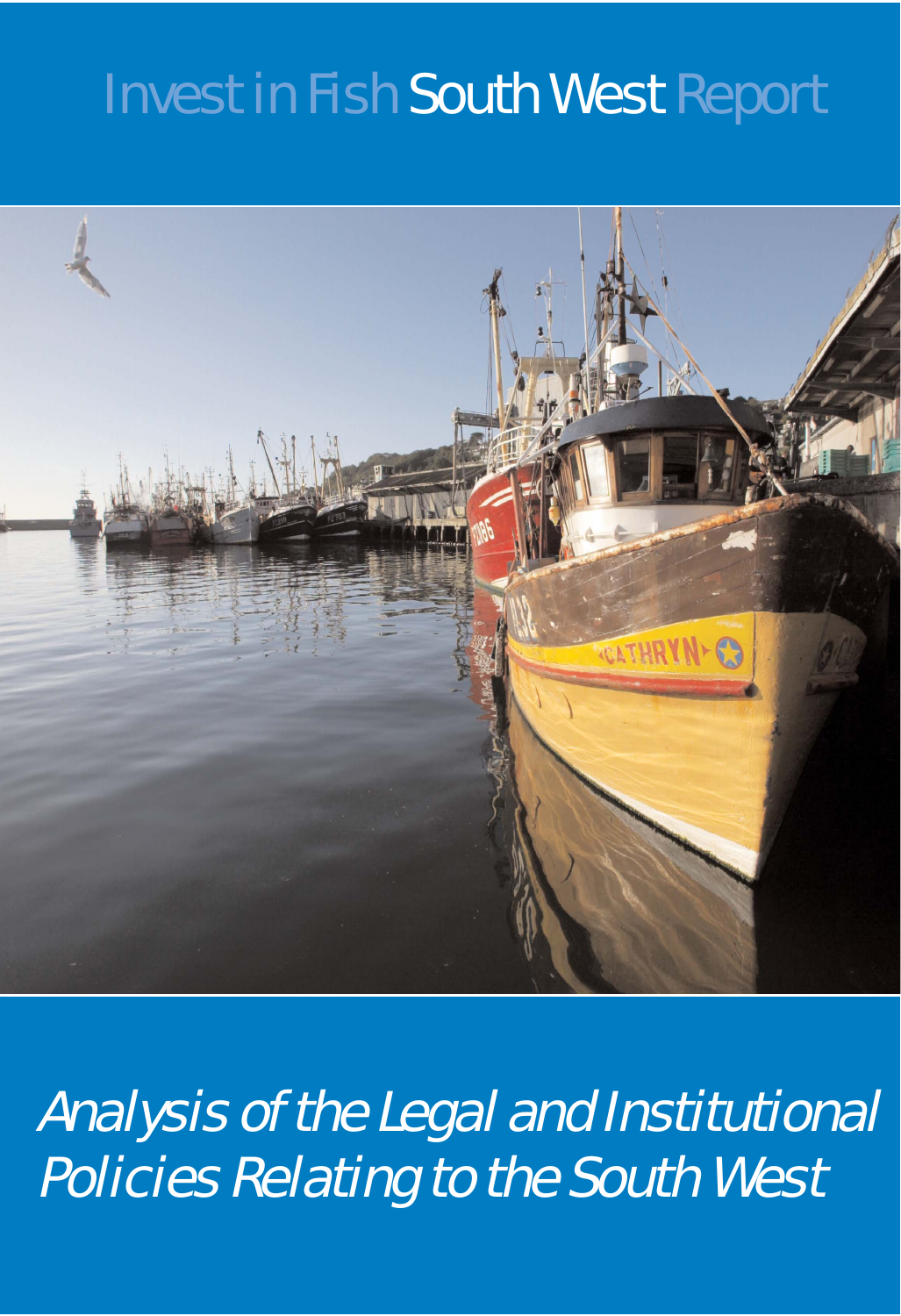# **Contents**

| Improvements to the TAC system through better       |  |
|-----------------------------------------------------|--|
| science by industry/ scientist collaboration 15     |  |
|                                                     |  |
| Temporal area closures for all and selected fishing |  |
|                                                     |  |
|                                                     |  |
|                                                     |  |
|                                                     |  |
|                                                     |  |
|                                                     |  |
| Implications for Invest in Fish Southwest 27        |  |
|                                                     |  |
| Annex: Legal and Institutional Framework  30        |  |
|                                                     |  |
|                                                     |  |
|                                                     |  |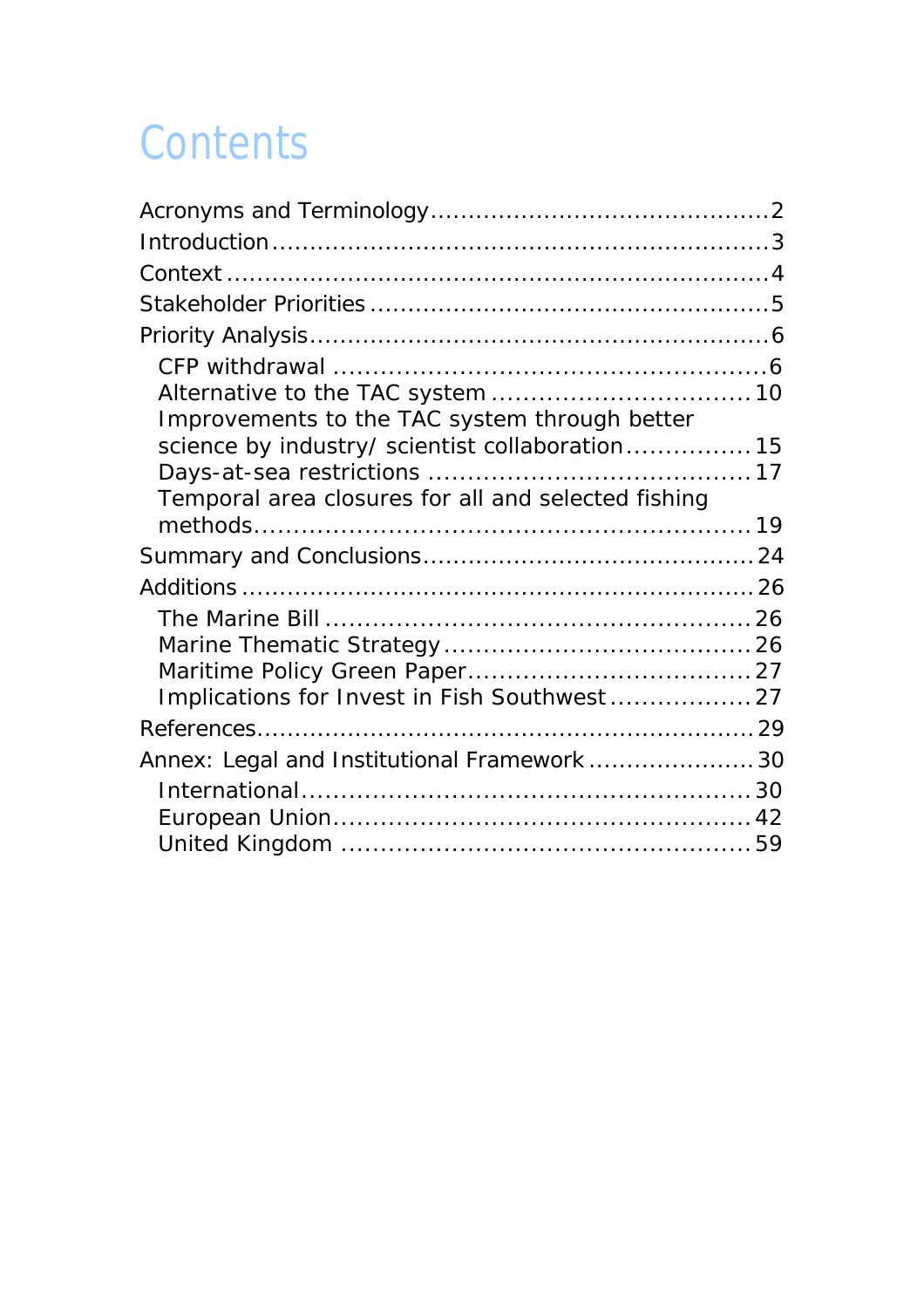# <span id="page-2-0"></span>Acronyms and Terminology

The following provides a description of terminology used in this report.

**ACFA** – Advisory Committee on Fisheries and Aquaculture

**CEFAS**- Centre for Environment, Fisheries and Aquaculture Science

**CFP** – Common Fisheries Policy, The European Union's instrument for the management of fisheries and aquaculture

- **EC** European Community
- **ECC** European Economic Community
- **ECJ** European Court of Justice

**EEZ -** Exclusive Economic Zone, an area in which a coastal state has sovereign rights over all the economic resources of the sea, seabed and subsoil.

- **EFF** European Fisheries Fund
- **EP** European Parliament
- **EU** European Union (EU)
- **FIFG** Financial Instrument for Fisheries Guidance
- **ICES** International Council for the Exploration of Seas
- **ITQs** Individual Transferable Quotas
- **MTS** Marine Thematic Strategy
- **RAC** Regional Advisory Council
- **RFO** Regional Fisheries Organisation
- **SAC** Special Area of Conservation
- **SFC** Sea Fisheries Committee
- **SPA** Special Protection Area
- **STECF** The Scientific, Technical and Economic Committee for Fisheries

**TACs** - Total Allowable Catch, the quantity of fish that can be taken from a stock each year. In the Europe, the figure is agreed by the Fisheries Council of Ministers each December for the following year. EU Member States are allocated a fixed proportion of the TAC as their national quota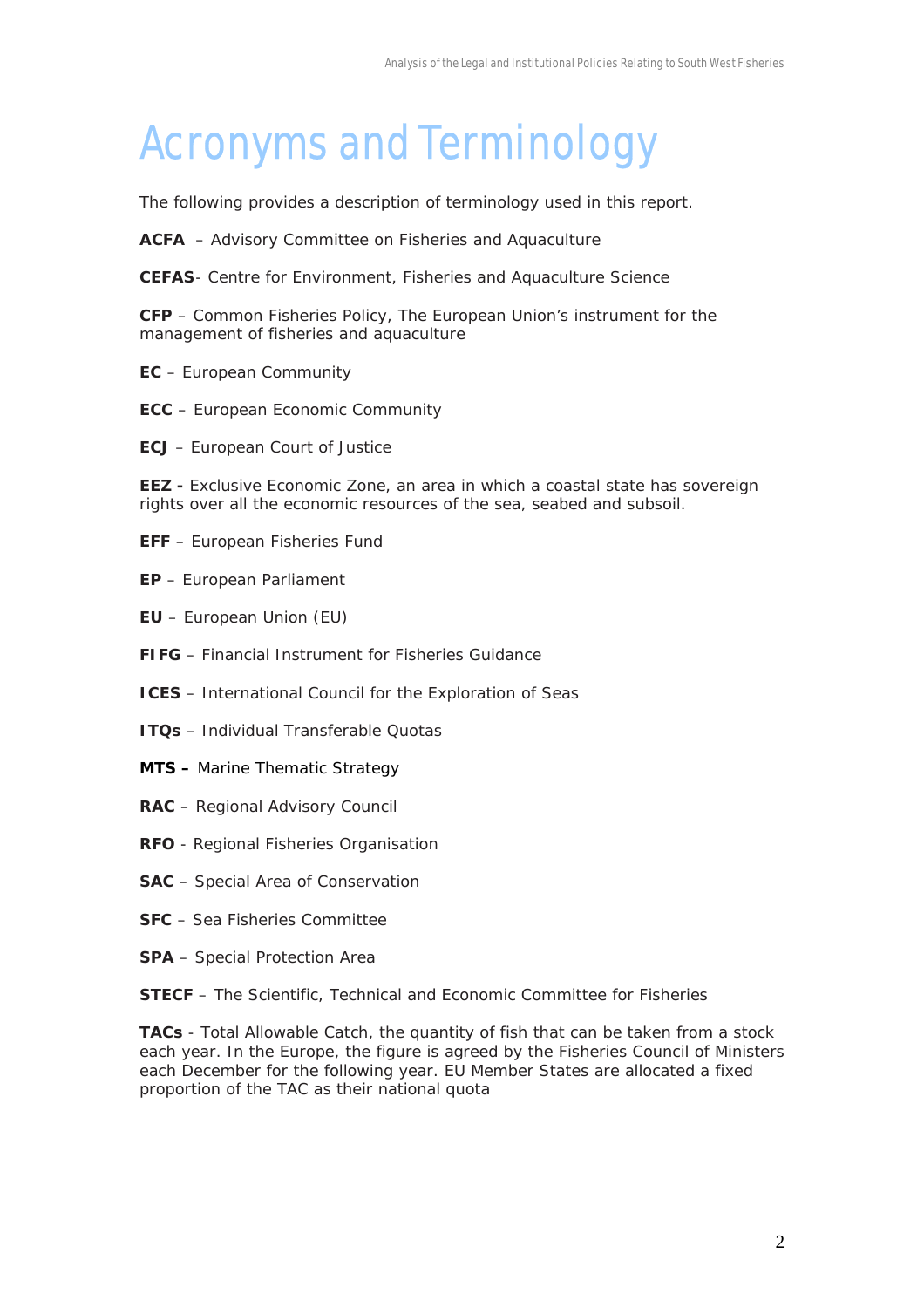### <span id="page-3-0"></span>**Introduction**

Invest in Fish South West is a stakeholder led project that seeks to develop a regional strategy for managing fisheries in the Celtic Sea, English Channel and Western Approaches that improves fish stocks in a way that will benefit the marine environment, regional economy and local communities. The project was launched on 28 April 2004 by HRH the Prince of Wales. To celebrate progress made within its first year, Invest in Fish South West will be releasing four reports over the next month. Each report discusses important findings from different research projects conducted within the context of the project to date. Although these reports do not convey the collective views of Invest in Fish South West, they do provide a basis for discussion that will aid stakeholders in defining a fisheries management strategy. Relevant biological, economic and social data collected from these reports will also be inputted into the Invest in Fish South West's bio-economic model<sup>1</sup>.

The reports and dates for release are as follows:

- *Imagining Change: a Survey of South West Fishermen* by Invest in Fish South West - released 9 May 2005
- The *Motivation, Demographics and Views of South West Recreational Sea Anglers and their Socio-economic Impact on the Region* by Nautilus consultants – DATE TO BE DETERMINED
- *Analysis of the Interactions between Fishing and Marine Mammals* by the Sea Mammal Research Unit, SMRU - to be released 23 May 2005
- *Analysis of the Legal and Institutional Policies Relating to South West Fisheries* by The Institute of European Environmental Policy (IEEP) - to be released 30 May 2005

#### Editor's note

1. The Centre for the Economics and Management of Aquatic Resources at the University of Portsmouth, Cemare, and The Centre for Environment, Fisheries and Aquaculture Science, CEFAS are currently developing a bio-economic model to test the social, economic and environmental implications of different management options on behalf of Invest in Fish South West.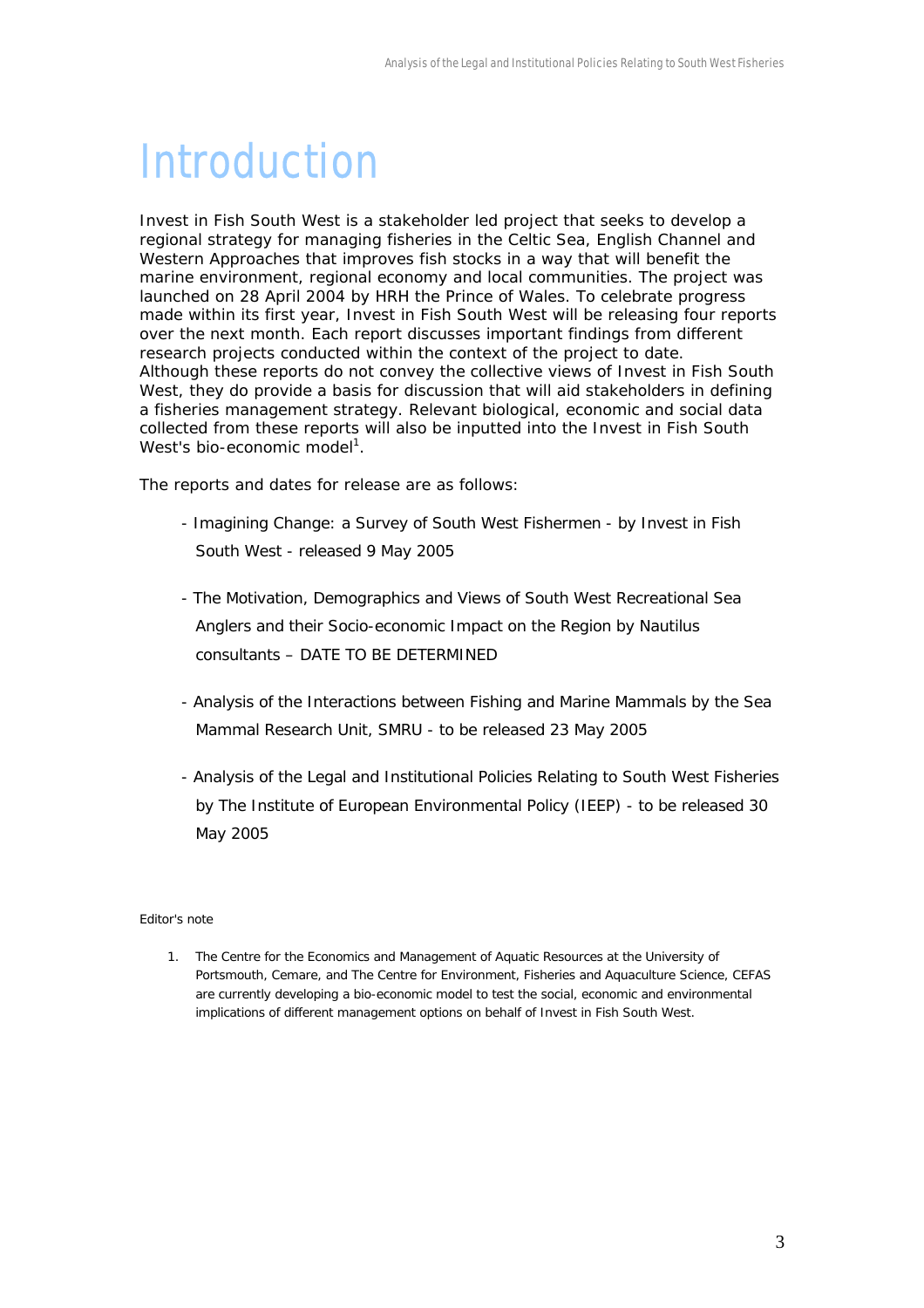### <span id="page-4-0"></span>**Context**

 $\overline{a}$ 

Invest in Fish South West ultimately aims to define a fisheries management strategy that improves fish stocks while balancing the needs of the marine environment, regional economy and local communities. The project understands that in order for the strategy to be credible, it will have to be practical and attainable within the existing legal and institutional situation.

Since the launch of the Invest in Fish South West project, steering group members have been working closely with stakeholder groups (fishermen, recreational sea anglers, environmental NGOs, conservation organisations, fish processors, retailers and restaurateurs) to ascertain the most desired fisheries management options between all groups.

This report, conducted by the Institute for European Environmental Policy (IEEP[\)1,](#page-4-1) reviews the plausibility of implementing fisheries management options proposed by stakeholder groups thus far, within the current legislative and institutional constraints and opportunities.

The report includes Annexes of analyses of the broader legal and institutional framework that is relevant to the development of recovery plans. This is broken into three levels: international law, EU law, and national and local legislation.

The project, and hence recovery options, relate to an area falling within Community waters. This includes both territorial waters and the UK EEZ/fisheries zone but not the high seas. Because the project is focusing on recovery options in relation to UK waters, i.e. territorial and fishing zone, the text does not consider legislation concerning Irish or French territorial waters or EEZs.

This report has been presented to the Invest in Fish South West Steering Group and will play an important role in its fisheries management debate. During the duration of the Invest in Fish South West project, and based on its latest findings, stakeholder groups may propose other fisheries management options that will also be reviewed by IEEP.

<span id="page-4-1"></span> $1$  The Institute for European Environmental Policy (IEEP) is an independent institute with its own research programmes. Based in London and Brussels, the Institute's major focus is the development, implementation and evaluation of EU policies of environmental significance, including agriculture, fisheries, regional development and transport.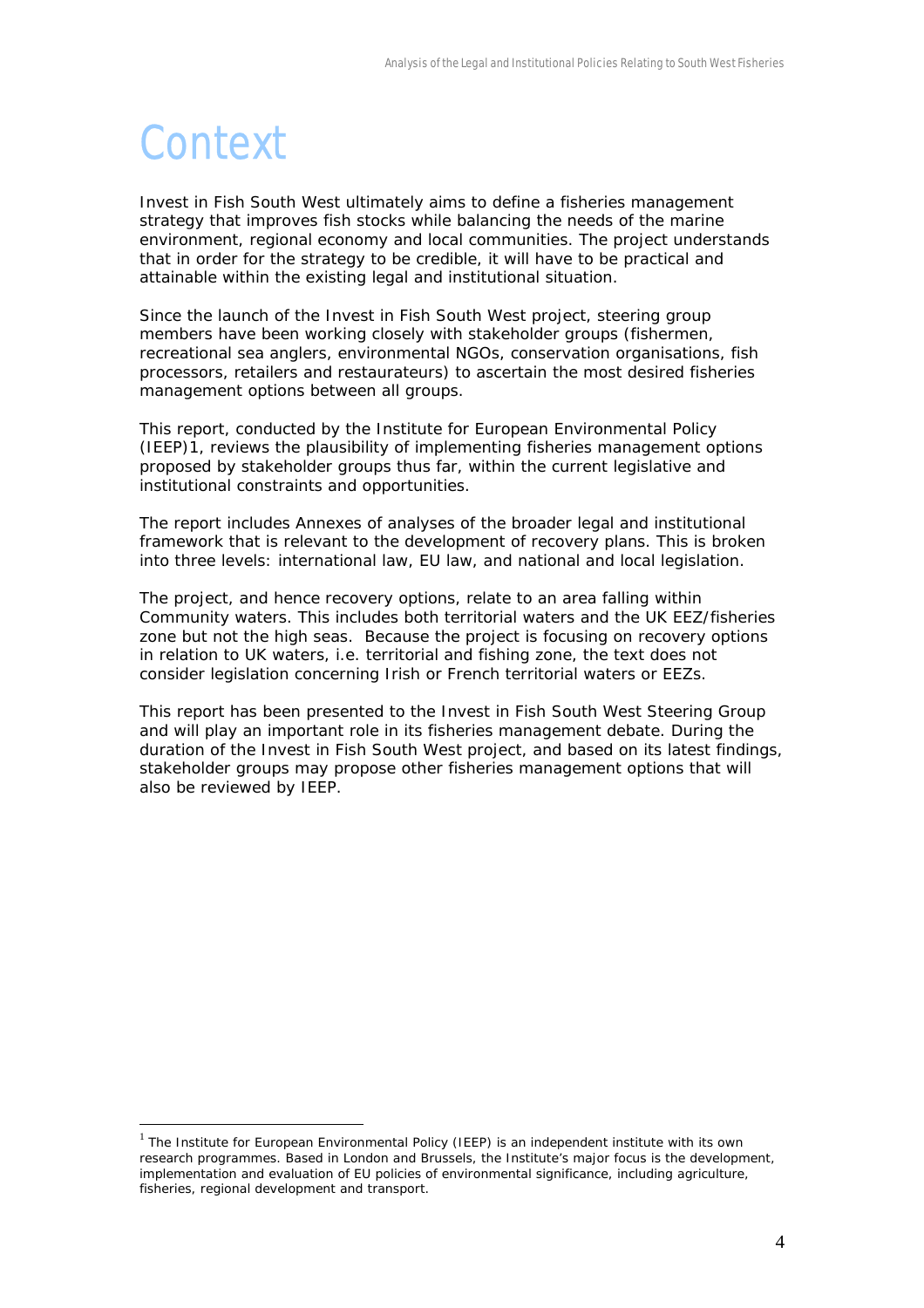### <span id="page-5-0"></span>Stakeholder Priorities

Invest in Fish SW will publish a list of future options at a later stage of the project. Based on initial IiFSW project consultations and IEEP discussions with key stakeholders, IEEP clustered major ideas and suggestions under six headings, from which the analysis follows:

|    | <b>Recovery Option</b>                                                                                | <b>Details and Stakeholder Views</b>                                                                                                                                                                                                                                                                                                                                                                                                                                                                                                                                                                                                                                                                                                                                                                                                                                               |
|----|-------------------------------------------------------------------------------------------------------|------------------------------------------------------------------------------------------------------------------------------------------------------------------------------------------------------------------------------------------------------------------------------------------------------------------------------------------------------------------------------------------------------------------------------------------------------------------------------------------------------------------------------------------------------------------------------------------------------------------------------------------------------------------------------------------------------------------------------------------------------------------------------------------------------------------------------------------------------------------------------------|
| 1. | <b>Common Fisheries Policy</b><br>(CFP) Withdrawal                                                    | There is widespread dissatisfaction with the<br>current management system, which leads to<br>many stakeholders calling for CFP withdrawal.<br>There is however recognition that the fisheries<br>concerned would need managing in an<br>international framework.                                                                                                                                                                                                                                                                                                                                                                                                                                                                                                                                                                                                                   |
|    | 2. Alternative to the Total<br>Allowable Catch (TAC)<br>system                                        | There is general contempt for the quota system,<br>perceived as being based on deeply flawed<br>science and the major cause of discards, conflict,<br>resentment of the EU and poor economic returns.                                                                                                                                                                                                                                                                                                                                                                                                                                                                                                                                                                                                                                                                              |
| 3. | Improvements to the<br>TAC system through<br>better science by<br>industry/scientist<br>collaboration | Some support was expressed for TACs if stock<br>assessments could be shown to be realistic. To<br>this end, there is general willingness amongst the<br>fishing industry to work with scientists to help<br>inform both the fishing industry and the science,<br>providing scientists can be separated from their<br>current perception as being allied with, and<br>serving, the management 'anti-fishing' policy.                                                                                                                                                                                                                                                                                                                                                                                                                                                                |
| 4. | Temporal area closures<br>for all and selected<br>fishing methods                                     | The support for area closures was specific.<br>Seasonal closures in specified spawning and<br>nursery areas were favoured together with zonal<br>area management whereby areas are closed to<br>specific gears. A subset of this is seasonal or<br>short-term rotated closures allowing heavily<br>fished areas to remain 'fallow' for short periods.<br>There was very little support for large permanent<br>closed areas. This is seen as a 'park making<br>conservation goal' by green groups not<br>sympathetic to the fishing industry, rather than<br>an attempt to provide a long-term future for the<br>industry. There were suggestions that large<br>permanent closure may be acceptable if there<br>were guarantees that there would be effective<br>monitoring of their success, with an option to<br>remove or modify them if positive results were<br>not generated. |
| 5. | Days-at-sea restrictions                                                                              | Suggested control of effort in the form of days-at-<br>sea restrictions, often in conjunction with area<br>closures, based on 'maximum' effort track<br>records.                                                                                                                                                                                                                                                                                                                                                                                                                                                                                                                                                                                                                                                                                                                   |
|    | 6. Transitional aid                                                                                   | To support the industry through the period of<br>readjustment, there were widespread calls for<br>transitional aid to compensate for the area<br>closures-and-days-at-sea restrictions.                                                                                                                                                                                                                                                                                                                                                                                                                                                                                                                                                                                                                                                                                            |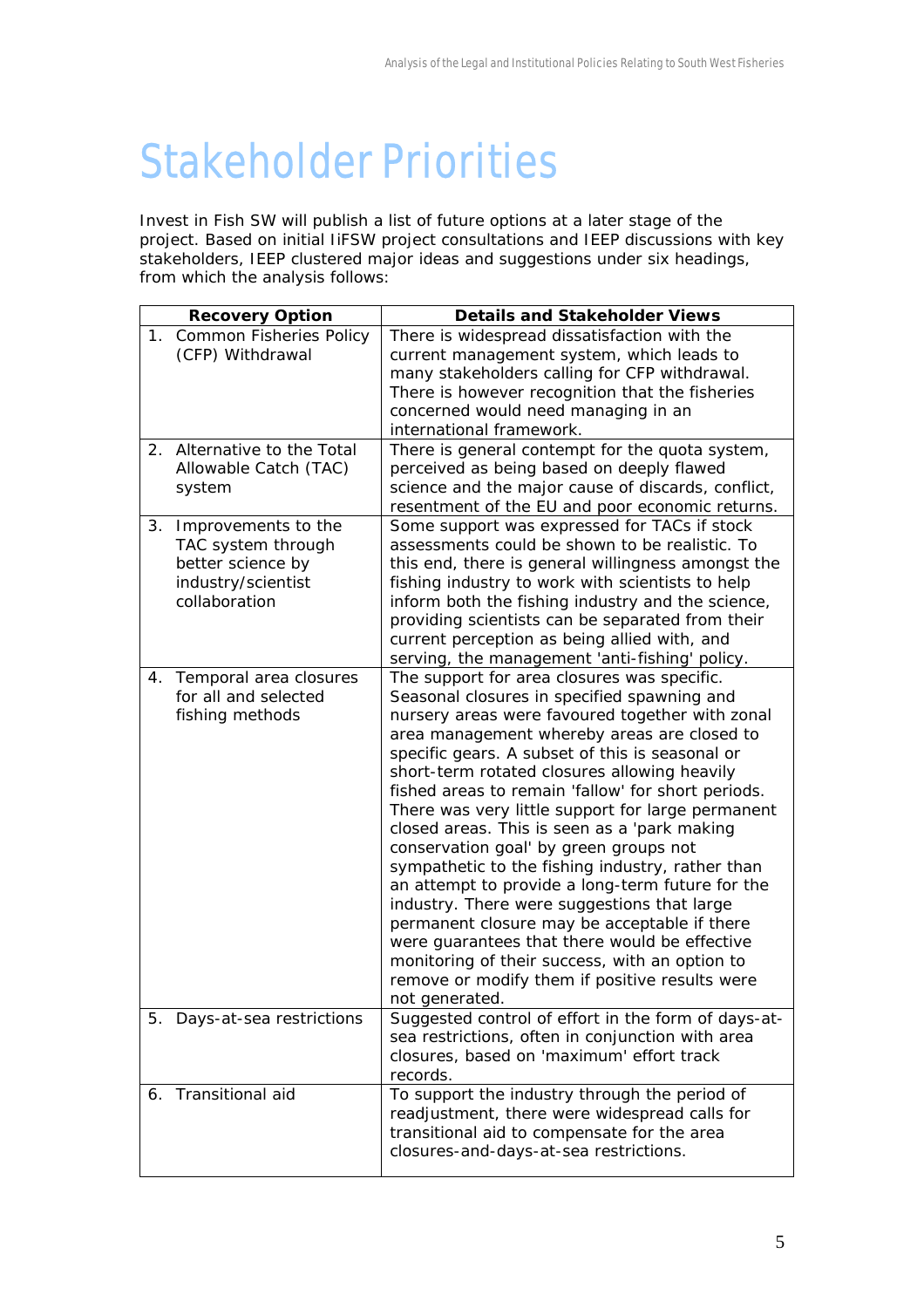# Priority Analysis

<span id="page-6-0"></span>

| <b>Priority</b>       | Law/legal basis                | <b>Required change</b>      | Likelihood                  | Time frame / political       |
|-----------------------|--------------------------------|-----------------------------|-----------------------------|------------------------------|
|                       |                                |                             |                             | opportunity                  |
| <b>CFP withdrawal</b> | The legal basis for the CFP is | CFP withdrawal or           | a) & b) Treaty reform       | Political opportunities for  |
|                       | set out in the EC Treaty, and  | amendment could be          | happens rarely; it is a     | future Treaty change are     |
|                       | has subsequently been          | achieved in several key     | slow process and            | uncertain, given the need    |
|                       | confirmed by the European      | ways:                       | requires unanimous          | to secure agreement from     |
|                       | Court of Justice. The CFP      |                             | agreement from all          | all 25 Member States. The    |
|                       | itself is set out in a large   | Change Treaty wording<br>a) | Member States (now 25)      | new European constitution    |
|                       | number of secondary laws       | on fisheries - the          | before entering into        | is unlikely to enter into    |
|                       | (notably the basic Regulation  | reference to fisheries in   | effect. The latest round    | force much before 2007 - if  |
|                       | 2371/2002).                    | the Treaty could be         | of Treaty reforms were      | it enters into force at all. |
|                       |                                | removed or the text         | agreed in June 2004.        |                              |
|                       | In order to 'withdraw from     | changed to make             | These could lead to the     | As for changes to            |
|                       | the CFP,' consideration could  | fisheries resource          | introduction of a           | legislation, the major CFP   |
|                       | be given to changing UK        | conservation an issue       | simplified procedure for    | reforms are for the time     |
|                       | commitments under the          | that is shared between      | future Treaty changes,      | being falling in 10 year     |
|                       | Treaty, by:                    | EU and Member States.       | but this is not yet clear.  | cycles, although there is    |
|                       |                                | This would override case    | Either way, Treaty          | nothing preventing the       |
|                       | securing changes to the<br>a)  | law, and would have the     | change is a major           | Commission from proposing    |
|                       | wording in the Treaty so       | effect of allowing the UK   | challenge and currently     | changes in the meantime.     |
|                       | that CFP is rolled back or     | to share competence in      | quite unlikely to achieve.  |                              |
|                       | watered down, e.g. by          | this area. The changes to   | It is not at all clear that |                              |
|                       | removal of exclusive           | the Treaties agreed in      | the new European            |                              |
|                       | competence                     | June 2004 (but not          | constitution will ever      |                              |
|                       | reducing the UK's<br>b)        | ratified) increase (rather  | enter into force.           |                              |
|                       | obligations under the          | than reduce/remove)         |                             |                              |
|                       | Treaty (i.e. partial           | such references.            | c) UK withdrawal from       |                              |
|                       | withdrawal from the EU)        |                             | the $EU/EC -$ this is       |                              |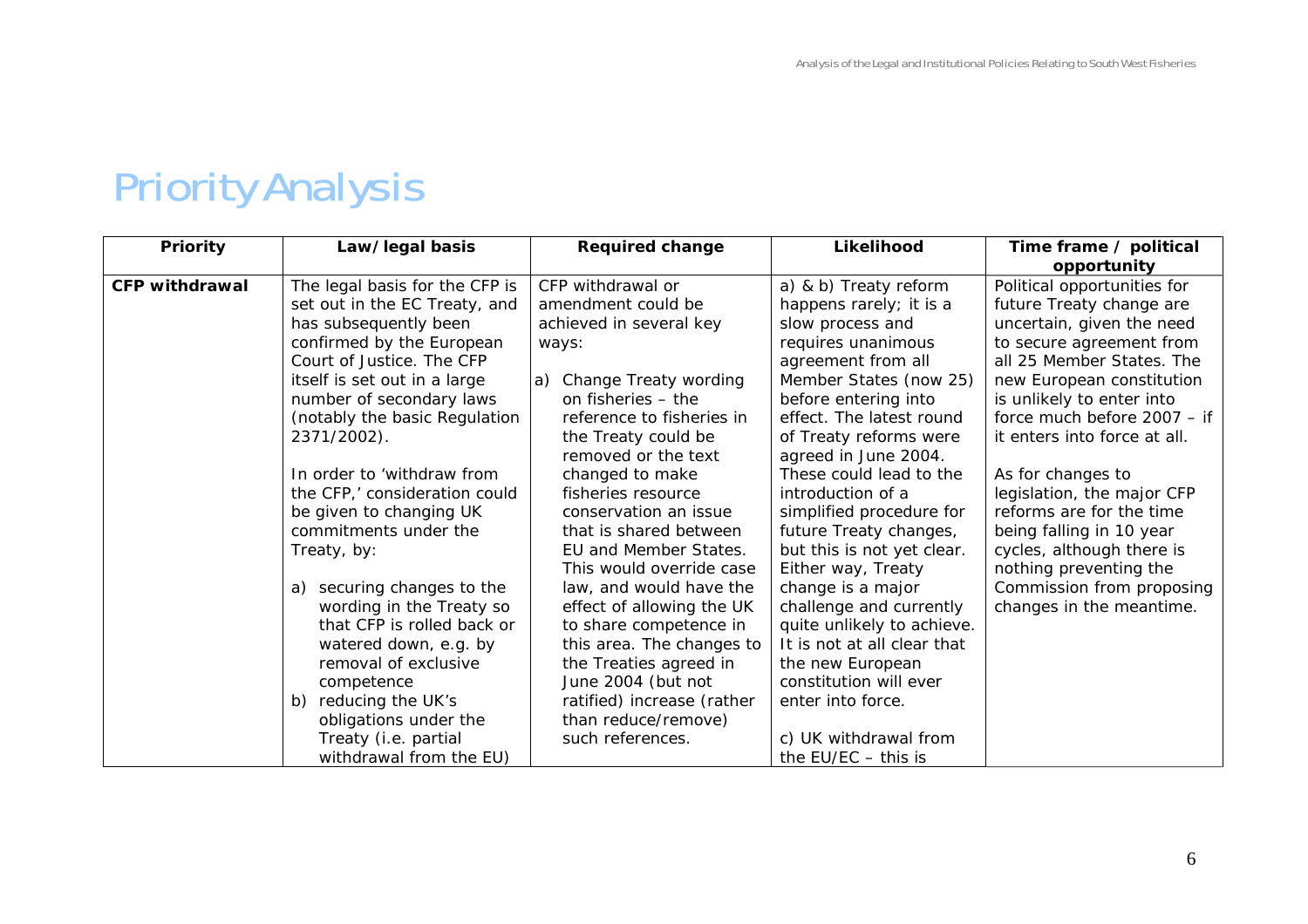| <b>Priority</b> | Law/legal basis                      |    | <b>Required change</b>        | Likelihood                   | Time frame / political |
|-----------------|--------------------------------------|----|-------------------------------|------------------------------|------------------------|
|                 |                                      |    |                               |                              | opportunity            |
|                 | withdrawing from the<br>C)           | b) | The UK could be given an      | considered highly            |                        |
|                 | EU/EC entirely.                      |    | opt-out to the CFP. It is     | unlikely, although the       |                        |
|                 |                                      |    | not possible simply to        | prospect of a UK             |                        |
|                 | Alternatively, changes could         |    | pick and chose from EU        | referendum on the new        |                        |
|                 | be sought to the CFP                 |    | policies, although some       | European constitution        |                        |
|                 | legislation, which would             |    | derogations have been         | could result in a UK 'no'    |                        |
|                 | apply to all Member States,          |    | secured in Treaties, by       | vote, and subsequently       |                        |
|                 | e.g. by:                             |    | some countries, e.g.          | lead to calls and            |                        |
|                 |                                      |    | Denmark.                      | pressure for the UK to       |                        |
|                 | rolling back/water down<br>$\bullet$ |    |                               | leave the EU. Still, this is |                        |
|                 | existing measures, e.g.              | C) | Unilateral withdrawal         | considered unlikely,         |                        |
|                 | not renewing TACs or                 |    | from the CFP would            | since there would be         |                        |
|                 | repealing technical                  |    | normally require              | major implications for       |                        |
|                 | measures. Even the basic             |    | withdrawing from the EU       | the UK economy, as well      |                        |
|                 | Regulation could be                  |    | in its entirety $-$ the       | as environmental and to      |                        |
|                 | repealed                             |    | EU/EC is not 'a la carte'.    | a lesser extent social       |                        |
|                 | increasing national<br>$\bullet$     |    | Withdrawal is currently       | policies which have all      |                        |
|                 | powers under the CFP,                |    | not possible (only            | been significantly           |                        |
|                 | e.g. allowing Member                 |    | Greenland has left the        | strengthened through EU      |                        |
|                 | States more scope to                 |    | CFP), but the draft           | laws. The prospect of a      |                        |
|                 | adopt unilateral                     |    | European constitution,        | 'no' vote could also         |                        |
|                 | management measures,                 |    | agreed in June 2004 but       | strengthen the UK's arm      |                        |
|                 | e.g. as is already the               |    | not yet in force, does        | in terms of securing a       |                        |
|                 | case for inshore fisheries           |    | allow for this.               | derogation, but still this   |                        |
|                 | $(12nm)$ .                           |    |                               | is considered unlikely.      |                        |
|                 |                                      |    | Rolling back/watering down    | Above all, if the UK         |                        |
|                 | But what would be the effect         |    | the CFP:                      | pursued derogation it        |                        |
|                 | of such changes? The reason          |    |                               | would probably do so in      |                        |
|                 | for EU legislation in fisheries,     |    | a) Repeal of secondary EU     | a more strategically         |                        |
|                 | environment, internal market         |    | CFP legislation - legislation | important area of policy.    |                        |
|                 | and anywhere else, is                |    | can be repealed more easily   |                              |                        |
|                 | basically to secure measures         |    | than Treaty change. All that  | Rolling back the CFP:        |                        |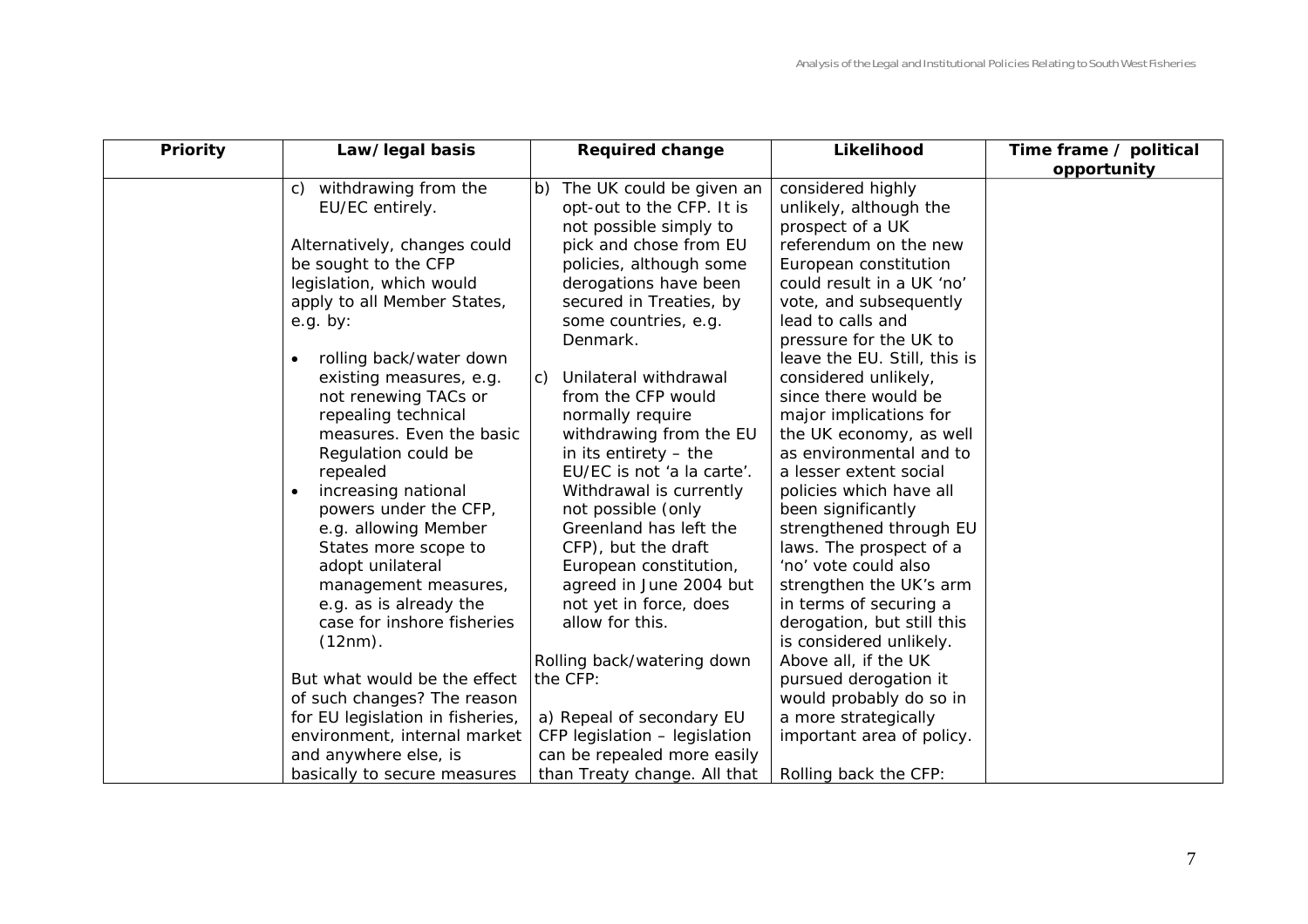| Priority | Law/legal basis                   | <b>Required change</b>        | Likelihood                | Time frame / political |
|----------|-----------------------------------|-------------------------------|---------------------------|------------------------|
|          |                                   |                               |                           | opportunity            |
|          | to a) deal with issues that do    | is needed is a Commission     |                           |                        |
|          | not respect national              | proposal to that effect,      | a) EU legislation has     |                        |
|          | boundaries (ie most               | followed by agreement in      | gradually been            |                        |
|          | environmental and fisheries       | the Council. It is also       | strengthened since the    |                        |
|          | measures), b) to create a         | possible that legislation     | European Economic         |                        |
|          | level playing field for trade,    | simply lapses either because  | Community (EEC) was       |                        |
|          | and/or c) to support social       | the Commission or the         | created in 1957. It is    |                        |
|          | and economic cohesion. Of         | Council fail to adopt         | unlikely that the         |                        |
|          | course, this only works if        | measures.                     | Commission would          |                        |
|          | measures are enforced             |                               | propose to roll back      |                        |
|          | properly across the EU/EC.        | In practice, failure to renew | legislation, since this   |                        |
|          |                                   | the TAC regulation, for       | would effectively reduce  |                        |
|          | If CFP measures were              | example, would mean that      | its remit/powers.         |                        |
|          | repealed or otherwise             | there would be no TAC rules   | However, the EU's         |                        |
|          | removed, and/or greater           | in place. If the basic        | recent enlargement to     |                        |
|          | scope was provided for            | Regulation were repealed,     | 25 Member States will     |                        |
|          | national management, then         | there would be no access      | put pressure on policies  |                        |
|          | the UK would have an              | restrictions, with rules      | and there are already     |                        |
|          | opportunity to step in to         | reverting to pure equal       | indications that some     |                        |
|          | manage fish stocks in UK          | access established by the     | kind of 'thinning out' of |                        |
|          | waters (12 nm and fisheries       | Court. Inshore waters would   | legislation may follow.   |                        |
|          | zone). The UK would also          | be subject to equal access    | This would meet strong    |                        |
|          | assume - under international      | (foreign vessels fishing up   | resistance from many      |                        |
|          | law - legal <i>commitments</i> to | to the beaches). It would     | quarters. Previous        |                        |
|          | look after its fish stocks.       | not mean that the UK          | commitments to            |                        |
|          | Given the UK's track record       | automatically assumed         | regulatory simplification |                        |
|          | in environmental and              | powers to manage fisheries;   | at EU level have not      |                        |
|          | resource management, and          | instead a vacuum would be     | resulted in significant   |                        |
|          | the strength of                   | created. Unless such rolling  | reduction in legislation. |                        |
|          | environmental interest            | back were accompanied by      |                           |                        |
|          | groups, it would most likely      | changes to the competence     | b) This is perhaps the    |                        |
|          | respond by introducing at         | status (i.e. change in the    | likeliest option of the   |                        |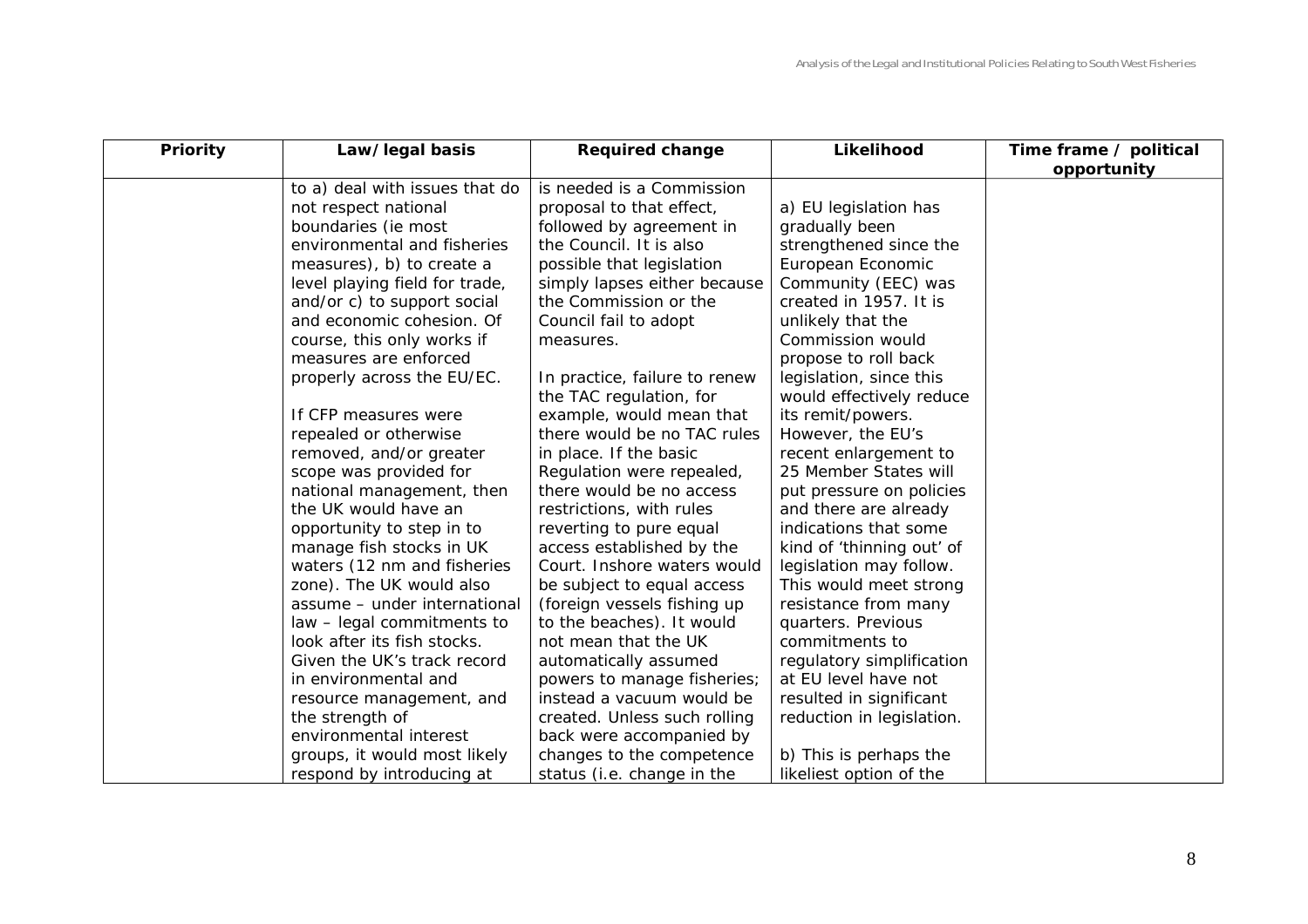| Priority | Law/legal basis                                                                                                                                                                                                                                                                                                                                                                                                                                                                                                                                                                                                                                                                                                                                                                                                                                                                                | <b>Required change</b>                                                                                                                                                                                                                                                                                                                                                                                                              | Likelihood                                                                                                                                                                                                                                                                                                                                                                                                                                                                                                                                                                                                                                                               | Time frame / political |
|----------|------------------------------------------------------------------------------------------------------------------------------------------------------------------------------------------------------------------------------------------------------------------------------------------------------------------------------------------------------------------------------------------------------------------------------------------------------------------------------------------------------------------------------------------------------------------------------------------------------------------------------------------------------------------------------------------------------------------------------------------------------------------------------------------------------------------------------------------------------------------------------------------------|-------------------------------------------------------------------------------------------------------------------------------------------------------------------------------------------------------------------------------------------------------------------------------------------------------------------------------------------------------------------------------------------------------------------------------------|--------------------------------------------------------------------------------------------------------------------------------------------------------------------------------------------------------------------------------------------------------------------------------------------------------------------------------------------------------------------------------------------------------------------------------------------------------------------------------------------------------------------------------------------------------------------------------------------------------------------------------------------------------------------------|------------------------|
|          |                                                                                                                                                                                                                                                                                                                                                                                                                                                                                                                                                                                                                                                                                                                                                                                                                                                                                                |                                                                                                                                                                                                                                                                                                                                                                                                                                     |                                                                                                                                                                                                                                                                                                                                                                                                                                                                                                                                                                                                                                                                          | opportunity            |
|          | least as stringent, but<br>probably more stringent<br>measures than those<br>adopted under the CFP. It is<br>quite probable that without<br>the CFP, UK fisheries would<br>benefit from more stringent<br>protection than fish stocks in<br>other countries' waters. But<br>the move away from the CFP<br>would result in a less level<br>playing field for the UK<br>sector.<br>If there was a move towards<br>greater shared fisheries<br>management, as is done in<br>inshore fisheries, there could<br>be an opportunity for groups<br>of countries, eg around the<br>North Sea, to organise and<br>develop policies together<br>(known as 'enhanced<br>cooperation'). This would<br>mean that different regions<br>could forge ahead if they so<br>wished, as long as they built<br>on/reinforced any EU<br>legislation. While this would<br>be preferable in terms of<br>ecosystem based | Treaty), the Member States<br>would probably not be able<br>to fill the vacuum.<br>b) Further devolvement of<br>fisheries conservation - the<br>Commission could propose a<br>further devolvement, so<br>that Member States were<br>able to adopt measures and<br>control activities of UK and<br>foreign fleets, in UK waters.<br>It is possible that this could<br>be accompanied by removal<br>of the equal access<br>principle. | four, but still rather<br>unlikely and would<br>probably be challenged<br>by Spain, as being<br>contrary to the<br>Treaties/European Court<br>of Justice (ECJ) ruling on<br>equal access.<br>In general, securing<br>changes to secondary<br>legislation is much more<br>possible, but still very<br>unlikely since the<br>Commission - which<br>would have to initiate<br>proposals - is not likely<br>to reduce EU legislation<br>and powers. Even if<br>powers were devolved to<br>the Member States, as<br>for inshore waters, this<br>would still leave a basic<br>level of management at<br>EU level and would not<br>allow for purely<br>regionalised approaches. |                        |
|          | management, it would not                                                                                                                                                                                                                                                                                                                                                                                                                                                                                                                                                                                                                                                                                                                                                                                                                                                                       |                                                                                                                                                                                                                                                                                                                                                                                                                                     |                                                                                                                                                                                                                                                                                                                                                                                                                                                                                                                                                                                                                                                                          |                        |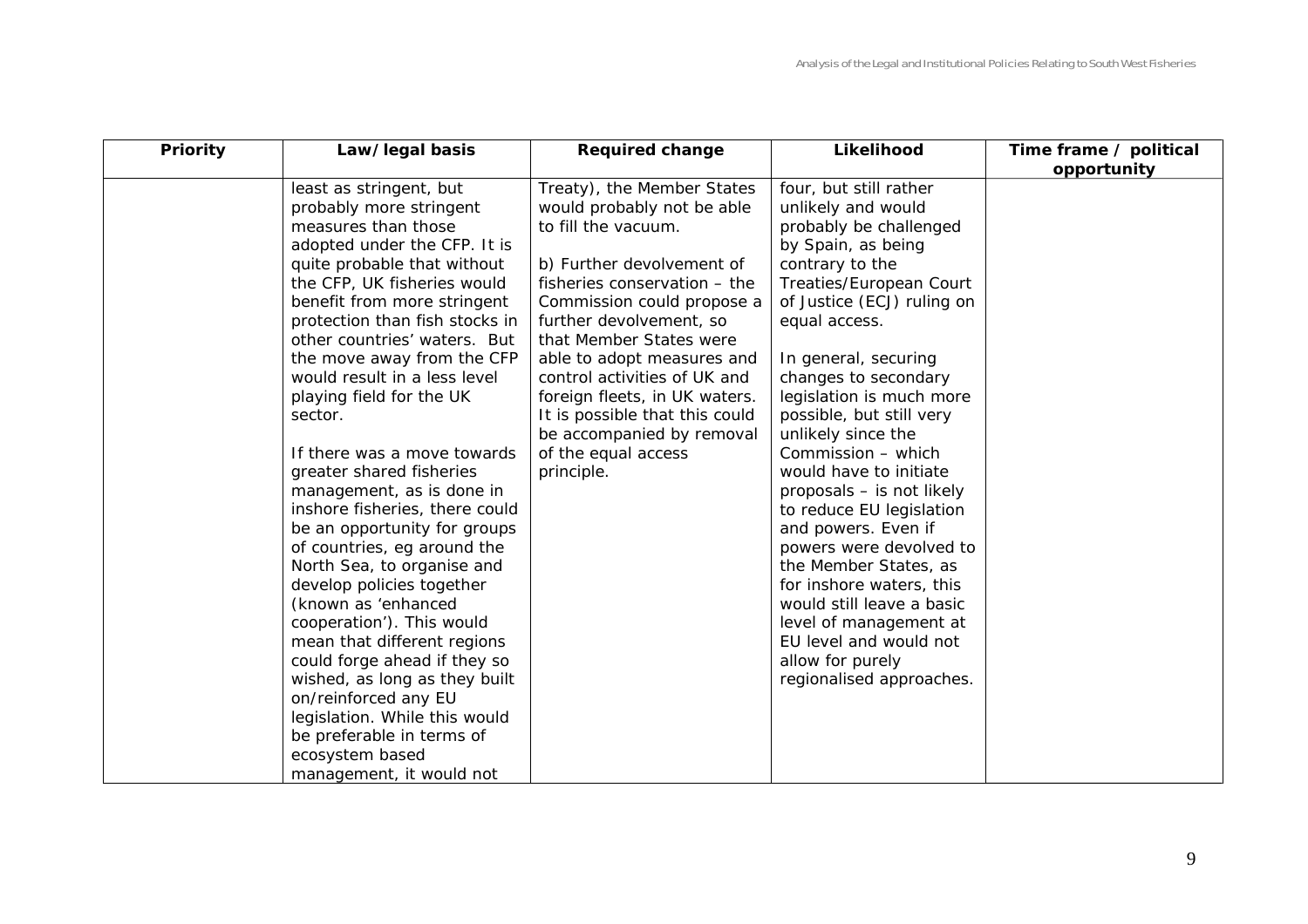| Priority           | Law/legal basis                | <b>Required change</b>              | Likelihood                | Time frame / political<br>opportunity |
|--------------------|--------------------------------|-------------------------------------|---------------------------|---------------------------------------|
|                    | address unfair competition     |                                     |                           |                                       |
|                    | arising in the market place,   |                                     |                           |                                       |
|                    | between fish caught in the     |                                     |                           |                                       |
|                    | North Sea and fish caught in   |                                     |                           |                                       |
|                    | other EU seas, for example.    |                                     |                           |                                       |
| Alternative to the | The basic CFP Regulation       | Some of the major                   | With work, the likelihood | EU level reforms would be             |
| <b>TAC system</b>  | (2371/2002, Article 20)        | alternatives and policy             | for reform of the quota   | more effective and ensure a           |
|                    | states that the Council shall  | implications include <sup>2</sup> : | system seems              | level playing field. The CFP          |
|                    | decide on catch and/or         |                                     | reasonably good. The EU   | reform and related                    |
|                    | fishing effort limits based on | a) Individual transferable          | legal framework is        | initiatives opened the door           |
|                    | a Commission proposal.         | quotas (ITQs)- while often          | already in place and      | for alternatives to TACs, or          |
|                    | However, there is no legal     | promoted as such ITQs are           | there is recognition      | at least ways of                      |
|                    | necessity for a quota          | not considered an                   | across the EU and         | complementing them.                   |
|                    | system. Indeed, while TACs     | alternative to the quota            | nationally that the       | These could be pursued,               |
|                    | are set for the north east     | system because they                 | current quota system is   | with pressure from                    |
|                    | Atlantic and Baltic fisheries, | themselves are based upon           | contributing to many      | industry, the European                |
|                    | no such system is in place     | TACs. An ITQ system would           | problems.                 | Parliament and/or a willing           |
|                    | for the fisheries of the       | therefore require biological        |                           | Council (Member State)                |
|                    | Mediterranean Sea. A large     | stock assessments and the           | It should be noted        | Presidency - such as the              |
|                    | number of north east Atlantic  | scientific procedures               | however that the          | UK Presidency in the                  |
|                    | stocks are not covered by      | underpinned by ICES would           | alternatives would not    | second half of 2005.                  |
|                    | TACs, and it's only relatively | not necessarily change. Any         | necessarily solve all of  |                                       |
|                    | recently that the North Sea    | expansion of an ITQ system          | the present problems,     | However, changes are                  |
|                    | has had most commercial        | to include stocks not               | such as shortcomings      | more realistic at a UK level          |
|                    | stocks covered by TACs, in     | presently subject to                | with the scientific stock | rather than an EU wide                |
|                    | that case to prevent Spain     | scientific stock assessments        | assessment process. It    | basis, at least in the short-         |
|                    | and Portugal gaining           | would also demand some              | should also be noted      | term. Replacing the entire            |

<span id="page-10-1"></span><span id="page-10-0"></span> $2$  It is not intended to repeat previous extensive analysis and discussion of the issues surrounding the alternatives to the current quota system within the UK and the EU (eg Hatcher, Pascoe, Banks and Arnason, 2002; Frost and Lindebo, 2003; Rodgers and Valatin, 1997), but rather to provide an overview of the major alternatives and the policy implications.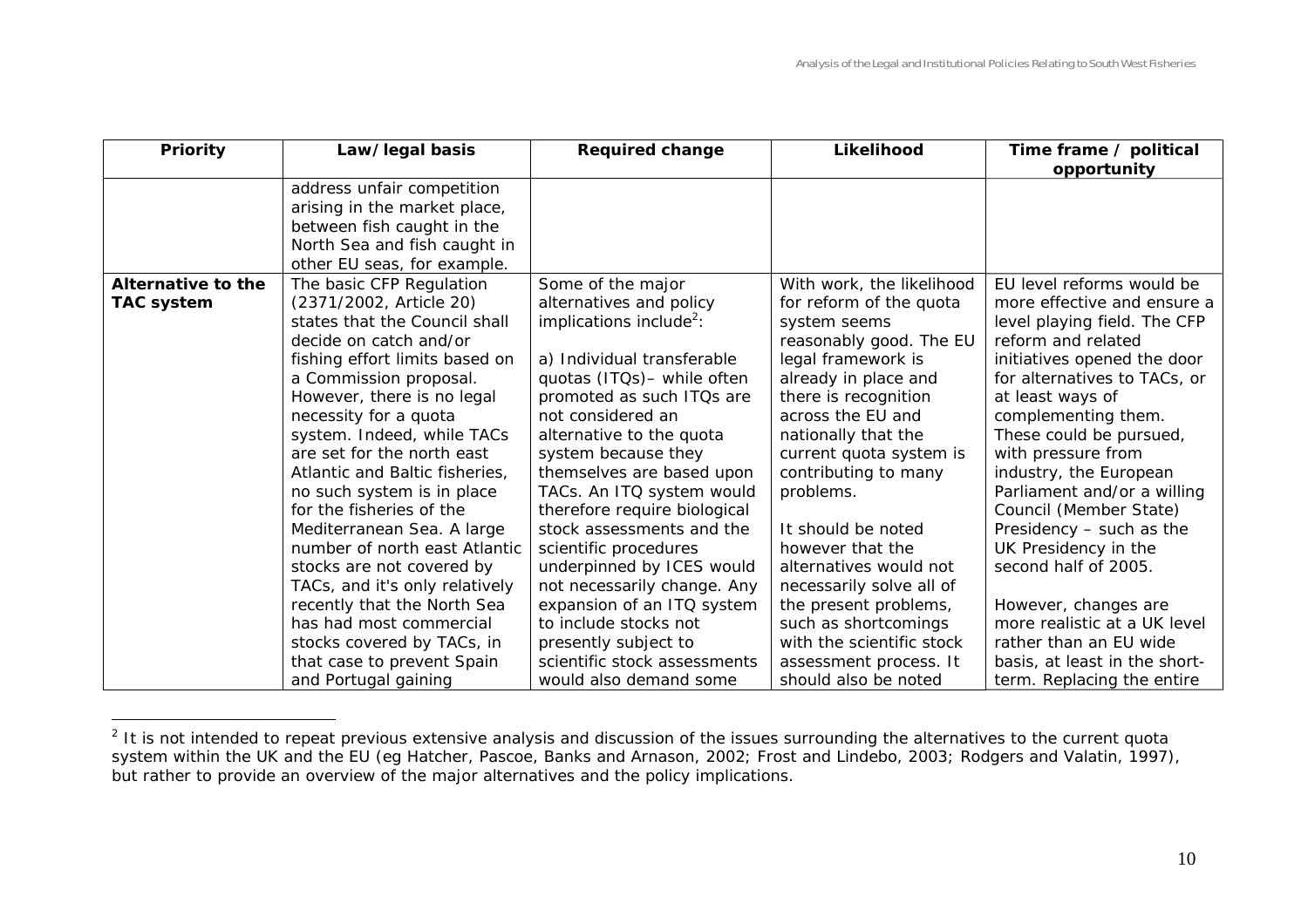| Priority | Law/legal basis            | <b>Required change</b>        | Likelihood                 | Time frame / political       |
|----------|----------------------------|-------------------------------|----------------------------|------------------------------|
|          |                            |                               |                            | opportunity                  |
|          | meaningful access to North | form of stock assessment.     | that fisheries outside of  | quota system with effort     |
|          | Sea fisheries.             | While ITQs may lead to        | the quota system are       | management, for example,     |
|          |                            | improved or more efficient    | not necessarily faring     | would also raise issues      |
|          |                            | governance, as the property   | any better than those      | surrounding preservation of  |
|          |                            | rights allocated to fishermen | within the quota system.   | relative stability.          |
|          |                            | create incentives for         | There are also             |                              |
|          |                            | resource husbandry, the       | redistributional issues    | Pursuing national level      |
|          |                            | problems of bycatch and       | that would need to be      | reform would require         |
|          |                            | discarding is likely to       | addressed, to avoid        | working with the national    |
|          |                            | remain. The same              | ownership of quotas        | administration systems.      |
|          |                            | monitoring, enforcement       | being concentrated in a    | DEFRA is currently taking    |
|          |                            | and control systems would     | few hands.                 | forward the UK Prime         |
|          |                            | also be required under an     |                            | Minister's Strategy Unit     |
|          |                            | ITQ system as under the       | a) Establishing a formal   | recommendations on ITQs      |
|          |                            | present quota system.         | ITQ system in the UK is    | and effort control. For this |
|          |                            | Indeed, there would be        | a matter of working        | purpose stakeholder          |
|          |                            | pressure to step up           | through the national       | working groups have been     |
|          |                            | monitoring and                | fisheries administration.  | developed and                |
|          |                            | enforcement, to underpin      | The UK Prime Minister's    | consultations are ongoing    |
|          |                            | the economic value of the     | <b>Strategy Unit</b>       | in order to develop an       |
|          |                            | tradeable quota.              | recommended in March       | action plan.                 |
|          |                            |                               | 2004 that present Fixed    |                              |
|          |                            | If ITQs are deemed an         | Quota Allocation (FQAs)    |                              |
|          |                            | appropriate management        | be developed into ITQs     |                              |
|          |                            | system to pursue, the legal   | for all sectors in the UK, |                              |
|          |                            | framework is already in       | lending political weight   |                              |
|          |                            | place. They could be          | to the idea.               |                              |
|          |                            | established on a EU,          |                            |                              |
|          |                            | national, local or fishery    | A EU-wide ITQ system is    |                              |
|          |                            | specific basis. Under the     | quite possible too, and    |                              |
|          |                            | basic CFP Regulation          | was one of the issues      |                              |
|          |                            | (2371/2002, Article 3)        | flagged for greater        |                              |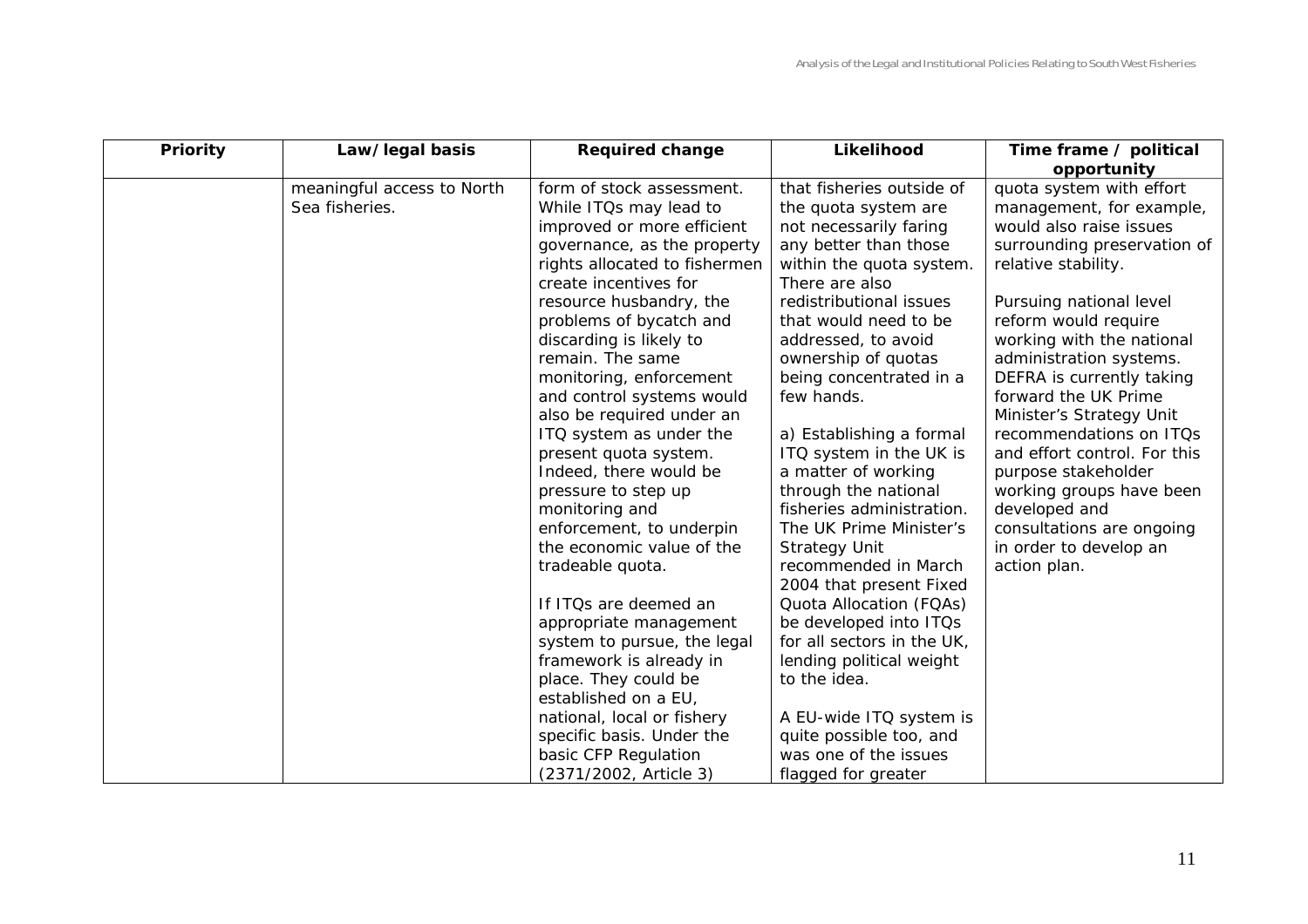| Priority | Law/legal basis | <b>Required change</b>                                                                                                                                                                                                                                                                                   | Likelihood                                                                                                                                                                                                                                                     | Time frame / political |
|----------|-----------------|----------------------------------------------------------------------------------------------------------------------------------------------------------------------------------------------------------------------------------------------------------------------------------------------------------|----------------------------------------------------------------------------------------------------------------------------------------------------------------------------------------------------------------------------------------------------------------|------------------------|
|          |                 |                                                                                                                                                                                                                                                                                                          |                                                                                                                                                                                                                                                                | opportunity            |
|          |                 | Member States may decide<br>on the method of allocating<br>quota amongst their<br>vessels. Denmark and the<br>Netherlands have had ITQ<br>systems in place for a<br>number of stocks for a<br>number of years. The UK<br>has introduced them 'by the<br>back door'.                                      | discussion during the<br>CFP reforms. The EU<br>emissions trading<br>Directive, covering<br>greenhouse gases,<br>provides a possible<br>model. Here, companies<br>are given emission<br>quotas, which they can<br>trade - those not<br>wishing to use up their |                        |
|          |                 | b) Direct effort control -<br>Controlling inputs (i.e. ITQs<br>effort) can be used as an<br>alternative to controlling<br>outputs (ie fish/catch). The<br>legal framework for this<br>already exists, with it being<br>used in a number of<br>fisheries in several forms at<br>a number of levels.       | full quotas can sell them<br>to others in Europe, who<br>need additional emission<br>quotas.<br>b) more extensive effort<br>control in the form of<br>days-at-sea is feasible<br>given that it is already<br>used under the EU cod                             |                        |
|          |                 | The basic CFP Regulation<br>includes effort limitation as<br>one of the types of<br>conservation measures that<br>may be used (Article 4). In<br>particular, effort limitation<br>should be used as part of<br>stock recovery plans where<br>necessary to achieve the<br><u>voru objectives (Article</u> | recovery plan and<br>catered for under the<br>basic Regulation.<br>However, in the recovery<br>plans, this system is<br>used in addition to,<br>rather than in place of,<br>quotas. Replacement<br>would require a EU level<br>approach, as a UK               |                        |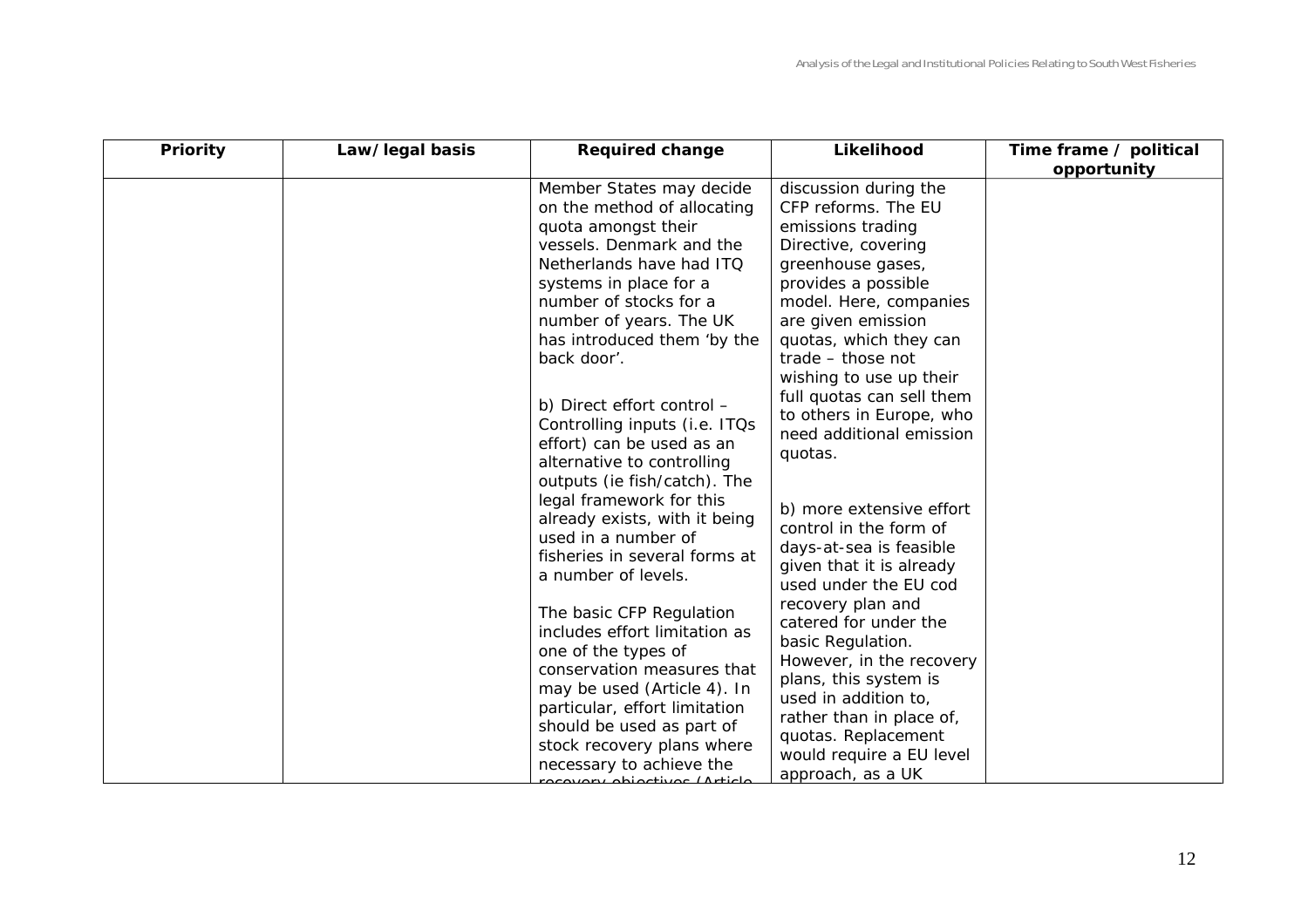| Priority | Law/legal basis | <b>Required change</b>        | Likelihood                  | Time frame / political |
|----------|-----------------|-------------------------------|-----------------------------|------------------------|
|          |                 |                               |                             | opportunity            |
|          |                 | recovery objectives (Article  | system alone would still    |                        |
|          |                 | 5). Indeed, days-at-sea       | necessitate the same        |                        |
|          |                 | limits are used as part of    | stock and catch             |                        |
|          |                 | the cod recovery measures.    | assessment systems          |                        |
|          |                 | A system of kilowatt-days-    | with discarding from        |                        |
|          |                 | at-sea was originally         | other Member States         |                        |
|          |                 | proposed by the               | continuing to undermine     |                        |
|          |                 | Commission although this      | management. The             |                        |
|          |                 | was changed to the simpler    | <b>Strategy Unit</b>        |                        |
|          |                 | days-at-sea system by the     | recommended that effort     |                        |
|          |                 | Council, following industry   | management be               |                        |
|          |                 | resistance.                   | explored with the           |                        |
|          |                 |                               | Commission for mixed        |                        |
|          |                 | Effort can be limited in      | stocks that the UK          |                        |
|          |                 | inshore shellfisheries        | participates in.            |                        |
|          |                 | through Sea Fisheries         |                             |                        |
|          |                 | Committee (SFC) regulating    | c) EU fiscal measures       |                        |
|          |                 | orders, such as that of the   | have to be adopted on       |                        |
|          |                 | Bury Inlet cockle fishery     | the basis of unanimity in   |                        |
|          |                 | licensing and days-at-sea     | the Council and are very    |                        |
|          |                 | limitations. This does not    | difficult to agree. If such |                        |
|          |                 | require a change to policy    | measures were adopted,      |                        |
|          |                 | as such but rather the        | they would normally         |                        |
|          |                 | development of new orders.    | require harmonised          |                        |
|          |                 |                               | national tax levels rather  |                        |
|          |                 | c) Input and Output Taxes -   | than establishing a EU      |                        |
|          |                 | Taxes can be used to          | tax as such.                |                        |
|          |                 | increase the costs of fishing |                             |                        |
|          |                 | (input tax e.g. fuel duty) or | The likelihood of a         |                        |
|          |                 | to reduce returns (output     | national taxation system    |                        |
|          |                 | tax e.g. fish levy) with the  | for capacity                |                        |
|          |                 | effect of reducing fishing    | management appears          |                        |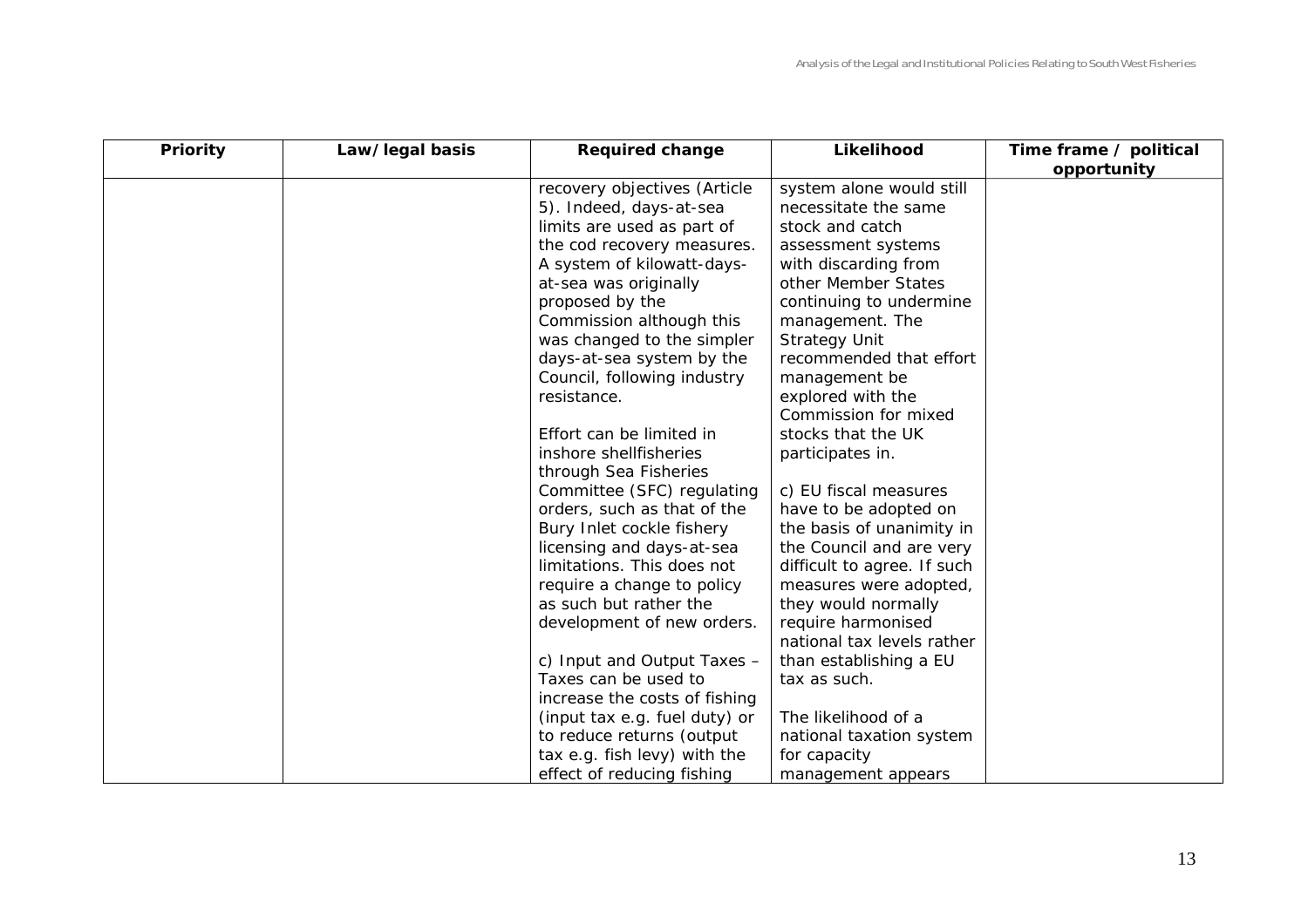| Priority | Law/legal basis | <b>Required change</b>                                                                                                                                                                                                                                                                                                                                                                                                                                                                                                                                                                                                                                                                                                                                                                      | Likelihood                                                                                                                                                                                                                                                                   | Time frame / political |
|----------|-----------------|---------------------------------------------------------------------------------------------------------------------------------------------------------------------------------------------------------------------------------------------------------------------------------------------------------------------------------------------------------------------------------------------------------------------------------------------------------------------------------------------------------------------------------------------------------------------------------------------------------------------------------------------------------------------------------------------------------------------------------------------------------------------------------------------|------------------------------------------------------------------------------------------------------------------------------------------------------------------------------------------------------------------------------------------------------------------------------|------------------------|
|          |                 |                                                                                                                                                                                                                                                                                                                                                                                                                                                                                                                                                                                                                                                                                                                                                                                             |                                                                                                                                                                                                                                                                              | opportunity            |
|          |                 | effort to some<br>predetermined level.<br>Determining the target level<br>of fishing effort will<br>doubtlessly require some<br>form of scientific stock<br>assessment. Target effort<br>levels, and hence taxes, will<br>also change with<br>fluctuations in stocks. While<br>annual Council quota<br>negotiations may simply be<br>substituted by annual tax<br>negotiations, current<br>economic shortcomings<br>such as capital stuffing and<br>the 'race for fish' can be<br>overcome.<br>Arguably, establishing a<br>taxation system would<br>ideally require a European<br>wide approach to avoid<br>circumvention of the<br>system. The basic CFP<br>Regulation (2371/2002,<br>Article 3) provides for<br>economic incentives<br>promoting more selective or<br>low impact fishing. | unlikely. While the<br><b>Strategy Unit advocates</b><br>cost recovery for<br>industry advisory<br>services, it notes that<br>cost recovery should not<br>be justified on the basis<br>of capital control<br>because it is not<br>considered a reliable<br>enough mechanism. |                        |
|          |                 | EU taxes measures would                                                                                                                                                                                                                                                                                                                                                                                                                                                                                                                                                                                                                                                                                                                                                                     |                                                                                                                                                                                                                                                                              |                        |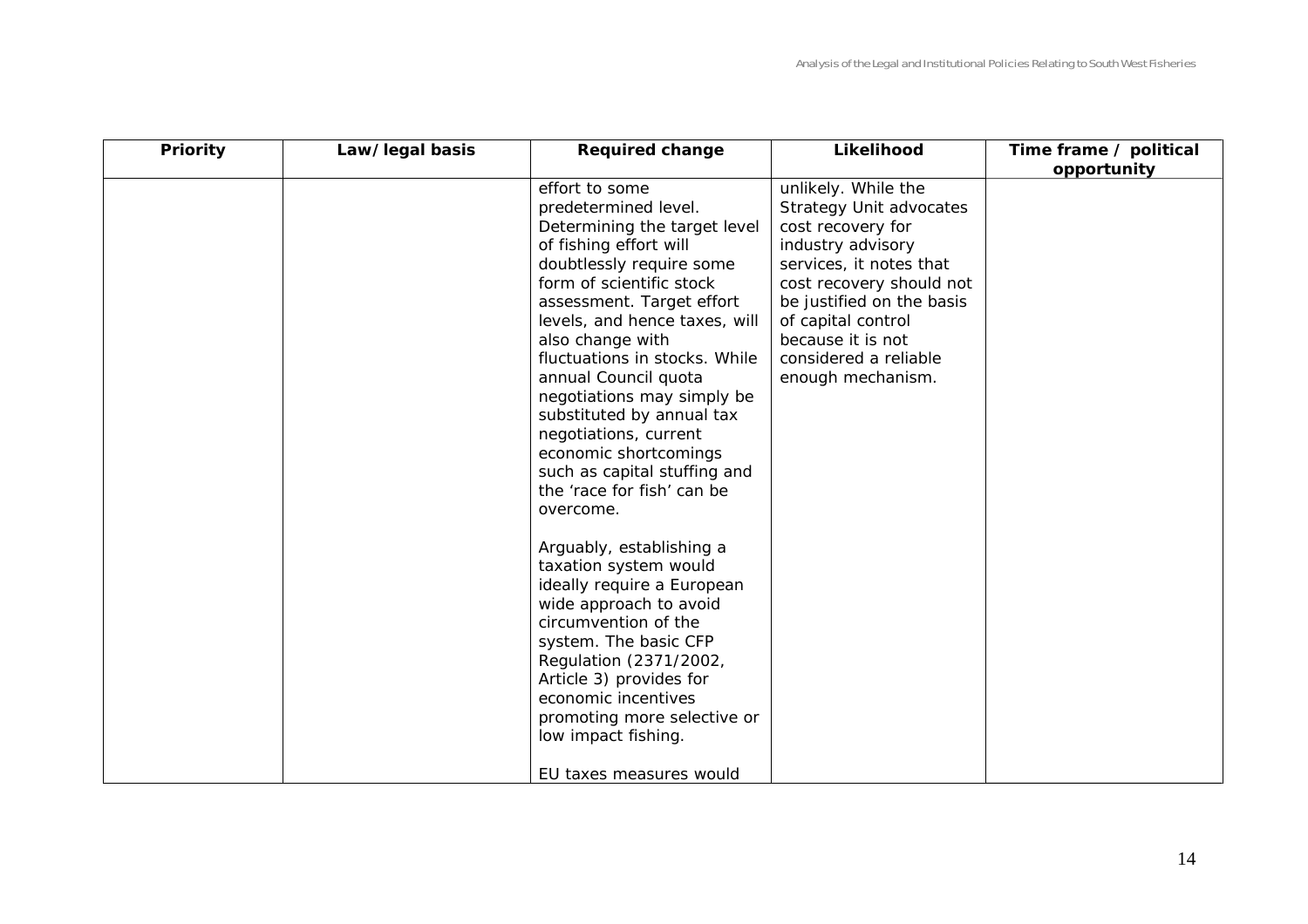<span id="page-15-0"></span>

| Priority                                                                                                         | Law/legal basis                                                                                                                                                                                                                                                                               | <b>Required change</b>                                                                                                                                                                                                                                                                                                                                                                 | Likelihood                                                                                                                                                                                                                                                                                                         | Time frame / political                                                                                                                                                                                                                                |
|------------------------------------------------------------------------------------------------------------------|-----------------------------------------------------------------------------------------------------------------------------------------------------------------------------------------------------------------------------------------------------------------------------------------------|----------------------------------------------------------------------------------------------------------------------------------------------------------------------------------------------------------------------------------------------------------------------------------------------------------------------------------------------------------------------------------------|--------------------------------------------------------------------------------------------------------------------------------------------------------------------------------------------------------------------------------------------------------------------------------------------------------------------|-------------------------------------------------------------------------------------------------------------------------------------------------------------------------------------------------------------------------------------------------------|
|                                                                                                                  |                                                                                                                                                                                                                                                                                               | normally require that<br>Member States introduce<br>national taxes, as is done<br>for energy taxation.<br>It is not entirely necessary<br>to create a EU taxation<br>system. Indeed, there is<br>currently a levy on fish<br>landings in the UK, which is<br>used to fund the Sea Fish<br>Industry Authority (SFIA).<br>Established under the<br>Fisheries Act (1981) this has         |                                                                                                                                                                                                                                                                                                                    | opportunity                                                                                                                                                                                                                                           |
|                                                                                                                  |                                                                                                                                                                                                                                                                                               | remained unchanged since<br>1999. Any change requires<br>consultation with industry<br>and agreement from the UK<br>Fisheries Ministers.                                                                                                                                                                                                                                               |                                                                                                                                                                                                                                                                                                                    |                                                                                                                                                                                                                                                       |
| <b>Improvements to</b><br>the TAC system<br>through better<br>science by<br>industry/ scientist<br>collaboration | TACs are decided by the<br>Council based on a<br>Commission proposal which,<br>in turn, is based on advice<br>from ICES and STECF.<br>The Community framework<br>for the collection and<br>management of fisheries<br>data is established under<br>Regulation 1543/2000.<br>Member States are | It must first be<br>acknowledged that<br>'improving science' means<br>different things to different<br>groups. Scientists view this<br>as meaning better<br>'numbers', i.e. discards and<br>catch data, while industry<br>interpret this as figures that<br>better reflect their view,<br>which tends to be that there<br>are more fish on the ground<br>than scientists say there is. | CEFAS and industry are<br>fully aware of the need<br>to improve fisheries<br>science, with<br>relationships perhaps at<br>an all time low. Given<br>that improved<br>relationships and<br>working processes<br>underpin the Invest in<br>Fish South West project<br>this is an area in which<br>progress should be | Industry/scientist<br>collaboration is an ongoing<br>issue.<br>RAC proposals are expected<br>once the Decision comes<br>into force, which will follow<br>its publication in the Official<br>Journal. This is expected to<br>be the beginning of July. |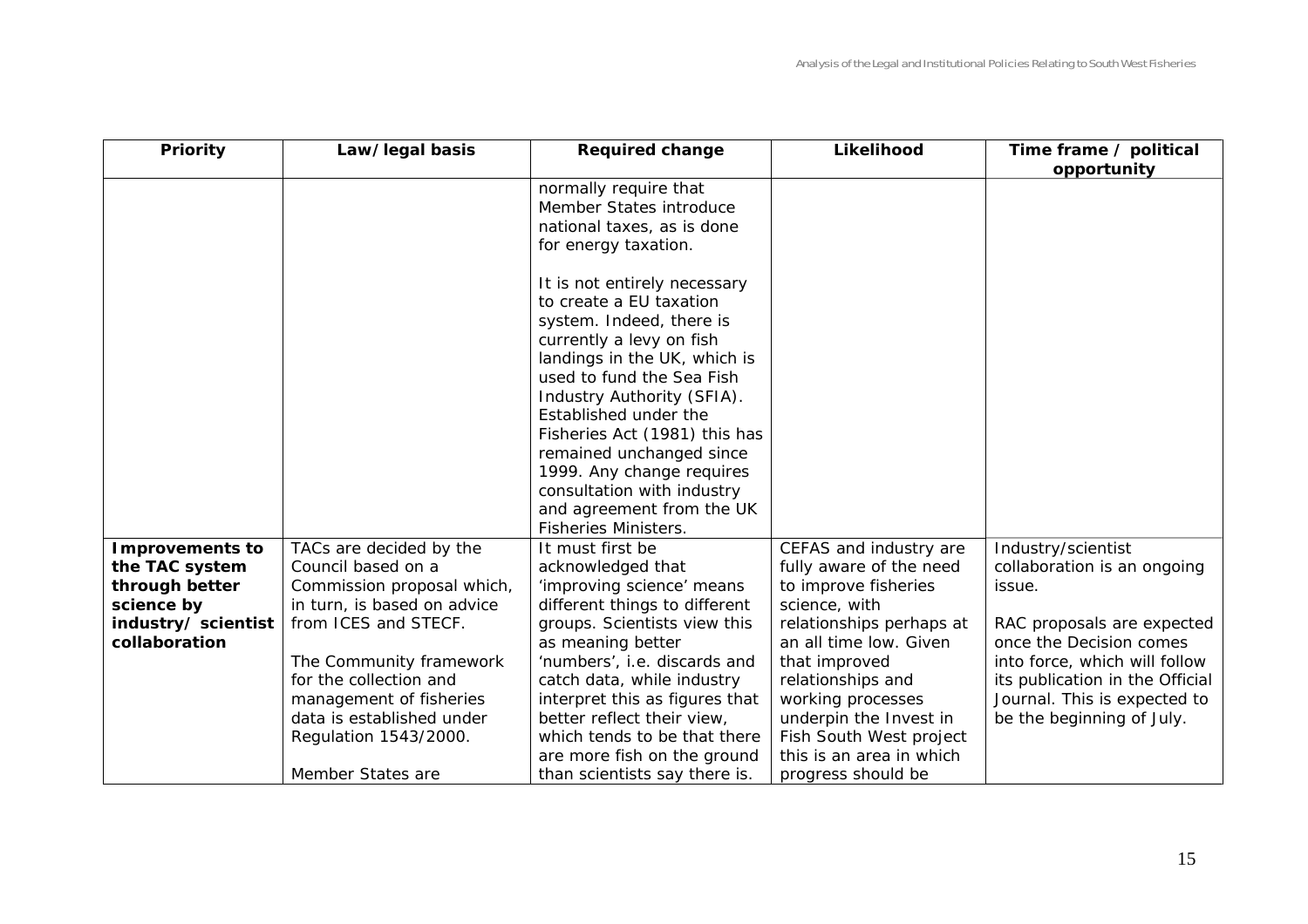| Priority | Law/legal basis                                                                                                                                                                                                                                                                                                                                                                                                                                                                                                                                                                                                                                                                                                                  | <b>Required change</b>                                                                                                                                                                                                                                                                                                                                                                                                                                                                                                                                                                                                                                                                                                                                              | Likelihood                                                                                                                                                                                                                                                                                                                                                                                                                                                                           | Time frame / political |
|----------|----------------------------------------------------------------------------------------------------------------------------------------------------------------------------------------------------------------------------------------------------------------------------------------------------------------------------------------------------------------------------------------------------------------------------------------------------------------------------------------------------------------------------------------------------------------------------------------------------------------------------------------------------------------------------------------------------------------------------------|---------------------------------------------------------------------------------------------------------------------------------------------------------------------------------------------------------------------------------------------------------------------------------------------------------------------------------------------------------------------------------------------------------------------------------------------------------------------------------------------------------------------------------------------------------------------------------------------------------------------------------------------------------------------------------------------------------------------------------------------------------------------|--------------------------------------------------------------------------------------------------------------------------------------------------------------------------------------------------------------------------------------------------------------------------------------------------------------------------------------------------------------------------------------------------------------------------------------------------------------------------------------|------------------------|
|          |                                                                                                                                                                                                                                                                                                                                                                                                                                                                                                                                                                                                                                                                                                                                  |                                                                                                                                                                                                                                                                                                                                                                                                                                                                                                                                                                                                                                                                                                                                                                     |                                                                                                                                                                                                                                                                                                                                                                                                                                                                                      | opportunity            |
|          | responsible for data<br>collection. While data<br>requirements are specified -<br>some are mandatory and<br>others not. Member States<br>develop their own data<br>collection programmes.<br>Stakeholder opinion,<br>including that of industry, is<br>currently sought through<br>Advisory Committee on<br><b>Fisheries and Aquaculture</b><br>(ACFA). Regional Advisory<br>Councils (RACs) are<br>envisaged as being a key<br>forum for improved<br>industry/scientist dialogue<br>(Decision 585/2004;<br>COM(2003)C47/06). Indeed,<br>the Commission has<br>indicated that where RACs<br>come forward with<br>unanimous recommendations<br>for technical measures, the<br>Commission will be minded<br>to respond positively. | Improvements to the<br>present data collection and<br>TAC formulation system<br>require changes to<br>processes and, therefore,<br>relationships more than<br>policies.<br>The Centre for Environment,<br>Fisheries & Aquaculture<br>Science (CEFAS) is part of<br>the ICES network. It<br>undertakes stock<br>assessments and advises<br>the UK government and the<br>Commission. It is therefore<br>necessary to develop<br>CEFAS/industry<br>relationships and<br>collaboration as a first step.<br>With the Council Decision on<br>RACs in place the next step<br>is to establish them. This<br>requires a proposal from<br>stakeholders to the<br><b>Commission and Member</b><br>States. The Commission<br>evaluates the proposal<br>against requirements and | possible.<br>Establishing RACs entails<br>following the<br>requirements in the<br>Council Decision.<br>RACs present a<br>significant opportunity<br>for improving dialogue<br>and relationships<br>amongst all<br>stakeholders, including<br>industry and scientists.<br>The extent to which this<br>is bourn out will depend<br>on factors such as<br>stakeholder commitment<br>to the process, open and<br>constructive dialogue<br>and balanced<br>stakeholder<br>representation. |                        |
|          |                                                                                                                                                                                                                                                                                                                                                                                                                                                                                                                                                                                                                                                                                                                                  | makes a decision on its                                                                                                                                                                                                                                                                                                                                                                                                                                                                                                                                                                                                                                                                                                                                             |                                                                                                                                                                                                                                                                                                                                                                                                                                                                                      |                        |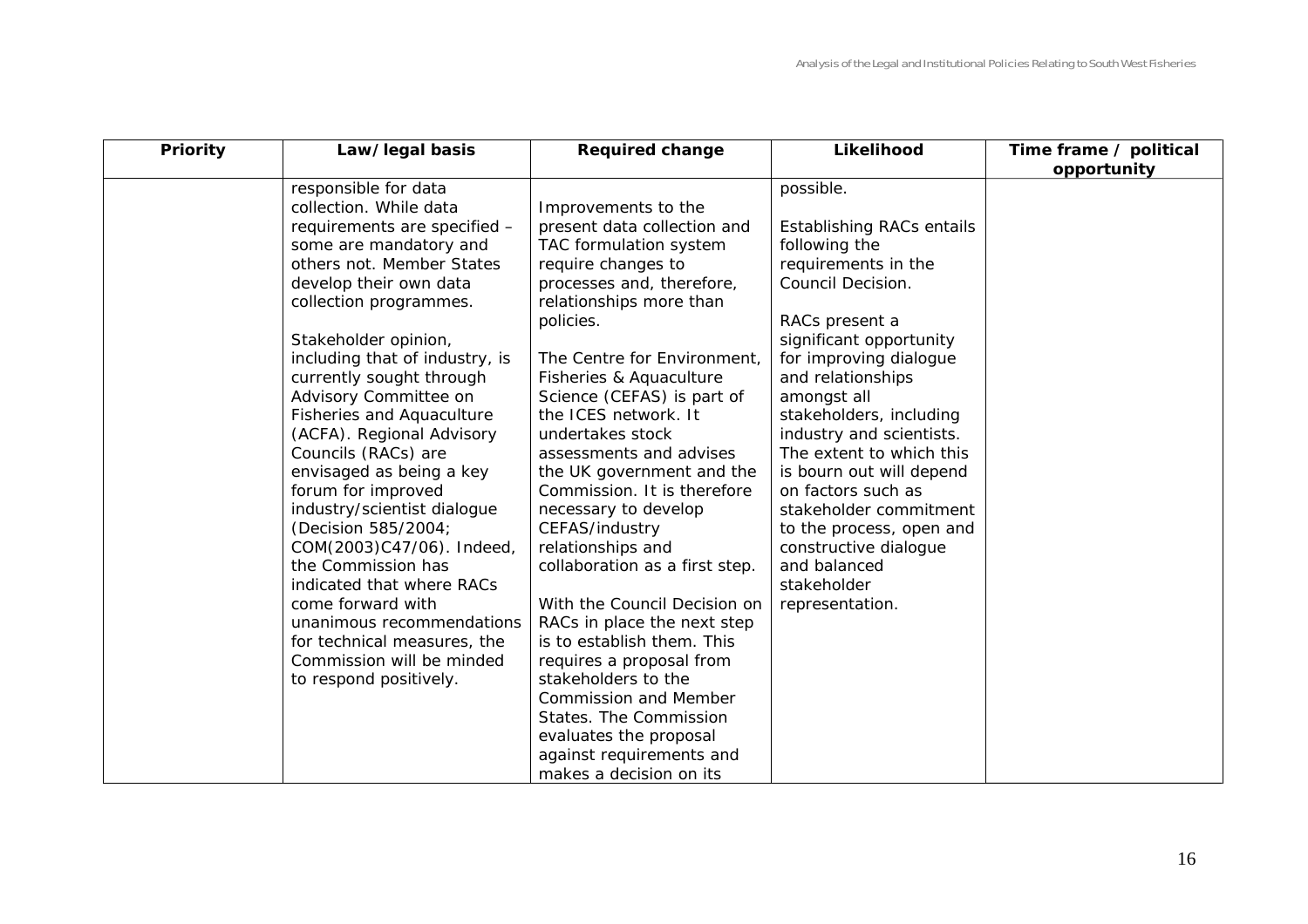<span id="page-17-0"></span>

| Priority     | Law/legal basis               | <b>Required change</b>        | Likelihood                 | Time frame / political       |
|--------------|-------------------------------|-------------------------------|----------------------------|------------------------------|
|              |                               |                               |                            | opportunity                  |
|              |                               | establishment.                |                            |                              |
|              |                               |                               |                            |                              |
|              |                               | RACs may be established for   |                            |                              |
|              |                               | (a) North Western waters      |                            |                              |
|              |                               | (Area V, VI, & VII, excluding |                            |                              |
|              |                               | Va and only EC waters in      |                            |                              |
|              |                               | Vb, and (b) South Western     |                            |                              |
|              |                               | waters (Area VIII, IX, X and  |                            |                              |
|              |                               | CECAF divisions 34.1.1,       |                            |                              |
|              |                               | 34.1.2 and 34.2.0, and        |                            |                              |
|              |                               | pelagic stocks.               |                            |                              |
|              |                               |                               |                            |                              |
|              |                               | It should be noted that       |                            |                              |
|              |                               | RACs will not, however,       |                            |                              |
|              |                               | address some of the deeper    |                            |                              |
|              |                               | root causes of poor data of   |                            |                              |
|              |                               | misreporting and discarding   |                            |                              |
|              |                               | (eg common property           |                            |                              |
|              |                               | resource and individual       |                            |                              |
|              |                               | morality).                    |                            |                              |
| Days-at-sea  | As discussed in point 2       | It is up to the Member        | It is possible for the UK  | Developing UK measures       |
| restrictions | above, the basic CFP          | States to decide how to       | to introduce days-at-sea   | would require                |
|              | Regulation (2371/2002)        | distribute their quotas, and  | limitations. The           | demonstrating to DEFRA       |
|              | includes effort limitation as | how to manage fishing         | fundamental challenge is   | that there is broad industry |
|              | one of the types of           | effort. The UK could          | securing agreement         | support for days-at-sea      |
|              | conservation measures that    | therefore seek to introduce   | from all stakeholders. To  | restrictions, especially     |
|              | may be used (Article 4). In   | wider days at sea             | illustrate this point, the | given the historical         |
|              | particular, effort limitation | restrictions for the UK       | UK government              | resistance to such           |
|              | should be used as part of     | sector.                       | introduced such a          | measures. The Strategy       |
|              | stock recovery plans where    |                               | scheme in the early        | Unit process provides an     |
|              | necessary to achieve the      | However, a EU approach        | 1990's, which the          | opportunity for developing   |
|              | recovery objectives (Article  | might be considered           | National Federation of     | such a system.               |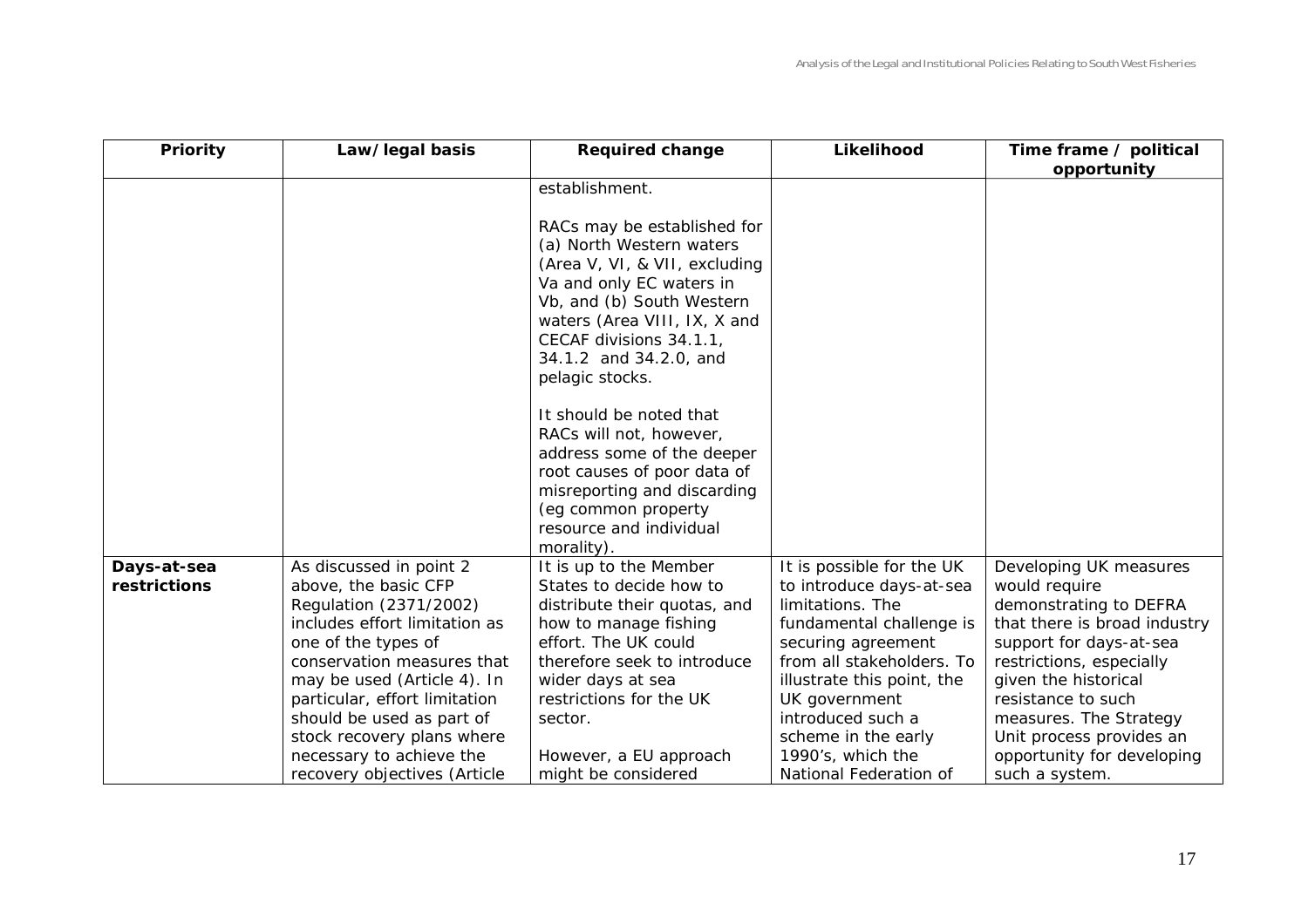| Priority | Law/legal basis                                                                | <b>Required change</b>                                                                                                                                                                                                                                                                                                                                               | Likelihood                                                                                                                                                                                                                                                                                                                                                                                                                                                                                                                                                                                                                                                                                                          | Time frame / political                                                                                                                                                                                                                                                                                                                                                                                                                               |
|----------|--------------------------------------------------------------------------------|----------------------------------------------------------------------------------------------------------------------------------------------------------------------------------------------------------------------------------------------------------------------------------------------------------------------------------------------------------------------|---------------------------------------------------------------------------------------------------------------------------------------------------------------------------------------------------------------------------------------------------------------------------------------------------------------------------------------------------------------------------------------------------------------------------------------------------------------------------------------------------------------------------------------------------------------------------------------------------------------------------------------------------------------------------------------------------------------------|------------------------------------------------------------------------------------------------------------------------------------------------------------------------------------------------------------------------------------------------------------------------------------------------------------------------------------------------------------------------------------------------------------------------------------------------------|
|          |                                                                                |                                                                                                                                                                                                                                                                                                                                                                      |                                                                                                                                                                                                                                                                                                                                                                                                                                                                                                                                                                                                                                                                                                                     | opportunity                                                                                                                                                                                                                                                                                                                                                                                                                                          |
|          | 5) and days-at-sea limits are<br>used as part of the cod<br>recovery measures. | preferable. If this were the<br>case, EU legislation would<br>be needed, agreed by the<br>Member States on the basis<br>of a Commission proposal.<br>Perhaps the most effective<br>way of achieving this 'EU<br>option' is within the context<br>of stock recovery and<br>management plans.<br>Alternatively, one could<br>work towards a separate EU<br>regulation. | <b>Fishermen Organisations</b><br>(NFFO) challenged<br>through the European<br>Court of Justice (ECJ).<br>Although the ECJ<br>endorsed the legality of<br>the scheme, MAFF<br>dropped the scheme as<br>it was considered<br>politically unacceptable.<br>More recently, the<br><b>Strategy Unit</b><br>recommended that effort<br>management systems<br>should be explored in<br>detail, including a days-<br>at-sea scheme.<br>The challenge of<br>establishing an EU<br>scheme will be securing<br>agreement from all the<br>Member States, which<br>again typically means<br>agreement from key<br>stakeholders in the<br>Member States. With<br>stakeholder agreement,<br>the likelihood is<br>considered good. | For EU level measures, one<br>approach would be to work<br>with stakeholders through<br>RACs, or otherwise if not in<br>place, plans could be<br>proposed to the<br>Commission. The<br>Commission then develops<br>an official proposal which<br>the Council considers for<br>adoption.<br>This could happen at any<br>time, but the most obvious<br>opportunity is presented by<br>the development of<br>recovery and management<br>plan proposals. |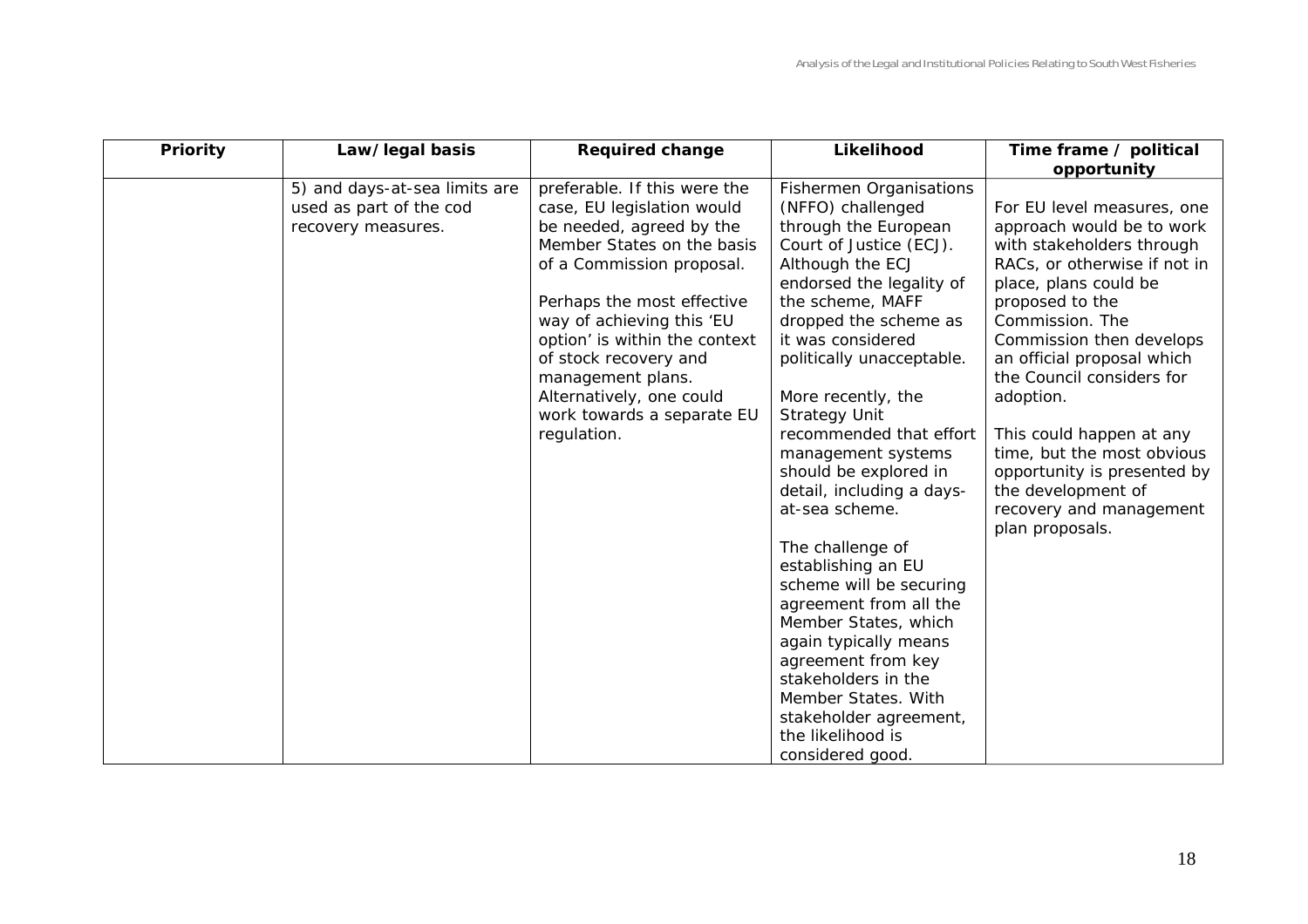<span id="page-19-0"></span>

| Priority                                                                    | Law/legal basis                                                                                                                                                                                                                                                                                                                                                                                                                                                                                                                                                                                                                                                                                                      | <b>Required change</b>                                                                                                                                                                                                                                                                                                                                                                                                                                                                                                                                                                                                                                                                                                                                                                                                                                                                                                                                                                                                                                                                         | Likelihood                                                                                                                                                                                                                                                                                                                                                                                                                                                                                                                                                                                                                                                                                                                                                                                                                                                                                                                                                                   | Time frame / political<br>opportunity                                                                                                                                                                                                                                                                                                                                                                                                                                                                                                                                                 |
|-----------------------------------------------------------------------------|----------------------------------------------------------------------------------------------------------------------------------------------------------------------------------------------------------------------------------------------------------------------------------------------------------------------------------------------------------------------------------------------------------------------------------------------------------------------------------------------------------------------------------------------------------------------------------------------------------------------------------------------------------------------------------------------------------------------|------------------------------------------------------------------------------------------------------------------------------------------------------------------------------------------------------------------------------------------------------------------------------------------------------------------------------------------------------------------------------------------------------------------------------------------------------------------------------------------------------------------------------------------------------------------------------------------------------------------------------------------------------------------------------------------------------------------------------------------------------------------------------------------------------------------------------------------------------------------------------------------------------------------------------------------------------------------------------------------------------------------------------------------------------------------------------------------------|------------------------------------------------------------------------------------------------------------------------------------------------------------------------------------------------------------------------------------------------------------------------------------------------------------------------------------------------------------------------------------------------------------------------------------------------------------------------------------------------------------------------------------------------------------------------------------------------------------------------------------------------------------------------------------------------------------------------------------------------------------------------------------------------------------------------------------------------------------------------------------------------------------------------------------------------------------------------------|---------------------------------------------------------------------------------------------------------------------------------------------------------------------------------------------------------------------------------------------------------------------------------------------------------------------------------------------------------------------------------------------------------------------------------------------------------------------------------------------------------------------------------------------------------------------------------------|
| <b>Temporal area</b><br>closures for all<br>and selected<br>fishing methods | The CFP framework<br>Regulation (2371/2002,<br>Article 4) provides for the<br>use of zones and/or periods<br>in which fishing activities are<br>prohibited or restricted,<br>including for the protection<br>of spawning and nursery<br>areas. Measures can also be<br>adopted to reduce the<br>impact of fishing activities on<br>marine eco-systems and<br>non-target species.<br>The UK has been able to<br>introduce temporal closures<br>in the 0-6 nm zone. The<br>ability of Member States to<br>introduce measures out to<br>12 nm, and covering both<br>national and foreign vessels<br>is as yet untested. The legal<br>basis for such measures is<br>provided by the basic CFP<br>Regulation (Article 9). | To be effective, area<br>closures are likely to include<br>waters beyond 12 miles. An<br>EU approach is therefore<br>likely to be necessary, in<br>which case additional EU<br>legislation is required.<br>If measures concern UK<br>territorial waters only, then<br>bylaws established by the<br>relevant nature<br>conservation agencies could<br>be used to prohibit or<br>restrict i) the entry into or<br>movement by persons or<br>vessels; (ii) the killing,<br>taking, destruction,<br>molestation or disturbance<br>of animals or plants,<br>interference with the sea<br>bed, or damage or disturb<br>objects in the reserve; or iii)<br>the depositing of rubbish in<br>a Marine Nature Reserve<br>(MNR) (designated under<br>the Wildlife and Countryside<br>Act 1981). It is not clear<br>whether these powers could<br>be used for temporal<br>closures.<br>In the longer term, there<br>are strong arguments for<br>reforming the Sea Fisheries<br>Committee (SFC) bylaw<br>making a process to enable<br>more proactive and<br>precautionary management.<br>This includes the | In practice, the EU has a<br>limited track record in<br>the use of temporal<br>closures under the CFP<br>to manage fishing<br>activities. Examples<br>include the seasonal<br>closure of an area off the<br>Irish Sea to protect cod<br>stocks (Regulation<br>304/2000) and similar<br>various closures to<br>protect spawning herring<br>(Regulation 850/98).<br>Both are established<br>under the basic CFP<br>Regulation. Further use<br>of this type of measure<br>would certainly depend<br>on a Commission<br>proposal and Council<br>adoption. In practice, it<br>is highly unlikely that EU<br>agreement would be<br>reached in the absence<br>of scientific advice from<br>ICES or equivalent body.<br>Given that DEFRA<br>reported in July 2004 on<br>the fisheries<br>enforcement review, it is<br>not impossible that<br>reform of bylaw<br>procedures can be<br>secured. Reform of the<br>bylaw system was one of<br>a number of key<br>requests from the ASFC. | Scientific advice and<br>recommendations may be<br>put to the Commission at<br>any time<br>The Commission can also<br>come forward with<br>proposals at any time.<br>However, requests from the<br>Council and/or stakeholders<br>would be useful to help<br>initiate a process.<br>The DEFRA enforcement<br>review reported in July<br>2004 on options for<br>change. DEFRA is<br>consulting stakeholders on<br>these options, providing an<br>opportunity for working to<br>improve the processes of<br>establishing closed areas,<br>whether through bylaws or<br>otherwise.<br>19 |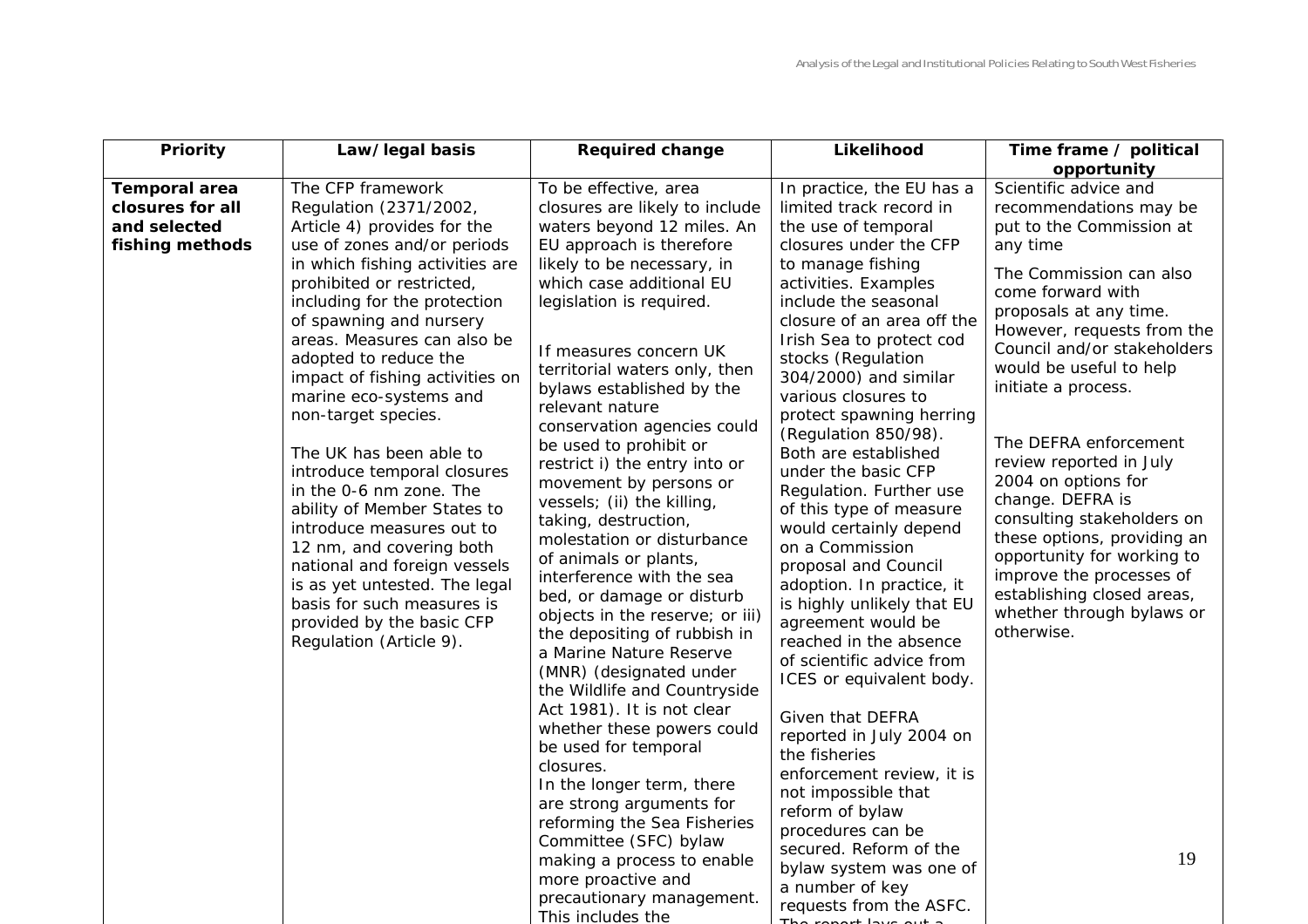| Priority                | Law/legal basis                | <b>Required change</b>        | Likelihood                | Time frame / political       |
|-------------------------|--------------------------------|-------------------------------|---------------------------|------------------------------|
|                         |                                |                               |                           | opportunity                  |
| <b>Transitional aid</b> | FIFG (Financial Instrument     | Transitional aid is in        | With work, the likelihood | There are two                |
|                         | for Fisheries Guidance) - the  | principle available under     | of securing greater       | opportunities:               |
|                         | EU's fund for the fisheries    | FIFG, but the UK              | funding for               |                              |
|                         | sector - requires Member       | programmes offer much         | decommissioning seems     | a) Working with DEFRA to     |
|                         | States to develop multi-       | more limited opportunities,   | strong. Tie-up schemes    | introduce additional         |
|                         | annual funding programmes      | focusing only on more         | are more difficult, given | measures under the current   |
|                         | for the sector, at either      | selective gear. The following | that they appear          | rules                        |
|                         | national or regional level, or | shortcomings currently exist  | fundamentally to          |                              |
|                         | both. In the south west of     | in relation to England.       | contradict English policy | b) Feeding into discussions  |
|                         | England, FIFG is               |                               | regarding value for       | - at Commission/Council      |
|                         | programmed within the          | a) decommissioning aid -      | money. If it could be     | and UK level - on the new    |
|                         | Objective One programme,       | this is not available in      | demonstrated that tie-up  | FIFG (or other) rules, post  |
|                         | alongside other EU funds.      | England at present, but       | schemes do represent      | 2006. While the proposal     |
|                         | Objective One status is given  | the Strategy Unit report      | value for money, then     | was made in the summer,      |
|                         | to the EU's poorest regions,   | recommended that it           | perhaps this option could | negotiations are likely to   |
|                         | and the greatest share of EU   | was made available            | be reconsidered.          | continue into the UK         |
|                         | funding is targeted there.     | again.                        |                           | Presidency of the Council in |
|                         | The rate of EU funding is      | b) Tie-up aid $-$ is not      | Directorate General Fish  | the latter half of 2005.     |
|                         | much better in Objective One   | available in England as       | is currently exploring    |                              |
|                         | regions. All EU aid is made    | this is not considered to     | ways of getting more      |                              |
|                         | available on the basis that    | represent value for           | interesting projects      |                              |
|                         | Member States and normally     | money. According to EU        | funded under the          |                              |
|                         | also private interests provide | rules, it is also not         | existing (and future)     |                              |
|                         | co-funding. The current        | available for recreational    | FIFG, notably by          |                              |
|                         | funding period and rules run   | vessels.                      | exchanging experience     |                              |
|                         | from 2000 to 2006.             |                               | between relevant          |                              |
|                         |                                | Apart from getting the UK to  | authorities. This should  |                              |
|                         | <b>FIFG rules (Regulation</b>  | use existing opportunities    | improve chances of        |                              |
|                         | 2792/1999, as amended)         | presented by FIFG, the        | getting gear selectivity  |                              |
|                         | allow Member States to         | whole EU funding              | projects funded under     |                              |
|                         | provide temporary aid to       | framework is currently        | the current rules.        |                              |
|                         | commercial fishermen and       | being re-examined, with a     |                           |                              |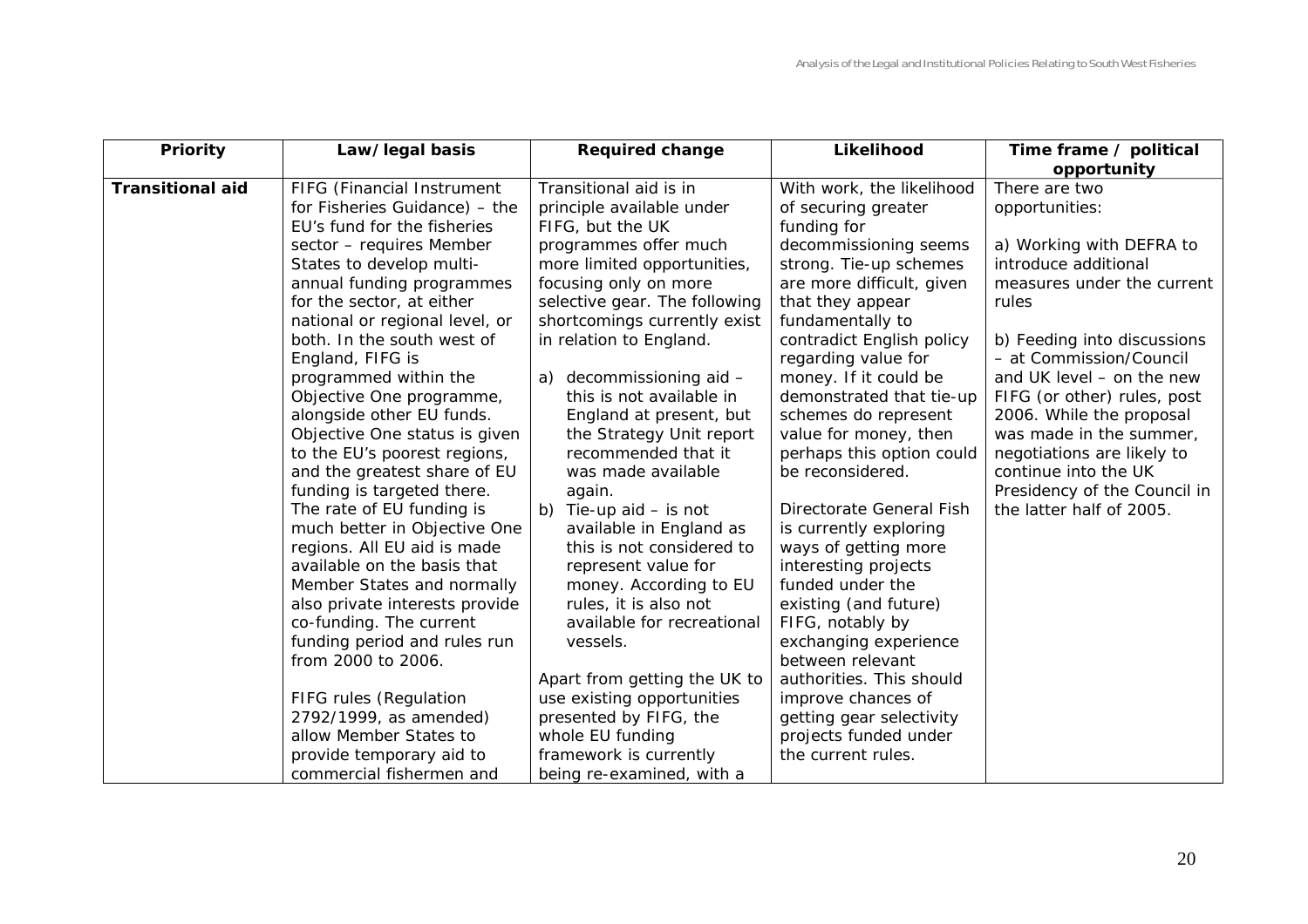| Priority | Law/legal basis               | <b>Required change</b>         | Likelihood                | Time frame / political |
|----------|-------------------------------|--------------------------------|---------------------------|------------------------|
|          |                               |                                |                           | opportunity            |
|          | ship owners who are forced    | proposal for a new             | As for changes to the     |                        |
|          | to suspend their activities.  | regulation made in July        | rules themselves, these   |                        |
|          | Such aid can be allocated if  | 2004 (COM(2004)497).           | are being discussed and   |                        |
|          | there are unforeseeable       | These would apply to           | should result in a new    |                        |
|          | circumstances, particularly   | funding for the 2007-2013      | European Fisheries Fund   |                        |
|          | those caused by biological    | period.                        | by 2007. There is         |                        |
|          | factors, such as closing a    |                                | interest in giving a      |                        |
|          | fishery down (six months in   | Whether current EU             | stronger commitment to    |                        |
|          | total). Where EU recovery or  | arrangements are               | environmental projects    |                        |
|          | management plans are          | considered sufficient for      | under this next funding   |                        |
|          | introduced or where           | Invest in Fish South West or   | round.                    |                        |
|          | Commission or national        | not, it will be important that |                           |                        |
|          | emergency measures are        | these are at least 'defended'  | The UK is among the       |                        |
|          | adopted, compensation can     | and built upon during the      | lead countries in terms   |                        |
|          | be granted for one year, with | revision of FIFG.              | of FIFG funding for       |                        |
|          | the possibility of an         |                                | sustainable development   |                        |
|          | extension for another year.   |                                | and should support        |                        |
|          | Recent changes also allow     |                                | sound initiatives at the  |                        |
|          | funds to be used to support   |                                | national level as long as |                        |
|          | diversification into another  |                                | these are legally         |                        |
|          | fishery, following the        |                                | possible.                 |                        |
|          | introduction of a recovery    |                                |                           |                        |
|          | plan. Compensation can also   |                                | Since it's introduction,  |                        |
|          | be granted where EU           |                                | FIFG has been gradually   |                        |
|          | legislation imposes technical |                                | improved and              |                        |
|          | restrictions on the use of    |                                | opportunities for funding |                        |
|          | certain gear or fishing       |                                | innovative measures in    |                        |
|          | methods, but this aid is to   |                                | support of sustainable    |                        |
|          | cover technical adjustment    |                                | fisheries have been       |                        |
|          | and is not to be made         |                                | strengthened. One could   |                        |
|          | available for more than six   |                                | expect this trend to      |                        |
|          | months.                       |                                | continue.                 |                        |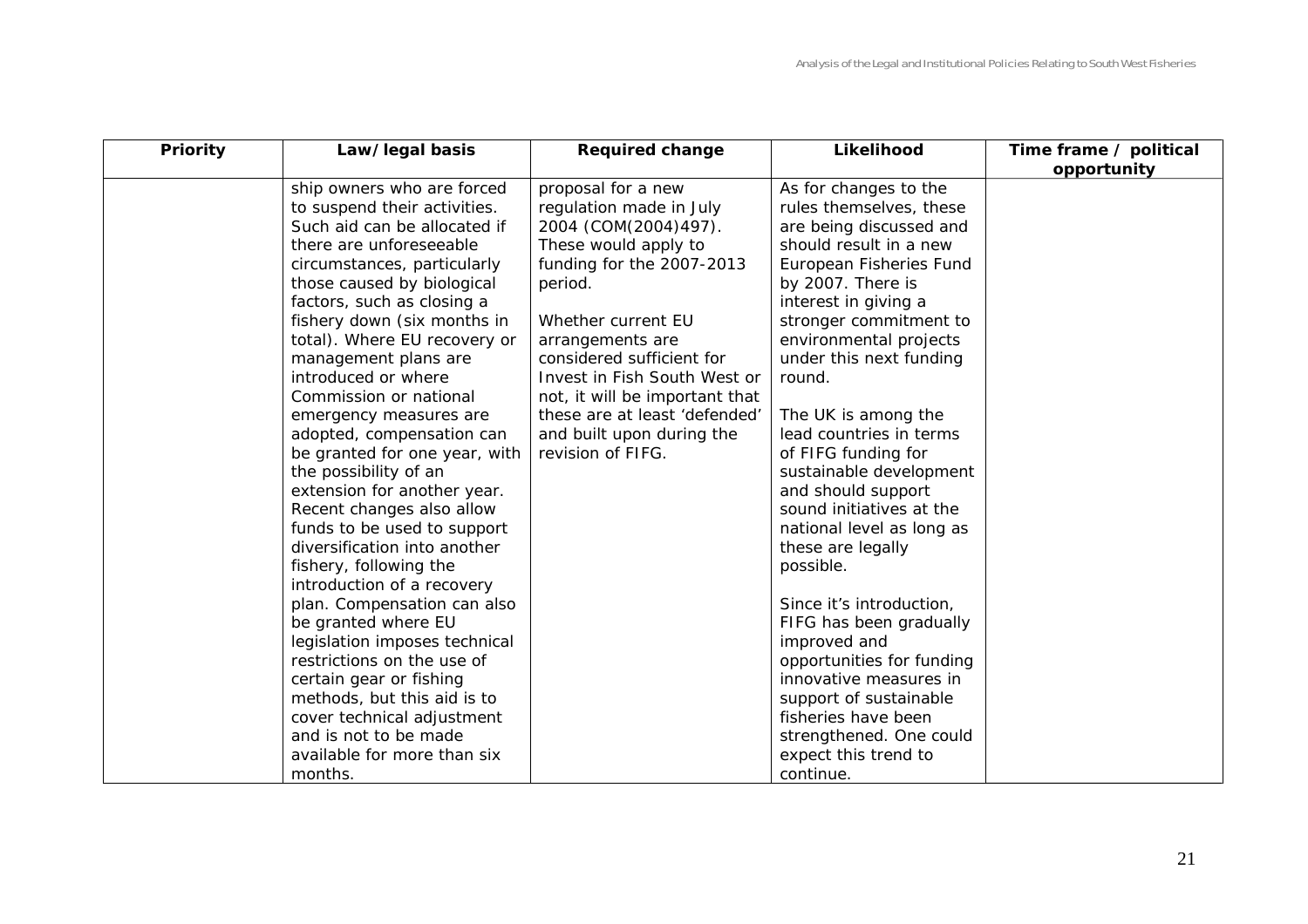| Priority | Law/legal basis                                                                                                                                                                                                                                                                                                                                                                 | <b>Required change</b> | Likelihood | Time frame / political |
|----------|---------------------------------------------------------------------------------------------------------------------------------------------------------------------------------------------------------------------------------------------------------------------------------------------------------------------------------------------------------------------------------|------------------------|------------|------------------------|
|          |                                                                                                                                                                                                                                                                                                                                                                                 |                        |            | opportunity            |
|          | In addition to this<br>compensation, funding can<br>be made available to<br>'voluntary' measures,<br>particularly those of<br>'collective interest', as long<br>as they serve the objectives<br>of the CFP. The most<br>relevant areas potentially<br>eligible for support include<br>the following:<br>management and<br>٠<br>control of conditions<br>of access to fisheries; |                        |            |                        |
|          | management of<br>$\bullet$<br>fishing effort;<br>more selective fishing<br>$\bullet$<br>gear and methods,<br>and technical<br>measures for<br>conservation;                                                                                                                                                                                                                     |                        |            |                        |
|          | basic data collection<br>$\bullet$<br>and/or the<br>preparation of<br>environmental<br>management models<br>with a view to<br>drawing up integrated<br>coastal zone                                                                                                                                                                                                             |                        |            |                        |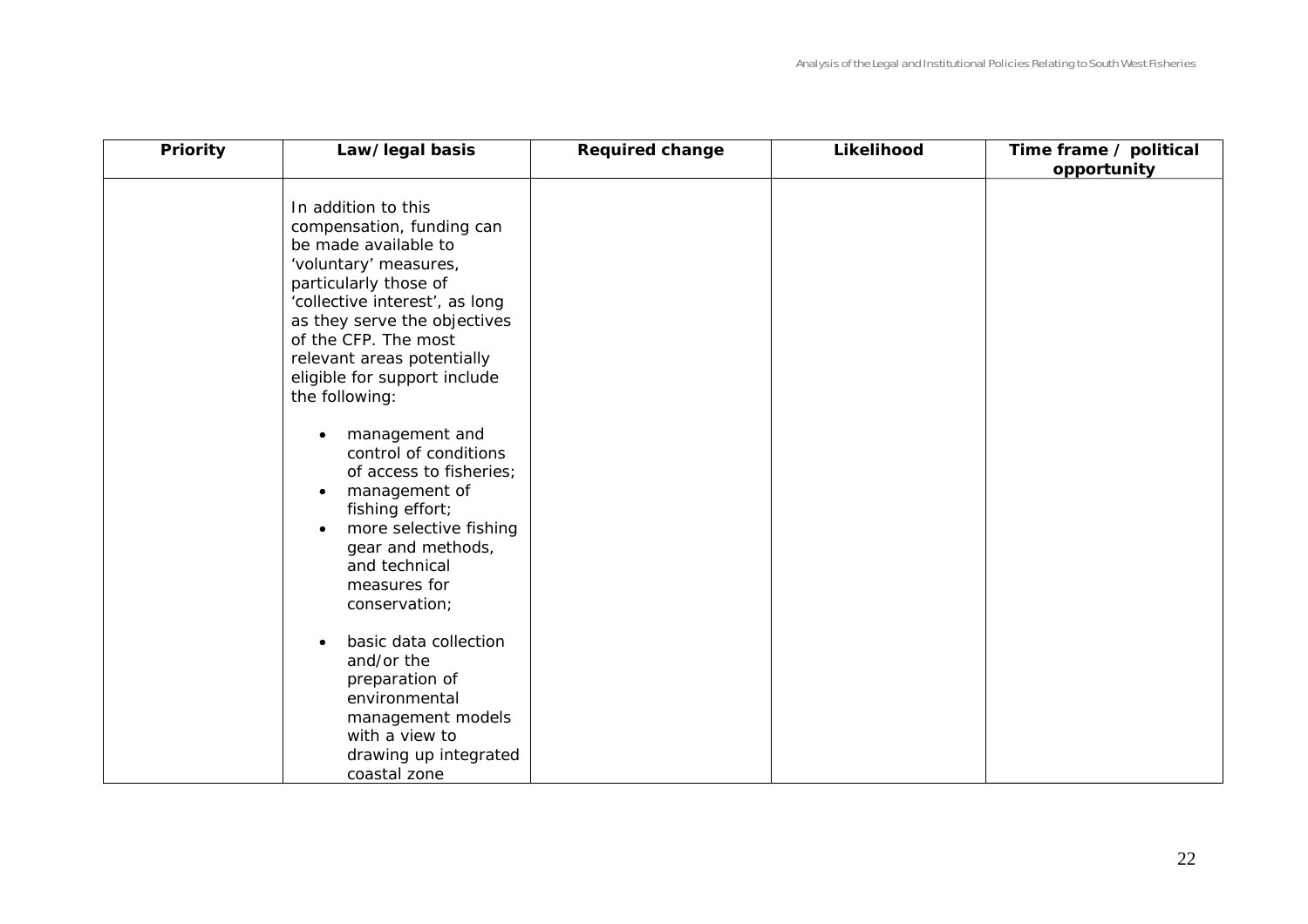| <b>Priority</b> | Law/legal basis                                                                                                                                                                                                                                                                                                                                                                                                                                  | <b>Required change</b> | Likelihood | Time frame / political |
|-----------------|--------------------------------------------------------------------------------------------------------------------------------------------------------------------------------------------------------------------------------------------------------------------------------------------------------------------------------------------------------------------------------------------------------------------------------------------------|------------------------|------------|------------------------|
|                 |                                                                                                                                                                                                                                                                                                                                                                                                                                                  |                        |            | opportunity            |
|                 | management plans;                                                                                                                                                                                                                                                                                                                                                                                                                                |                        |            |                        |
|                 | access to training;<br>$\bullet$                                                                                                                                                                                                                                                                                                                                                                                                                 |                        |            |                        |
|                 | design and<br>application of systems<br>to improve<br>environmental<br>impact; and<br>creation of added-<br>$\bullet$<br>value.                                                                                                                                                                                                                                                                                                                  |                        |            |                        |
|                 | It is foreseeable that a<br>Member State could fund a<br>package of measures,<br>including temporary tie-up<br>schemes. However, even if<br>this is permissible at EU<br>level, each Member State<br>has to make co-financing<br>available before projects can<br>go ahead. Therefore, every<br><b>Member State has</b><br>ultimate control about<br>what to fund. Options<br>should be further explored,<br>at both Commission and UK<br>level. |                        |            |                        |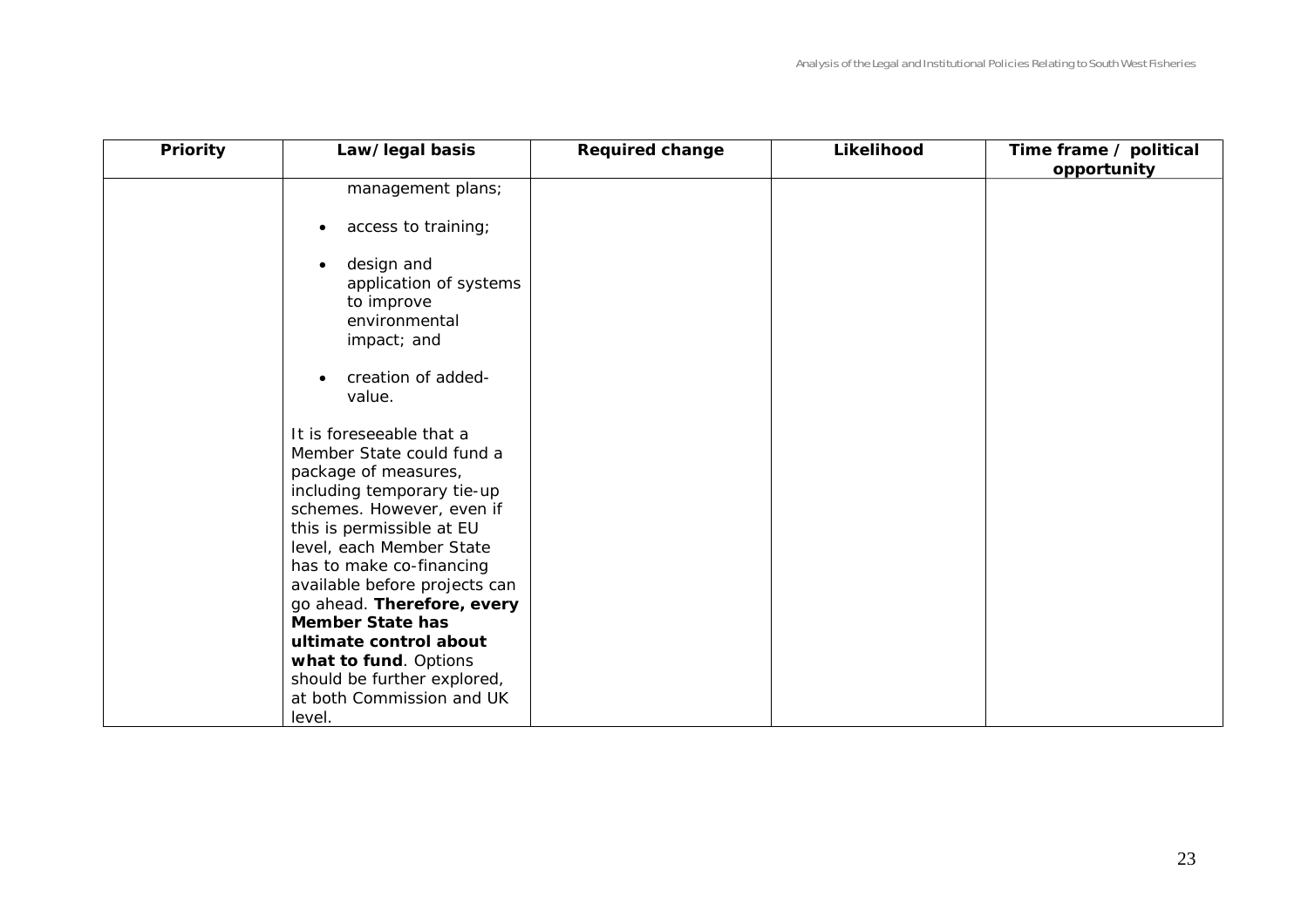### <span id="page-24-0"></span>Summary and Conclusions

Of the six recovery options identified by stakeholders, two of them relate to changes to the TAC system (replacement or improvement), one to area closures, one to effort (days-at-sea) restrictions, another to financial aid/compensation and, finally, the more ambitious suggestion of CFP withdrawal. It is not appropriate to recommend which option should be opted for based purely on this analysis. Such a decision will certainly depend on the political and legislative environment surrounding each option, but the choice of whether to follow a path that requires significant legislative change over the long-term or whether to opt for an option that entails working within existing legislation, for example, will depend on other factors such as the relative costs and benefits of each option.

The good news is that none of the options are impossible to achieve. CFP withdrawal, however, is considered to be the least realistic of them all and the benefits questionable. Of the remaining five, they each provide realistic options for forming the backbones of stock recovery plans. In exploring each of the options, several points common to these five options arise:

- *They are not mutually exclusive* choosing one option does not rule out all the others. Indeed, stock recovery is likely to be best achieved with a suite of measures rather than just one. Area closures could be used together with days-at-sea restrictions for example. The monitoring of these measures could be undertaken by industry in collaboration with scientists as part of a long-term programme of improving science and relationships. These measures could be supported with financial aid;
- *Significant political support for change* there are a number of major reviews and changes underway into how the fishing industry and marine environment are managed. At UK level, the most notable consultations underway relate to the Prime Minister's Strategy Unit report and the DEFRA enforcement review provide a major opportunity for working with government to secure political support for recovery options and achieve legislative change where necessary. At EU level, the main political opportunity is provided by the discussion on the next funding arrangements for 2007-2013, as well as less prominent discussions and initiatives following up on the 2002 CFP reform
- *Most require a EU approach* many of the options would be best pursued through the CFP at a EU level. This may be because management measures may need to apply to foreign vessels e.g. area closures, or because EU rules have important implications at a national or local level e.g. use of FIFG; and
- **Policy framework exists** the provisions under the basic CFP Regulation (2371/2002) for recovery and management plans (Article 5 and 6) provide an ideal basis for developing and implementing the options at an EU level.

While stakeholder participation and buy-in underpins the whole Invest in Fish South West process, it is worth stressing that, regardless of the options finally selected, it will be extremely important that there is political and industry support, both domestically and from abroad. Most fisheries policy has an EU angle, and therefore demands coordination with other Member States and sector groups. Without this, political agreement and industry compliance is likely to be difficult to secure. The importance of buy-in is further illustrated by the Commission rejection of the UK request to close the English Channel bass pair trawl fishery in September 2004. This fishery is an example of the need to work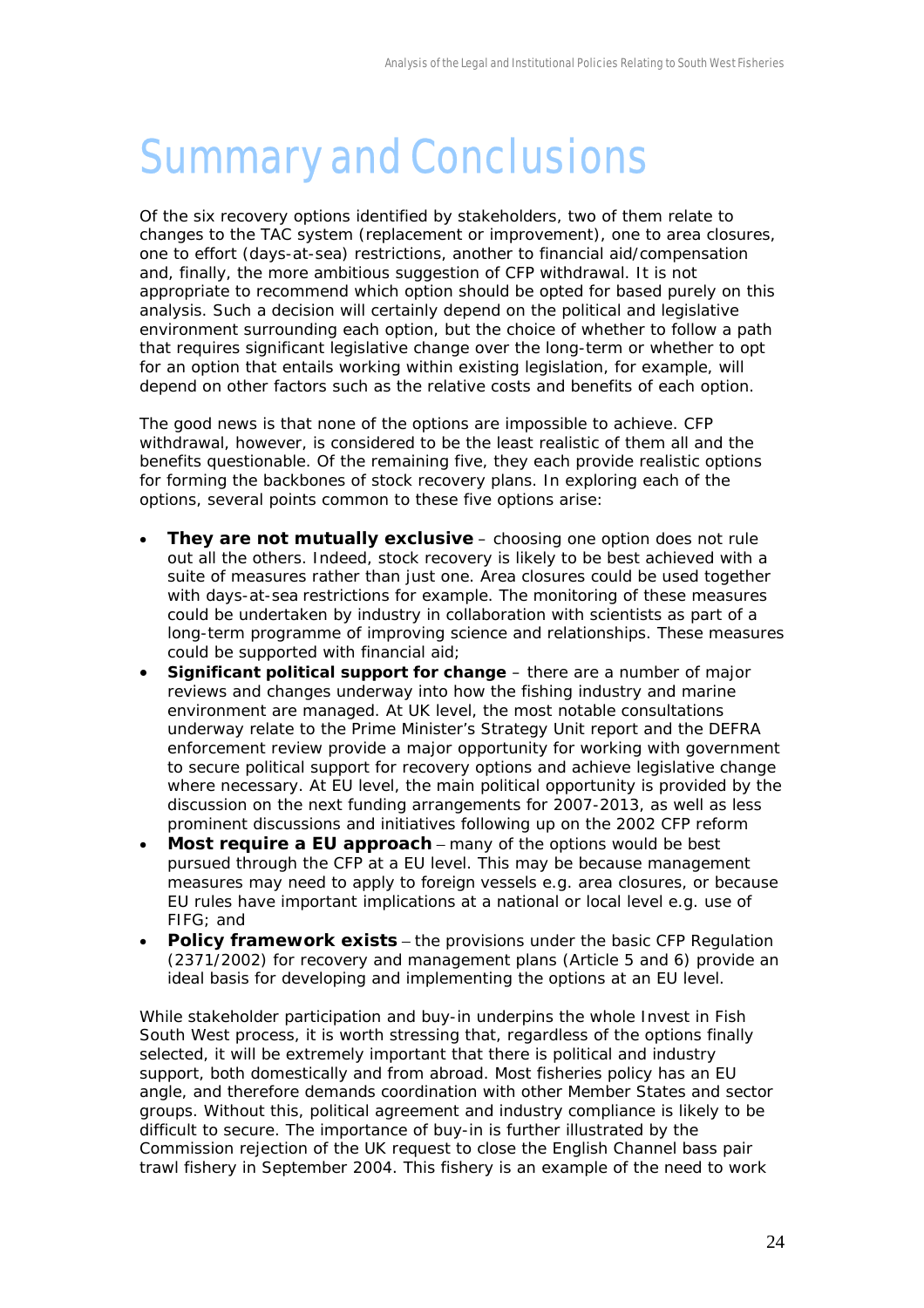through the EU systems and, while there were other important factors in this case, the need to underpin arguments with convincing science.

It is encouraging that days-at-sea restrictions were suggested by stakeholders, given that some form of effort restriction is the most effective means of reducing fishing mortality and hence contributing to stock enhancement. However, industry resistance to days-at-sea restrictions in the UK in the 1990's, and more recently to the EU northern hake recovery plan, meant that such measures were not adopted.

Whatever fisheries management option is pursued, there is scope for using financial aid for purposes more than just compensation. EU, national or industry money can be used to 'make more of what we have'. Rather than investing in capital intensive projects geared towards increasing catches, which is dependent on a healthy and ultimately a 'under-fished' resource base, money can be used to improve management and increase incomes, and so aid *industry* recovery through other means (Newcombe *et al* 2000). Examples include improved competitiveness (reducing or marketing waste in the industry), marketing initiatives and payments for the provision of public goods eg data or litter collection. Indeed, the South West provides some prime examples of the use of financial resources in such innovative ways, including marketing of catch on the basis of local produce, Marine Stewardship Council (MSC) certified handline mackerel and eco-labelled handline caught bass. There is a lot of scope in this area, and much of it is relatively unexplored. The beauty of such approaches is that, while the inshore sector may often be particularly well suited to such schemes, larger vessels are still well placed to benefit. The framework for using EU and national funds in these ways already exists and the review of the European fisheries fund for the period 2007-2013 under way at present provides a major opportunity for improving this further for the future.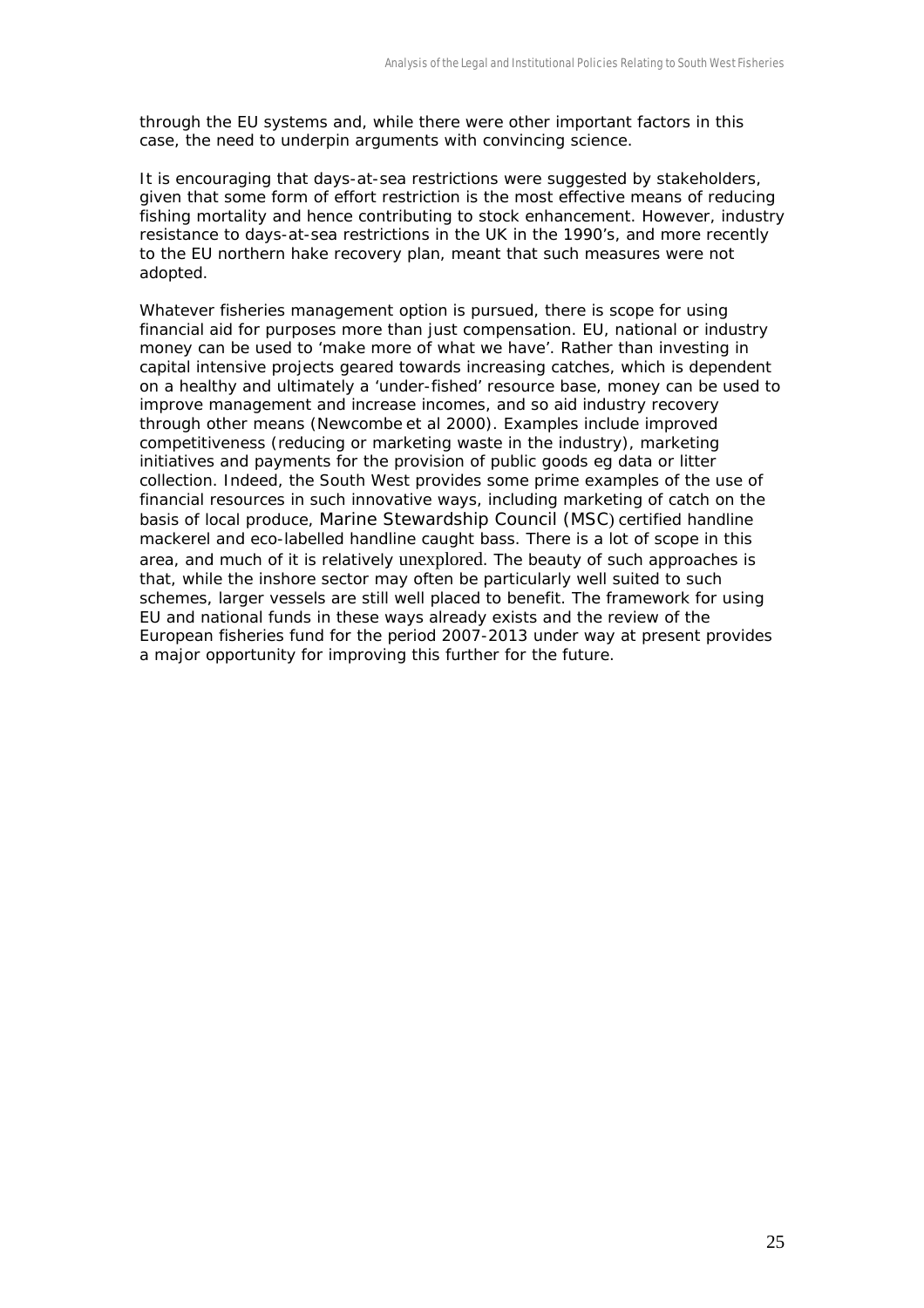### <span id="page-26-0"></span>Additions

Since this report was written, there have been several policy developments relating to the marine environment at both the UK and EU level. The following analysis has thus been added by IEEP.

#### **The Marine Bill**

In September 2004 the Prime Minister announced the development of a Marine Bill to manage UK seas.<sup>3</sup> Subsequently the Department of Environment, Food and Rural Affairs (Defra) published a five year strategy in December 2004, which included a commitment to a Marine Bill to provide 'a new framework for sustainable management of marine resources'.

According to the Defra strategy the Marine Bill will:

- allow all uses of the sea, including wildlife protection, offshore wind and other industries to develop harmoniously
- publish a framework for assessing the cumulative human impacts on the environment
- ensure the sustainable use and protection of marine resources applying the eco-system approach to its management and; and
- establish a new Integrated Marine Agency in line with the Environment, Food and Rural Affairs Select Committee's recommendation for a coordinating marine agency

At this stage however the Marine Bill is at the level of a political commitment, with the presentation of a bill expected no earlier than May 2007.

#### **Marine Thematic Strategy**

 $\overline{a}$ 

DG Environment of the European Commission is in the process of finalising a Thematic Strategy on the Marine Environment under the sixth Environmental Action Programme (Decision 1600/2002).

The overall aim of the Marine Thematic Strategy (MTS) is to promote sustainable use of the seas and conserve marine ecosystems. The Commission is expected to formally adopt the MTS during 2005.

In March 2005, an open consultation on the MTS was launched that suggests the disclosure of two key documents by the Commission later this year: a Communication on the marine environment and a proposal for a Marine Framework Directive.

At present it is envisaged that the Communication will briefly describe the state of the marine environment, the pressures acting on the marine environment and the need for action. The Communication will be of limited effects since it will not be legally binding and only reflects the policy of the European Commission.

<span id="page-26-1"></span><sup>&</sup>lt;sup>3</sup> Speech on Climate Change given on 14 September 2004.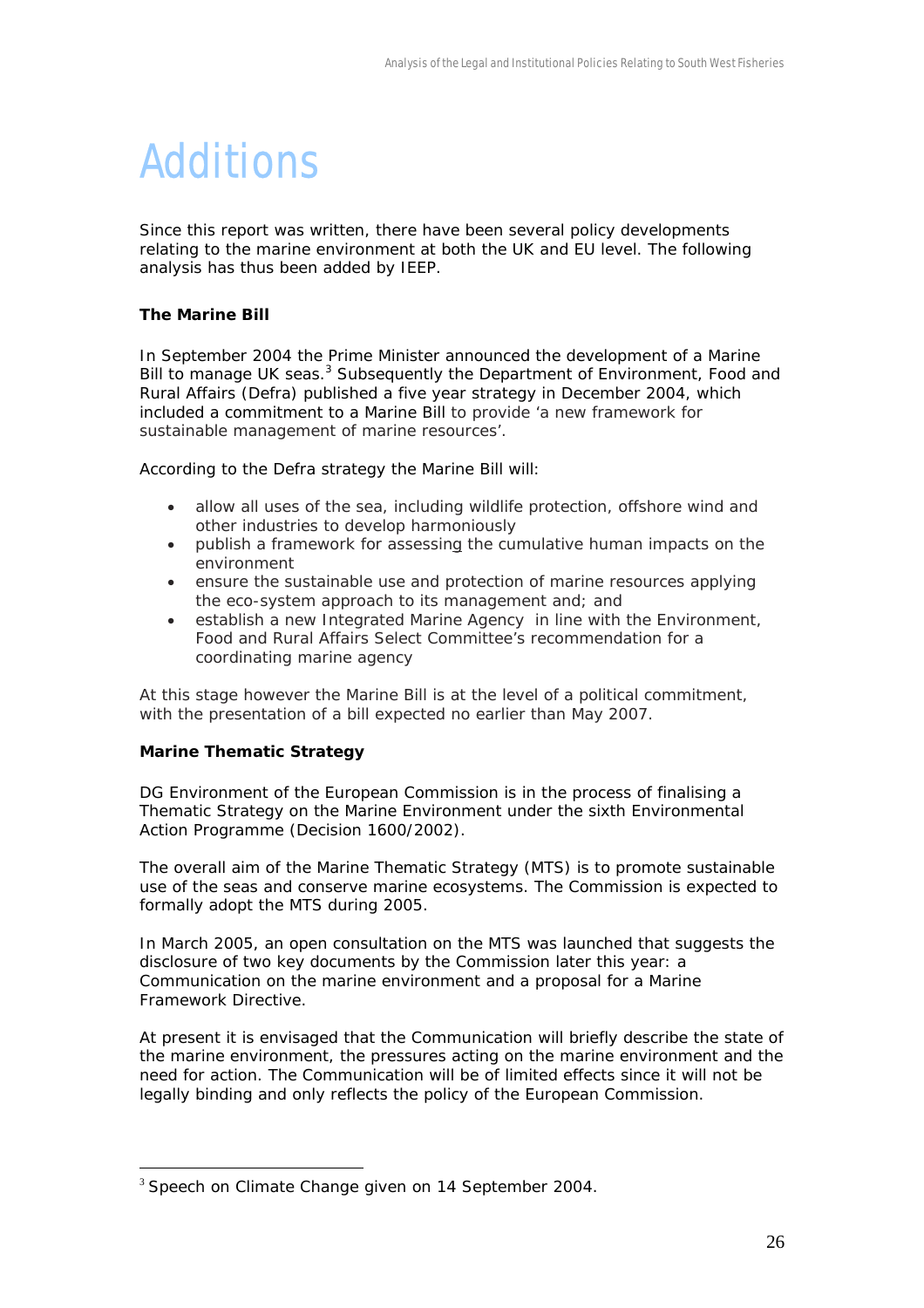<span id="page-27-0"></span>The envisaged Marine Framework Directive will aim to protect, conserve and improve the quality of the marine environment through the achievement of good environmental status in European seas. For the purposes of implementation the Directive would define/establish ecosystem-based marine regions on the basis of their hydrological, oceanographic and bio-geographic features. For each region an implementation plan would have to be developed by coastal Member States, containing an assessment of the pressures and threats impacting on the marine environment and their costs. These plans would then outline a monitoring and assessment programme. Finally, there would be requirements under the Directive in relation to the monitoring and reporting details of which are unspecified as yet.

#### **Maritime Policy Green Paper**

The European Commissioner of Fisheries and Maritime Affairs is heading a Task Force to explore the future of EU Maritime Policy. It will prepare a Green Paper on the potential benefits from integration of sea-related policies, to be published in the first half of 2006.

The Green Paper will take an integrated approach, seeking coordination and collaboration on maritime affairs at both global and regional levels. The overall aim is to boost the economic potential of the sea, avoiding conflicts and enhancing synergies between various, industrial, technological and commercial maritime activities. External experts, including public authorities and NGOs are to be consulted on key issues and best practice, but will not be directly involved in the Task Force.

The Green Paper and the Thematic Strategy are different in that the former treats the socio-economic activities in the marine environment and the latter takes an entirely environmental perspective. Apart from the Thematic Strategy's focus on the environment, a key difference between the Green Paper and the Thematic Strategy appears to be the organisational changes that the Green Paper could lead to. Some expect that there may eventually be a separate DG for Maritime Affairs, although the advantages and disadvantages are not clear.

The two documents will also have different legal statuses. The Thematic Strategyin form of a Communication - will not be legally binding. The anticipated Marine Framework Directive, if it is adopted will be legally binding and will require transposition into national law. By contrast, the Green Paper is likely to be more concerned with general reflection about issues rather than production of binding Community law. Legal proposals may follow, but are not expected in the first instance.

The adoption of the directive, however, is likely to take several years. Furthermore, there are concerns that the Green Paper could serve to delay its adoption. Member States may wish to 'keep their options open' by deferring agreement on marine environmental objectives until they have a better view of the socio-economic potential of the EU's maritime sector and the associated implications of a rigorous environmental policy in this area.

#### **Implications for Invest in Fish Southwest**

All three of these policy developments have the potential to contribute to improved management of the marine environment – including fisheries – in the long-term. As such, Invest in Fish South West should contribute to their development, such as engaging in public consultation exercises and working with national administrations to develop positions at the UK and EU level.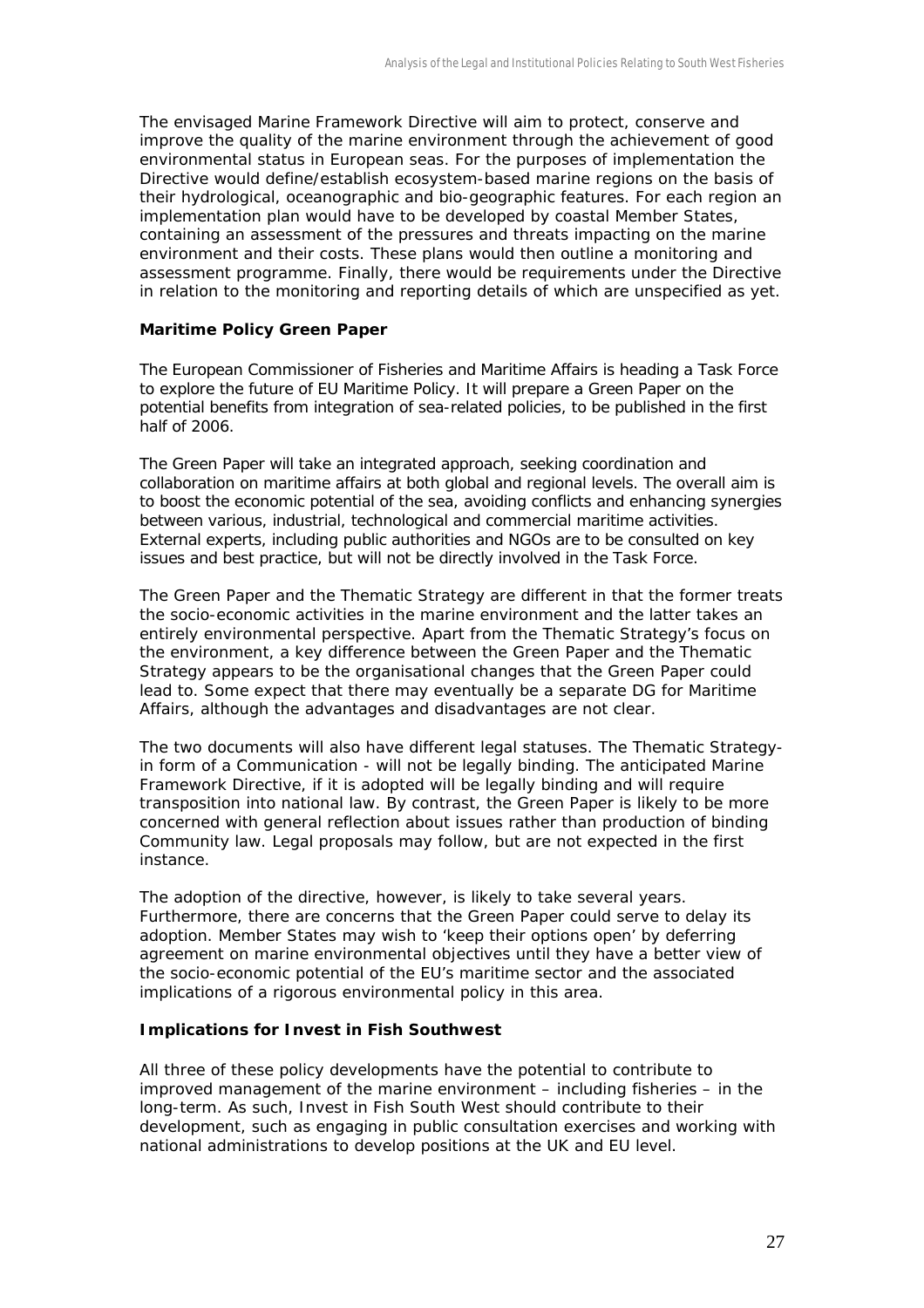More immediately, however, they do not have direct implications for working towards the objectives of Invest in Fish South West and the conclusions of the IEEP stand. Most notably, many of the stock recovery options identified would be best pursued through the Common Fisheries Policy (CFP) at an EU level. This may be because management measures may need to apply to foreign vessels, or because EU rules have important implications at a national or local level. Even with the conclusion of these policy developments, the CFP framework will continue to provide the basis for developing and implementing the recovery options at an EU level.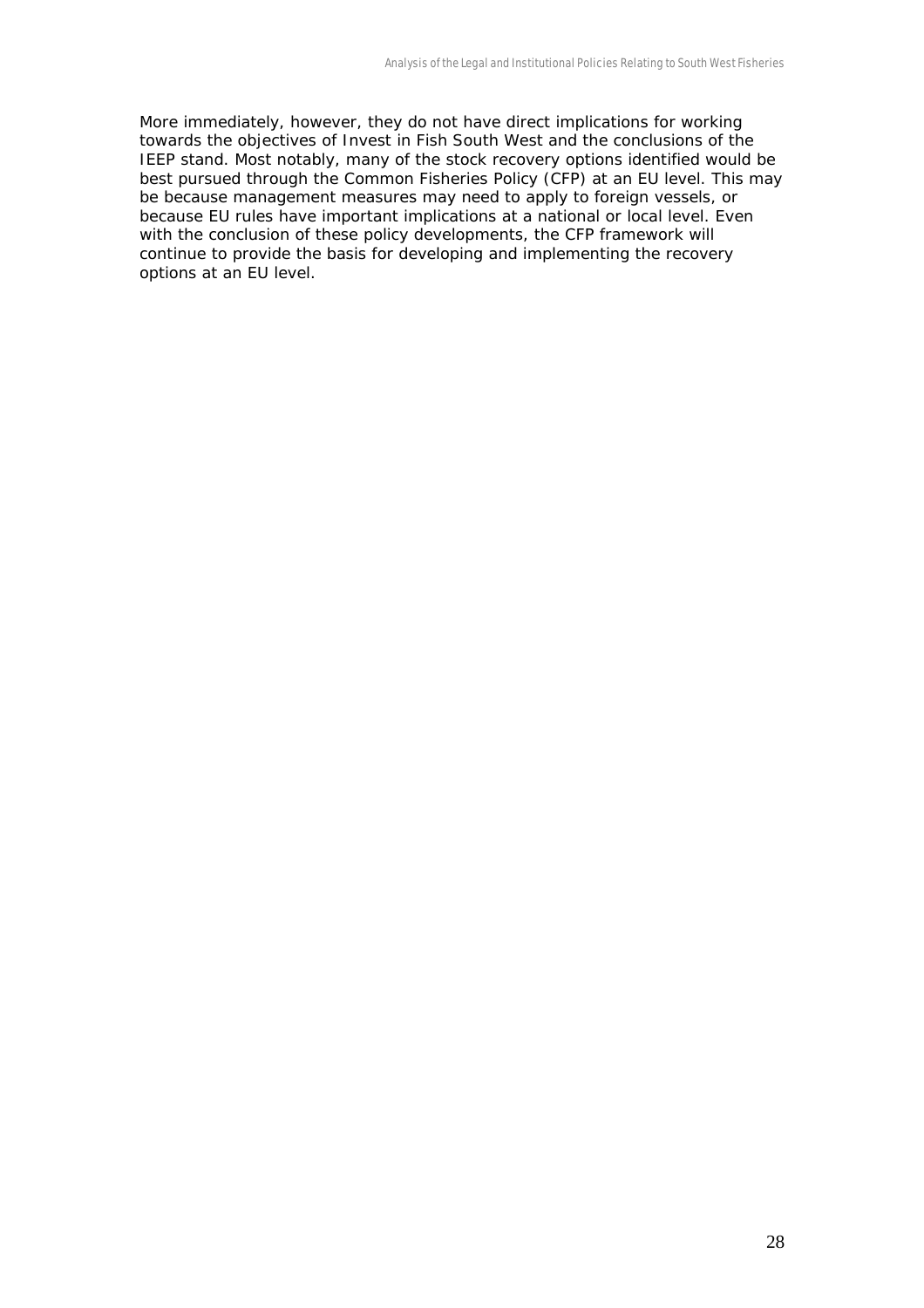### <span id="page-29-0"></span>References

Frost, H. and Lindebo, E. (2003) *Alternative Management Systems in EU Fisheries*, Denmark: (Danish Research Institute of Food Economics).

Hatcher, A., Pascoe, S., Banks, R. and Arnason, R. (2002) 'Future options for UK fish quota management', *CEMARE*, Rep. No. 58. p. 122.

Newcombe, J., Coffey, C., Baldock, D., and Grieve, C., (2000) *Financing Environmentally Sensitive Fisheries in the EU The use of incentive payments*, London: IEEP.

Rodgers, P. and Valatin, G., (1997) 'The Common Fisheries Policy Beyond 2002: Alternative Options to the TACs and Quotas System for the Conservation and Management of Fisheries Resources E-7/FINAL', *EN-O3-1997 European Parliament Working Document*, Directorate-General for Research.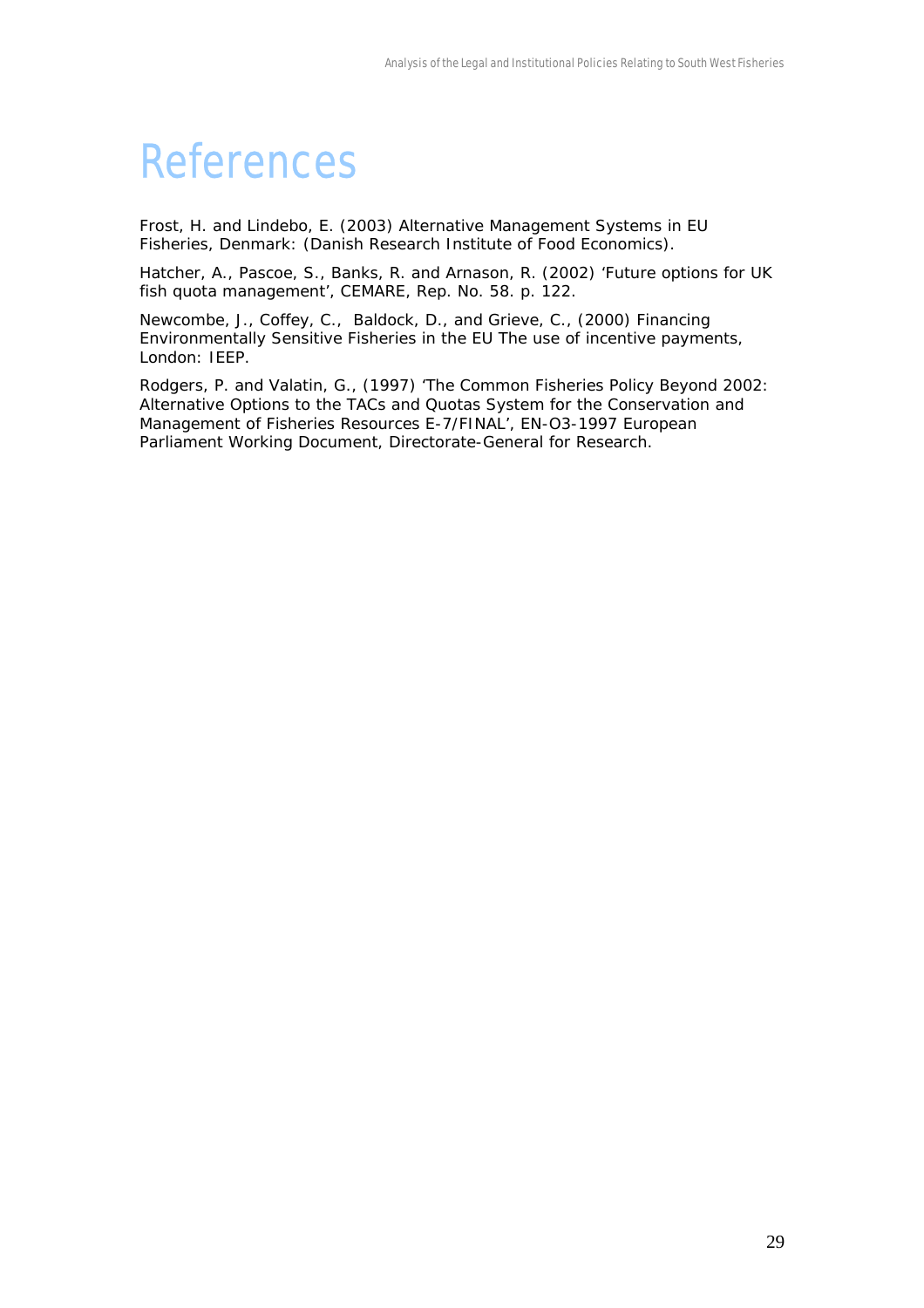#### Annex: Legal and Institutional Framework

<span id="page-30-0"></span>

| Level                                                                               | Relevance to fisheries management                                                                                                                                                                                                                                                                                                                                                                                                                                                                                                                                                      |
|-------------------------------------------------------------------------------------|----------------------------------------------------------------------------------------------------------------------------------------------------------------------------------------------------------------------------------------------------------------------------------------------------------------------------------------------------------------------------------------------------------------------------------------------------------------------------------------------------------------------------------------------------------------------------------------|
| <i><u><b>International</b></u></i>                                                  | The main sources of international law are international conventions, whether general or<br>particular, establishing rules expressly recognized by the contesting parties; international<br>custom, as evidence of a general practice accepted as law; and the general principles of<br>law recognized by civilised nations. The EC has exclusive competence over the<br>conservation of fisheries, and participates in international conventions to the exclusion of<br>the Member States. The UK and EC have legal personality and are subject to provisions of<br>international law. |
| <b>Customary Law</b>                                                                | This requires two elements: a constant general practice and the respective acceptance of<br>the practice as binding law. International customary rules contain a binding commitment,<br>whereas customary principles grant a relatively wide-scope for performance and need to<br>be completed by application of law and legislation.                                                                                                                                                                                                                                                  |
| <b>Fisheries</b>                                                                    |                                                                                                                                                                                                                                                                                                                                                                                                                                                                                                                                                                                        |
| <b>UNCLOS - the United Nations Convention</b><br>on the Law of the Sea of 1982/1994 | The contemporary law of the sea is predominantly shaped by UNCLOS. It lays down a<br>comprehensive regime of law and order in the world's oceans and seas; it is an umbrella<br>convention which establishes rules governing all uses of the oceans and their resources.<br>The UK and EC are party to UNCLOS.                                                                                                                                                                                                                                                                         |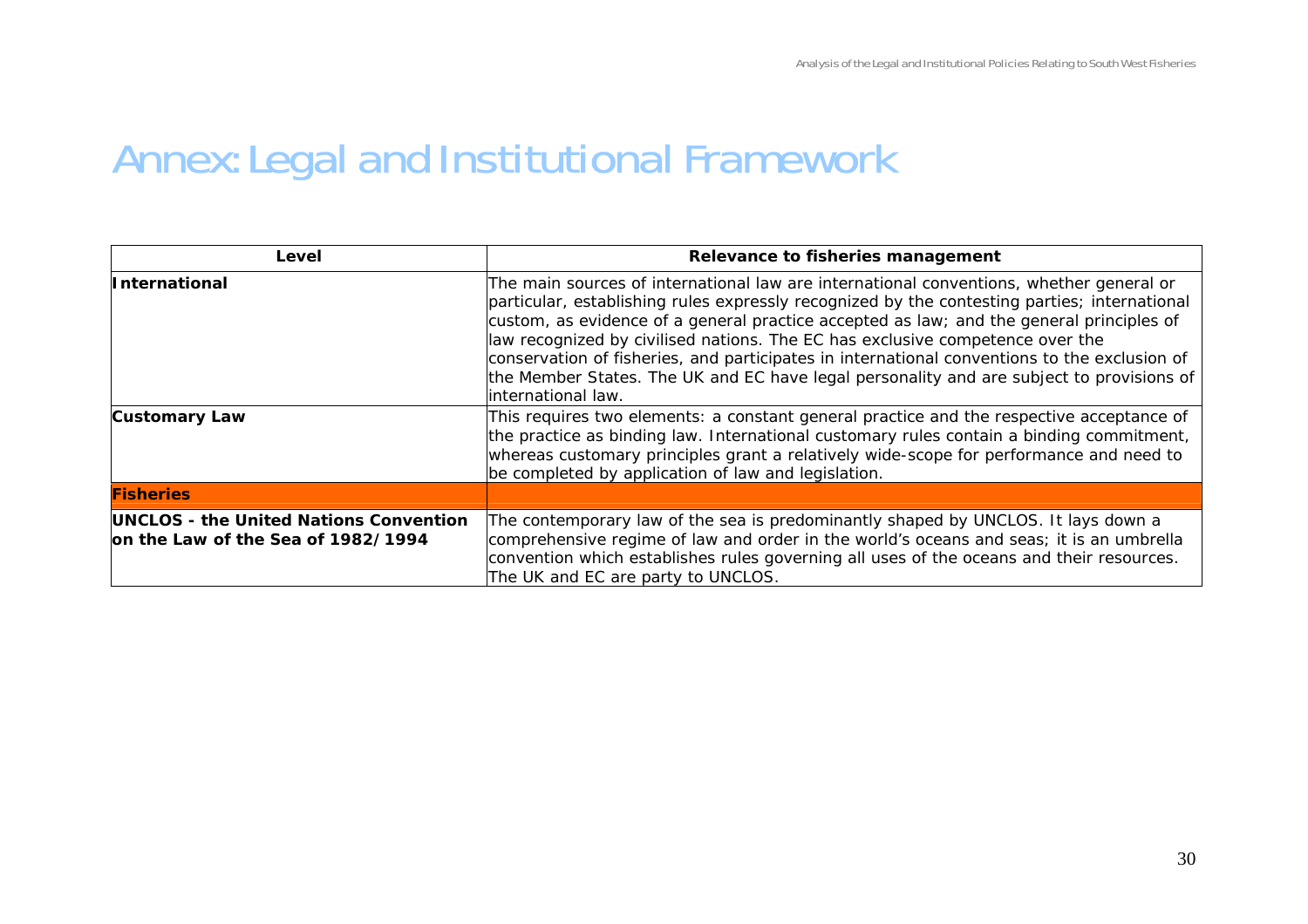| Level          | Relevance to fisheries management                                                                     |
|----------------|-------------------------------------------------------------------------------------------------------|
| Maritime Zones | <b>Territorial sea</b> Art 55, 56, 57 - States entitled to establish <b>EEZs</b> of a maximum breadth |
|                | of 200 nm from the baseline. In this zone, the coastal State enjoys functionally restricted           |
|                | rights, i.e. sovereign rights to explore and exploit, conserve and manage the natural                 |
|                | resources, living or non-living, of the waters superjacent to the sea-bed and of the sea-             |
|                | bed and its subsoil; and jurisdictional rights with regard to the establishment and use of            |
|                | artificial islands, installations and structures, marine scientific research and the protection       |
|                | and preservation of the marine environment. However, the principle of the freedom of the              |
|                | high seas and its related freedoms (Art 87) also apply in the EEZ (see below). Art 76, 77 -           |
|                | The continental shelf comprises the seabed and subsoil extending beyond the territorial               |
|                | sea to the outer edge of the continental margin. The coastal State has sovereign rights               |
|                | over the continental shelf for the purpose of exploring and exploiting its natural resources,         |
|                | which are exclusive but do not apply to superjacent waters and cannot interfere                       |
|                | unjustifiably with the freedoms (see above). Art 86, 87 - The <b>high seas</b> are all parts of       |
|                | the sea not included in the EEZ, territorial sea or internal waters, or archipelagic waters.          |
|                | Here the freedom of the high seas prevails, meaning the freedom of navigation, freedom                |
|                | to lay pipelines and cables, freedom to construct artificial islands or other installations           |
|                | permitted under international law, freedom of fishing, and freedom of scientific research.            |
|                | The area covered by the project includes territorial waters of the UK, as well as the UK's            |
|                | fishing zone and continental shelf. The UK has not declared an EEZ.                                   |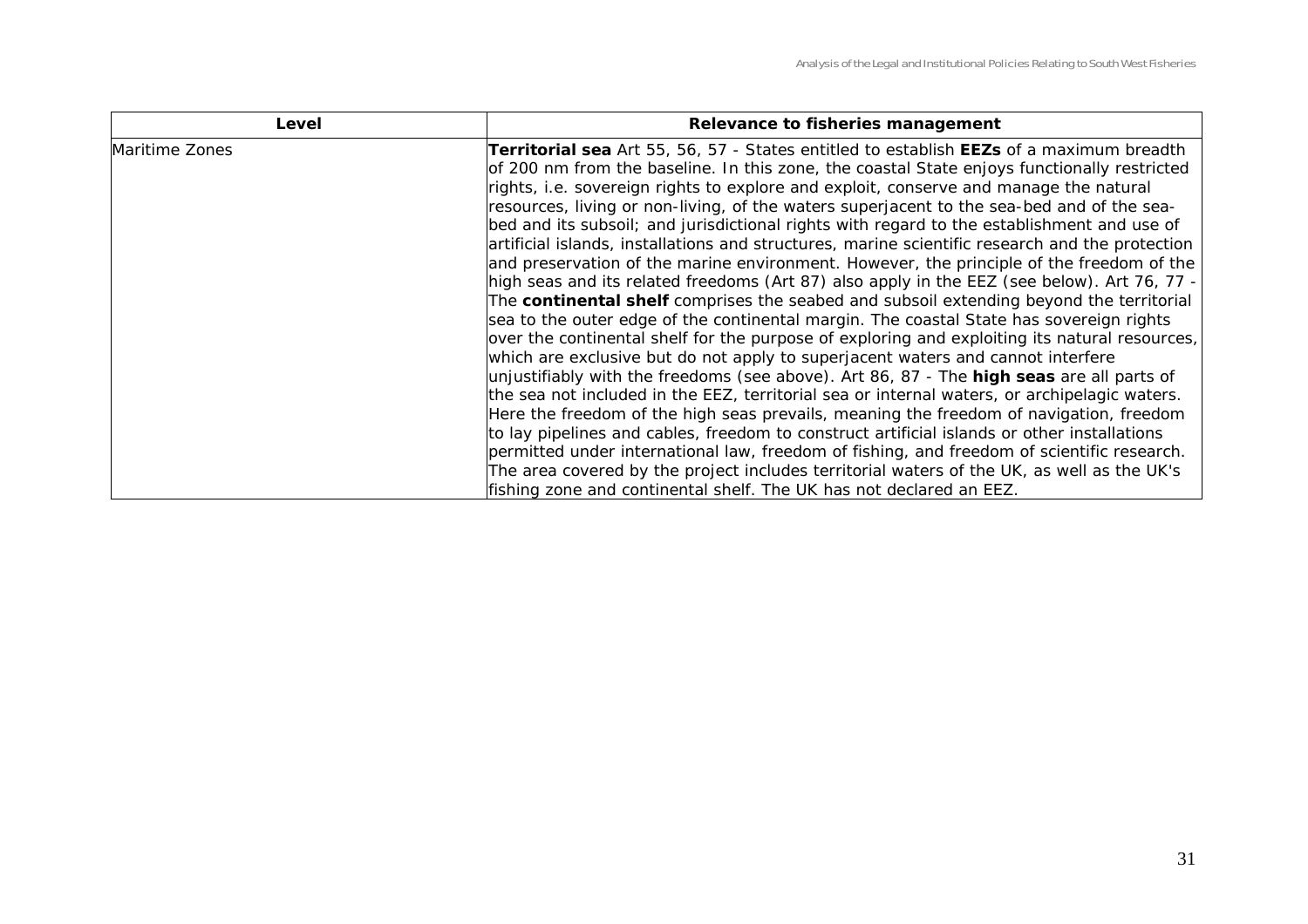| Level                            | Relevance to fisheries management                                                            |
|----------------------------------|----------------------------------------------------------------------------------------------|
| Conservation of living resources | Art 61 & 62 - the conservation of living resources lies exclusively within the competence of |
|                                  | the coastal State, which has the right and obligation to determine the allowable catch in    |
|                                  | its EEZ. The coastal State shall ensure proper conservation and management measures so       |
|                                  | that the maintenance of the living resources is not endangered by over-exploitation, and     |
|                                  | that populations of harvested species are maintained and restored at levels which can        |
|                                  | produce the maximum sustainable yield, as qualified by relevant environmental and            |
|                                  | economic factors, including the economic needs of coastal fishing communities and            |
|                                  | species requirements of developing States, and taking into account fishing patterns, the     |
|                                  | interdependence of stocks and generally recommended international minimum standards,         |
|                                  | whether regional, subregional or global. The effects on species, whether associated with or  |
|                                  | dependent upon the harvested species, shall be taken into consideration. The use of living   |
|                                  | resources is covered by Art 62 which requires that States promote the objective of           |
|                                  | optimum utilisation of the living resources in the EEZ. To this end, the coastal State shall |
|                                  | determine its capacity to harvest the living resources of the EEZ, and give other States     |
|                                  | access to the surplus of the allowable catch, where the coastal State does not have the      |
|                                  | capacity to harvest the entire allowable catch. Special provisions apply to highly migratory |
|                                  | species, catadromous and anadromous species and to marine mammals. The EEZ regime            |
|                                  | does not apply to sedentary species, ie those that are immobile, under the sea bed or        |
|                                  | unable to move except in constant contact with the seabed or subsoil. For these the          |
|                                  | continental shelf regime applies, ie exclusive rights of the coastal shelf to explore or     |
|                                  | exploit the resources.                                                                       |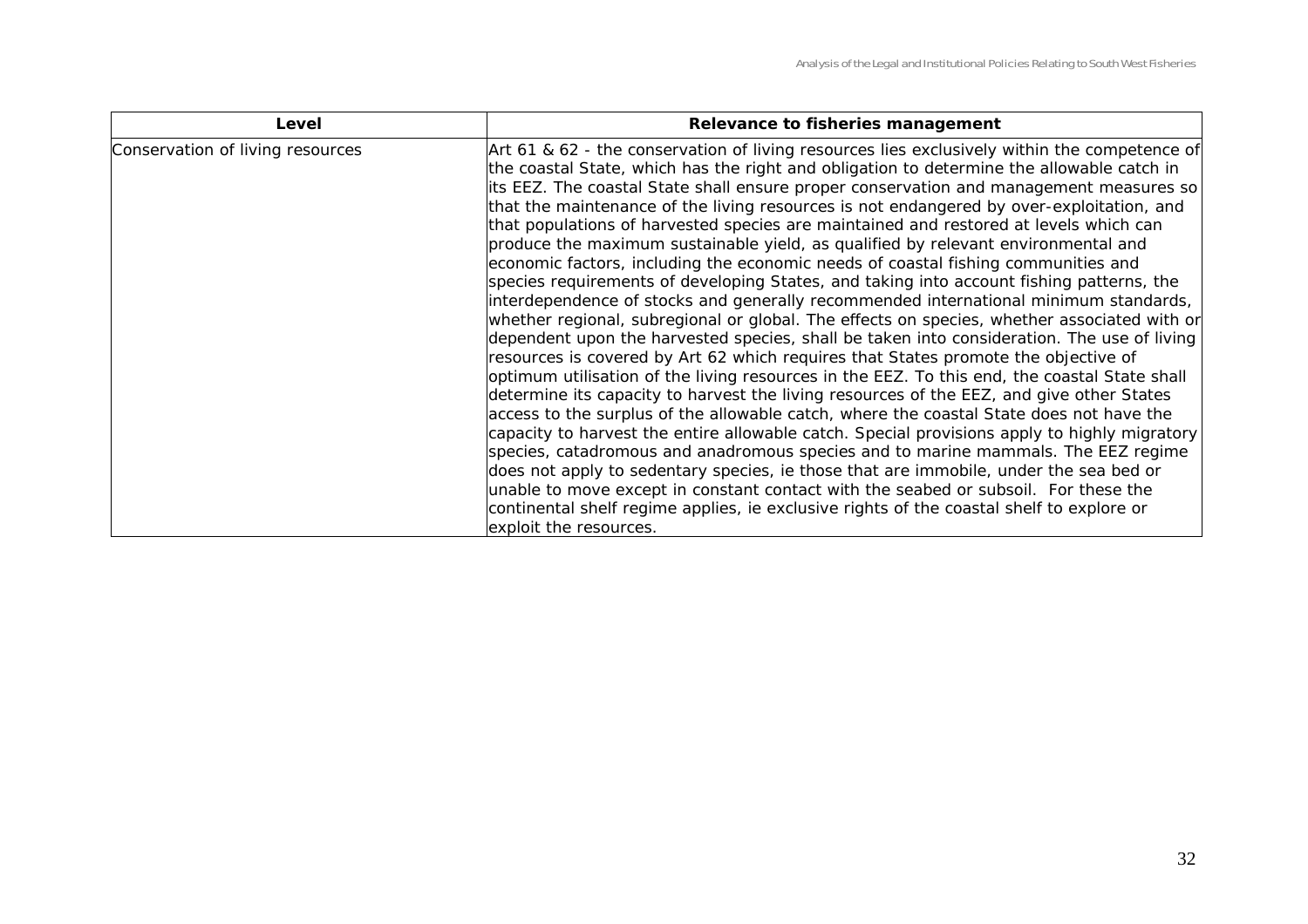| Level                                                                              | Relevance to fisheries management                                                                                                                                                                                                                                                                                                                                                                                                                                                                                                                                                                                                                                                                                                                                                                             |
|------------------------------------------------------------------------------------|---------------------------------------------------------------------------------------------------------------------------------------------------------------------------------------------------------------------------------------------------------------------------------------------------------------------------------------------------------------------------------------------------------------------------------------------------------------------------------------------------------------------------------------------------------------------------------------------------------------------------------------------------------------------------------------------------------------------------------------------------------------------------------------------------------------|
| High seas fishing                                                                  | Fishing is among the freedoms of the high seas. UNCLOS imposes a duty on States to<br>cooperate with other States in taking measures necessary for the conservation of the<br>living resources of the high seas. These should be designed to maintain or restore<br>populations of harvested species at levels which can produce the maximum sustainable<br>yield, as qualified by environmental and economic factors, taking into account fishing<br>patterns, the interdependence of stocks and generally recommended international<br>minimum standards. Consideration should also be taken of effects on species associated<br>with or dependent upon harvested species, with a view to maintaining or restoring<br>populations above levels at which their reproduction may become seriously threatened. |
| of coastal States for the protection and<br>preservation of the marine environment | Part XII - rights, obligations and responsibilities Art 192 - 194 - general obligation to protect and preserve marine environment. States<br>have the sovereign right to exploit natural resources pursuant to their environmental<br>policies and in accordance with their duty to protect and preserve the marine<br>environment. States obliged to adopt measures necessary to prevent, reduce and control<br>pollution from any source. Measures include those necessary to protect and preserve rare<br>or fragile ecosystems, as well as the habitat of depleted, threatened or endangered<br>species and other forms of marine life.                                                                                                                                                                   |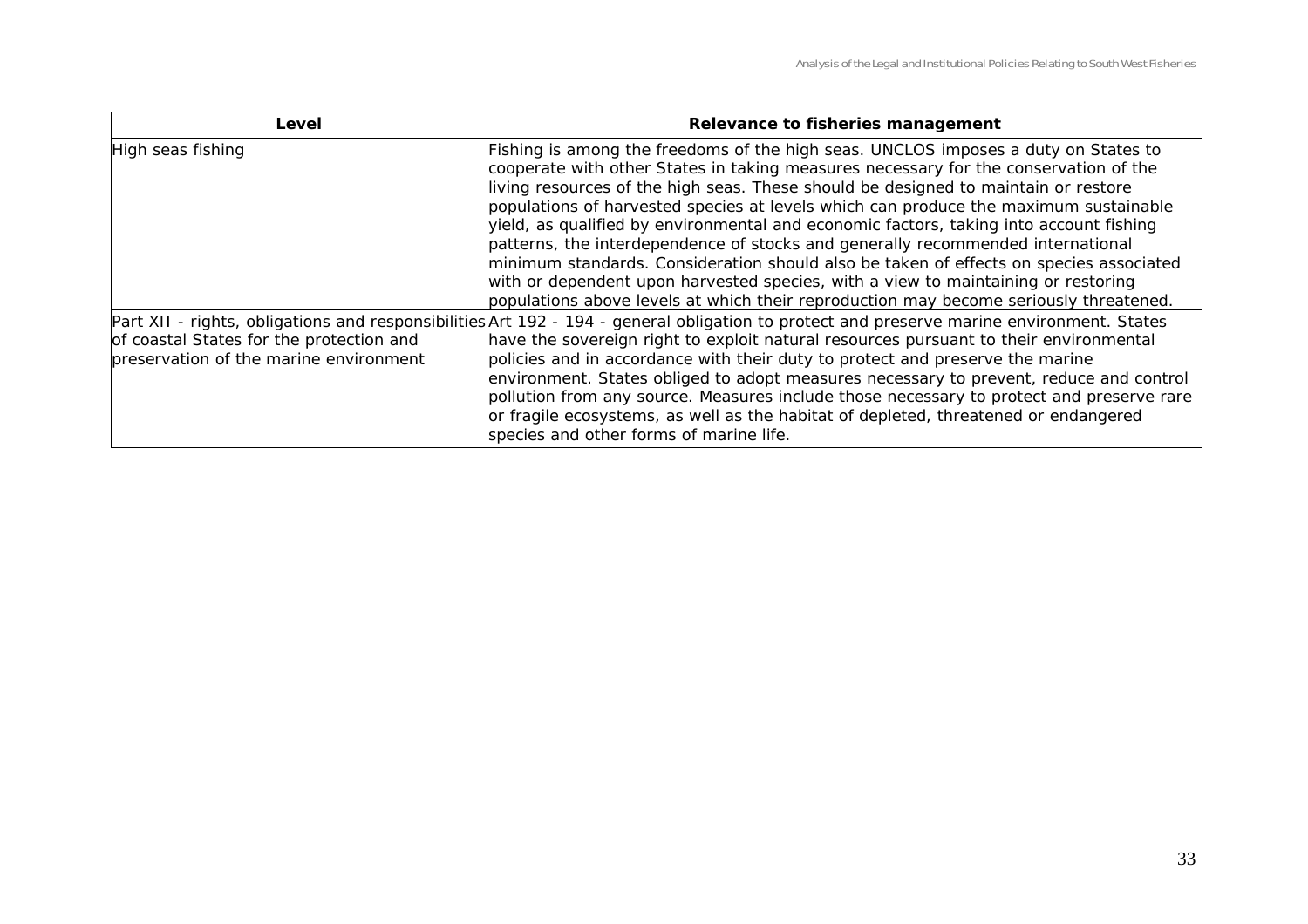| Level                                | Relevance to fisheries management                                                                                                                                                                                                                                                                                                                                                                                                                                                                                                                                                                                                                                                                                                                                                                                                                                                                                                                                                                                                                                                  |
|--------------------------------------|------------------------------------------------------------------------------------------------------------------------------------------------------------------------------------------------------------------------------------------------------------------------------------------------------------------------------------------------------------------------------------------------------------------------------------------------------------------------------------------------------------------------------------------------------------------------------------------------------------------------------------------------------------------------------------------------------------------------------------------------------------------------------------------------------------------------------------------------------------------------------------------------------------------------------------------------------------------------------------------------------------------------------------------------------------------------------------|
| Part XIII - scientific research      | Art 238-240 - imposes a right to conduct, but also a duty to promote and facilitate the<br>development and conduct of marine scientific research. This shall be for peaceful<br>purposes, with appropriate scientific methods and means, not interfering with other<br>legitimate uses of the sea, and be conducted in compliance with relevant regulations,<br>including those for the protection and preservation of the marine environment. Art 246 -<br>Coastal States have the right to regulate, authorise and conduct research in their EEZs<br>and on their continental shelf, but research by non-coastal States should normally be<br>permitted, unless it relates to exploration and exploitation of resources, involves drilling,<br>the use of explosives or the introduction of harmful substances into the marine<br>environment, or the construction, operation or use of installations, artificial islands and<br>structures. Different provisions apply where research is undertaken by an international<br>organisation of which the coastal State is a member. |
| UN Straddling Fish Stocks and Highly | This elaborates provisions of UNCLOS, relating to cooperation on the conservation and<br>Migratory Fish Stocks Agreement - UN FSA management of fisheries. The Agreement is legally binding and in force; the EC and<br>Member States ratified in 2003.                                                                                                                                                                                                                                                                                                                                                                                                                                                                                                                                                                                                                                                                                                                                                                                                                            |
| Article 2                            | The aim is to ensure long-term conservation and sustainable use of straddling fish stocks<br>and highly migratory fish stocks through effective implementation of the relevant<br>provisions of UNCLOS.                                                                                                                                                                                                                                                                                                                                                                                                                                                                                                                                                                                                                                                                                                                                                                                                                                                                            |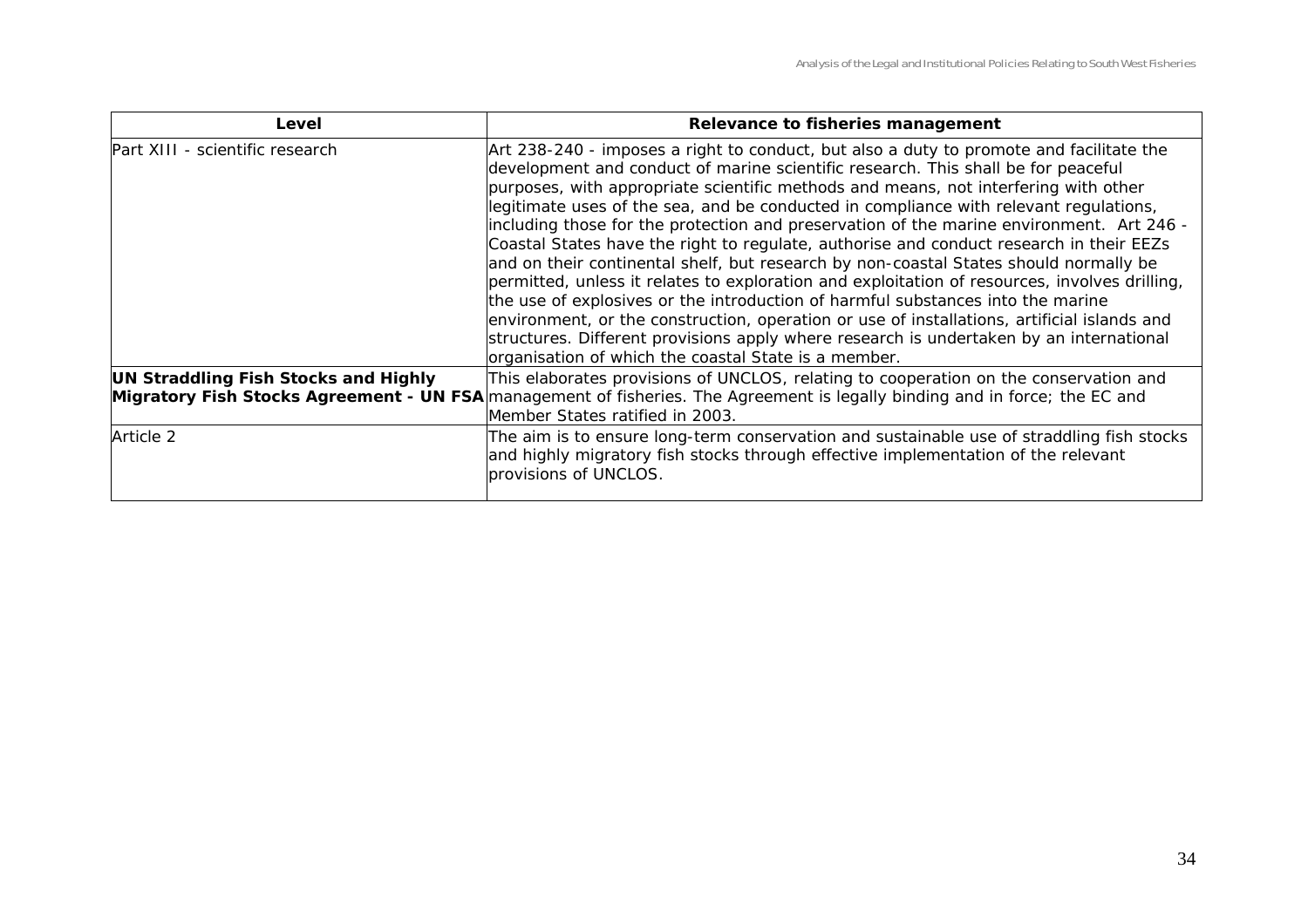| Level     | Relevance to fisheries management                                                                                                                                                                                                                                                                                                                                                                                                                                                                                                                                                                                                                                                                                                                                                                                                                                                                                                                                                                                                                                                                                                                                                                                                                                                                                                                                                                                                                                           |
|-----------|-----------------------------------------------------------------------------------------------------------------------------------------------------------------------------------------------------------------------------------------------------------------------------------------------------------------------------------------------------------------------------------------------------------------------------------------------------------------------------------------------------------------------------------------------------------------------------------------------------------------------------------------------------------------------------------------------------------------------------------------------------------------------------------------------------------------------------------------------------------------------------------------------------------------------------------------------------------------------------------------------------------------------------------------------------------------------------------------------------------------------------------------------------------------------------------------------------------------------------------------------------------------------------------------------------------------------------------------------------------------------------------------------------------------------------------------------------------------------------|
| Article 5 | Coastal States and States fishing on the high seas are obliged to, inter alia, adopt<br>measures to ensure the long-term sustainability of straddling stocks and highly migratory<br>stocks, and promote the objective of their optimum utilisation; ensure that measures are<br>based on the best scientific evidence available and are designed to maintain or restore<br>stocks at levels capable of producing maximum sustainable yield, as qualified by relevant<br>environmental and economic factors and taking into account fishing patterns, the<br>interdependence of stocks and any generally recommended international standards; to<br>apply the precautionary approach; to assess the impacts of fishing, other human activities<br>and environmental factors on target stocks and species belonging to the same ecosystem<br>or associated with or dependent upon the target stocks; to adopt the necessary<br>conservation and management measures for species belonging to the same ecosystem or<br>associated with or dependent upon the target stocks, with a view to maintaining or<br>restoring populations of such species above levels at which their reproduction mayo<br>become seriously threatened; to protect biodiversity; to take measures to prevent or<br>eliminate over-fishing and excess fishing capacity and to ensure that levels of fishing<br>effort do not exceed those commensurate with the sustainable use of fishery resources; |
|           | and to implement and enforce conservation and management measures through effective                                                                                                                                                                                                                                                                                                                                                                                                                                                                                                                                                                                                                                                                                                                                                                                                                                                                                                                                                                                                                                                                                                                                                                                                                                                                                                                                                                                         |
|           | monitoring, control and surveillance.                                                                                                                                                                                                                                                                                                                                                                                                                                                                                                                                                                                                                                                                                                                                                                                                                                                                                                                                                                                                                                                                                                                                                                                                                                                                                                                                                                                                                                       |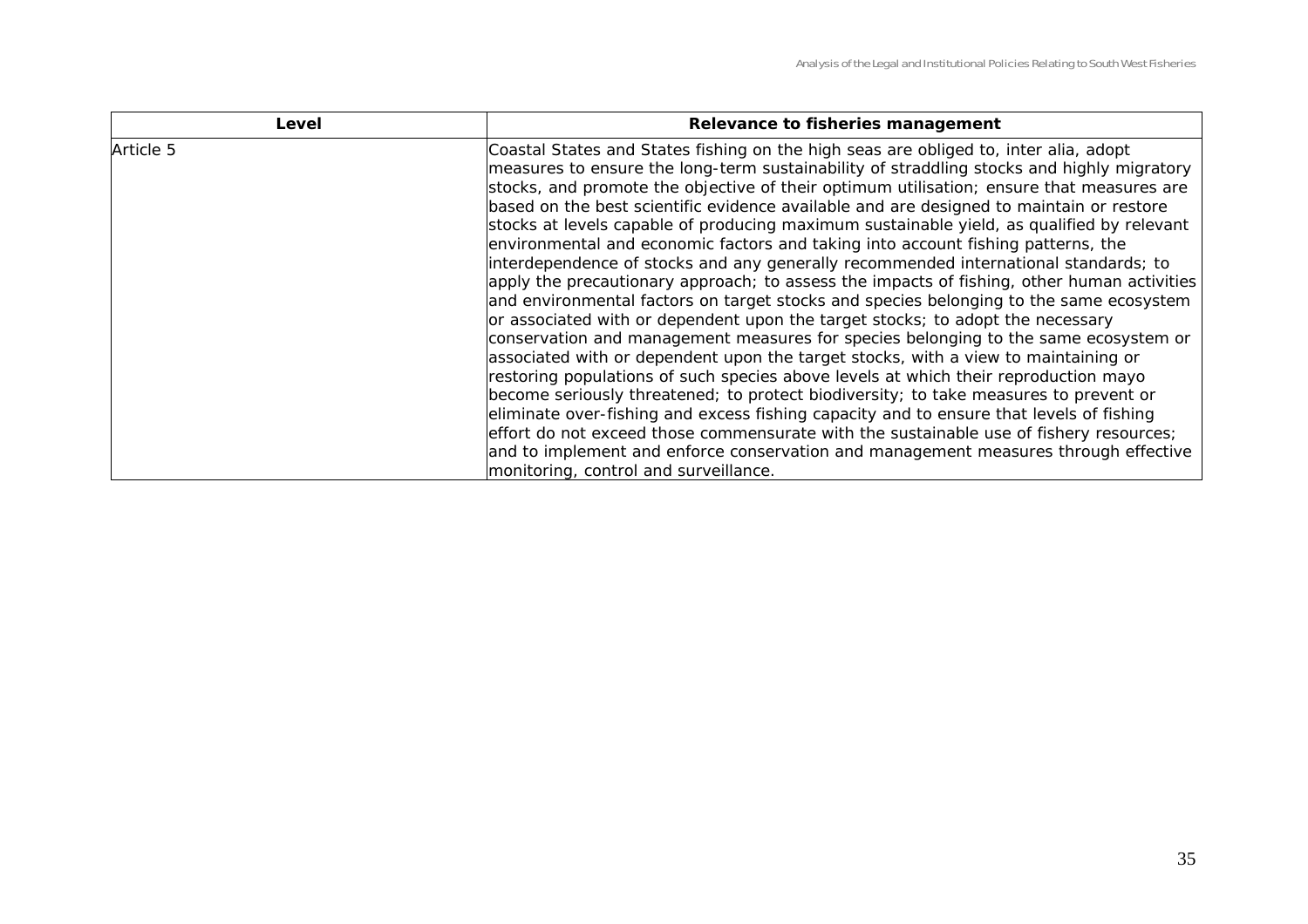| Level        | Relevance to fisheries management                                                                                                                                                                                                                                                                                                                                                                                                                                                                                                                                                                                                                                                                                                                                                                                                                                                                                                                                                                                                              |
|--------------|------------------------------------------------------------------------------------------------------------------------------------------------------------------------------------------------------------------------------------------------------------------------------------------------------------------------------------------------------------------------------------------------------------------------------------------------------------------------------------------------------------------------------------------------------------------------------------------------------------------------------------------------------------------------------------------------------------------------------------------------------------------------------------------------------------------------------------------------------------------------------------------------------------------------------------------------------------------------------------------------------------------------------------------------|
| Article 6    | This article relates to the application of the precautionary approach, detailing steps to be<br>taken in managing stocks. This includes: obtaining and sharing scientific information, and<br>implementing improved techniques for dealing with risk and uncertainty; applying<br>quidelines in Annex II and determining stock specific reference points and action to be<br>taken should these be exceeded; take into account uncertainties; develop data collection<br>and research programmes to assess the impact of fishing. If reference levels are<br>approached, action is to be taken to make sure they are not exceeded. Stocks of concern<br>are to be subject to enhanced monitoring to review their status and the efficacy of<br>conservation and management measures. For new or exploratory fisheries, states are to<br>adopt cautious management measures. If natural phenomena has an impact on fish<br>stocks, emergency management measures are to be adopted so that fishing activity does<br>not exacerbate the problem. |
| Article 7    | This article requires that, with respect to straddling stocks, the States whose nationals fish<br>for such stocks in adjacent waters, States are to agree measures necessary for the<br>conservation of stocks in the adjacent high seas area. Similar provisions apply to highly<br>migratory stocks. Measures adopted for the high seas and those adopted under national<br>jurisdiction 'shall be compatible' in order to ensure conservation and management of<br>straddling and highly migratory fish stocks. Thus, coastal States and States fishing on the<br>high seas have a duty to cooperate. The Agreement has implications both for high seas<br>stocks and for straddling stocks, e.g. cod and shellfish. It is therefore relevant to the<br>project.                                                                                                                                                                                                                                                                            |
| Article 8-13 | The freedom of fishing on the high seas is restricted by this Article. Only States that are<br>members of, or participants in, an Regional Fisheries Organisation (RFO) shall have access<br>to resources to which RFO measures apply. If there is no RFO, then relevant States should<br>work towards establishing one. Additional provision set out how to go about establishing                                                                                                                                                                                                                                                                                                                                                                                                                                                                                                                                                                                                                                                             |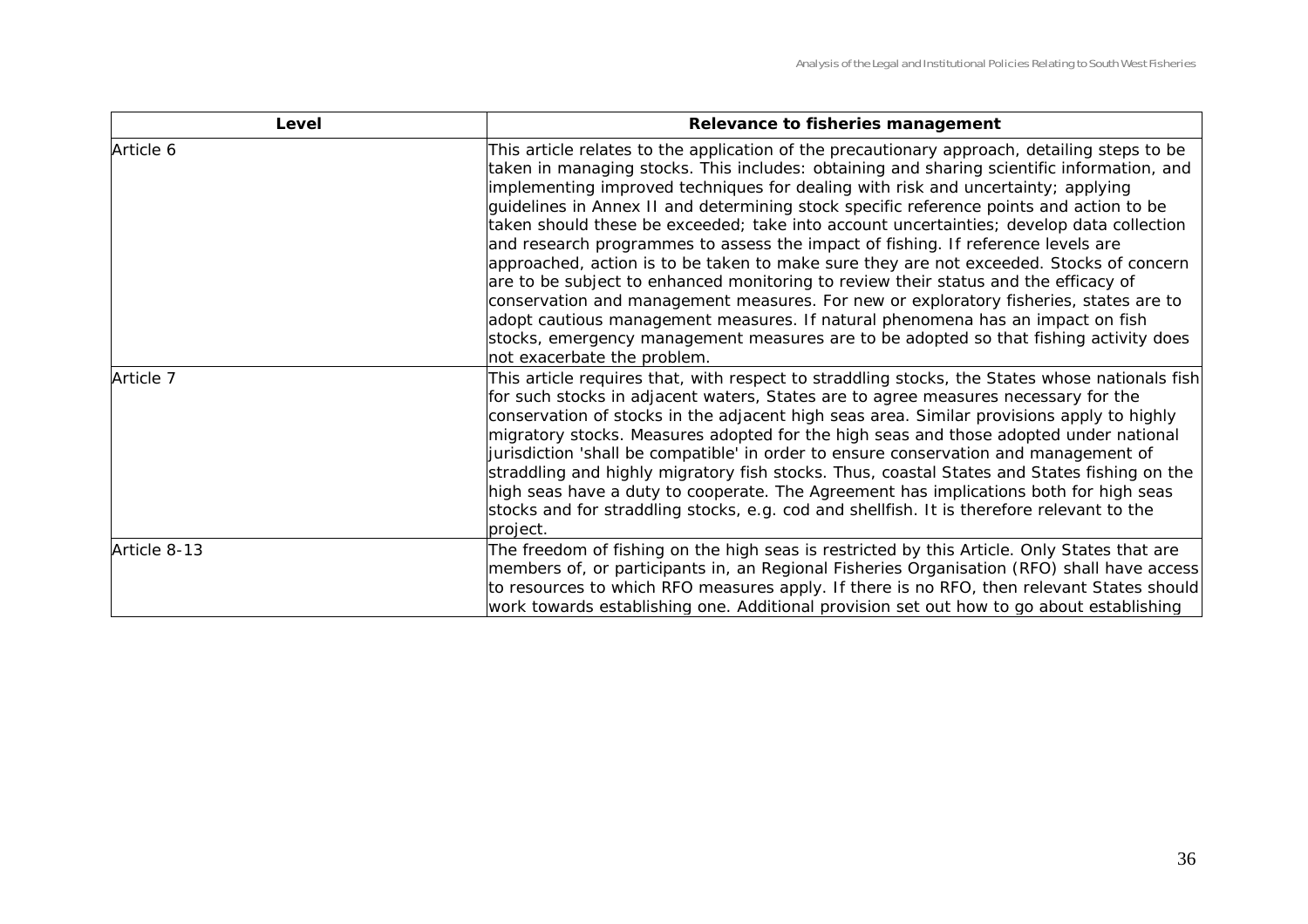| Level                                                                                                                                              | Relevance to fisheries management                                                                                                                                                                                                                                                                                                                                                                                                                                               |
|----------------------------------------------------------------------------------------------------------------------------------------------------|---------------------------------------------------------------------------------------------------------------------------------------------------------------------------------------------------------------------------------------------------------------------------------------------------------------------------------------------------------------------------------------------------------------------------------------------------------------------------------|
|                                                                                                                                                    | RFOs, what they should do, and that transparency of RFOs is to be assured.                                                                                                                                                                                                                                                                                                                                                                                                      |
| Article 14                                                                                                                                         | There are requirements as regards data collection and provision of scientific information<br>and cooperation in scientific research. Vessels are to provide relevant information, and<br>States are to cooperate to strengthen research capacity and promote research for the<br>benefit of all.                                                                                                                                                                                |
| Article 18                                                                                                                                         | Flag States have certain duties, as regards control, management and enforcement of their<br>vessels, including requirements for verifying the catch of target and non-target species.                                                                                                                                                                                                                                                                                           |
| Article 23                                                                                                                                         | Port States also have duties under the Agreement.                                                                                                                                                                                                                                                                                                                                                                                                                               |
| Agreement to Promote Compliance with<br><b>International Conservation and</b><br><b>Management Measures by Fishing Vessels</b><br>on the High Seas | This is a legal agreement, although it has not yet entered into force. The Community has<br>ratified and therefore is committed to its implementation.                                                                                                                                                                                                                                                                                                                          |
| <b>Convention on Future Multilateral</b><br>Cooperation in North-East Atlantic<br><b>Fisheries - NEAFC</b>                                         | Establishes conservation and management measures for the area, excluding the Baltic and<br>Mediterranean Seas. The EC is a party. Stocks currently managed or addressed by NEAFC<br>are: redfish, mackerel, herring, blue whiting, deep-sea stocks, haddock and capelin.<br>Article 9 of the Convention establishes a Vessel Monitoring System. Applies to the high<br>seas, in practice, and therefore of importance to this project in so far as fisheries are<br>straddling. |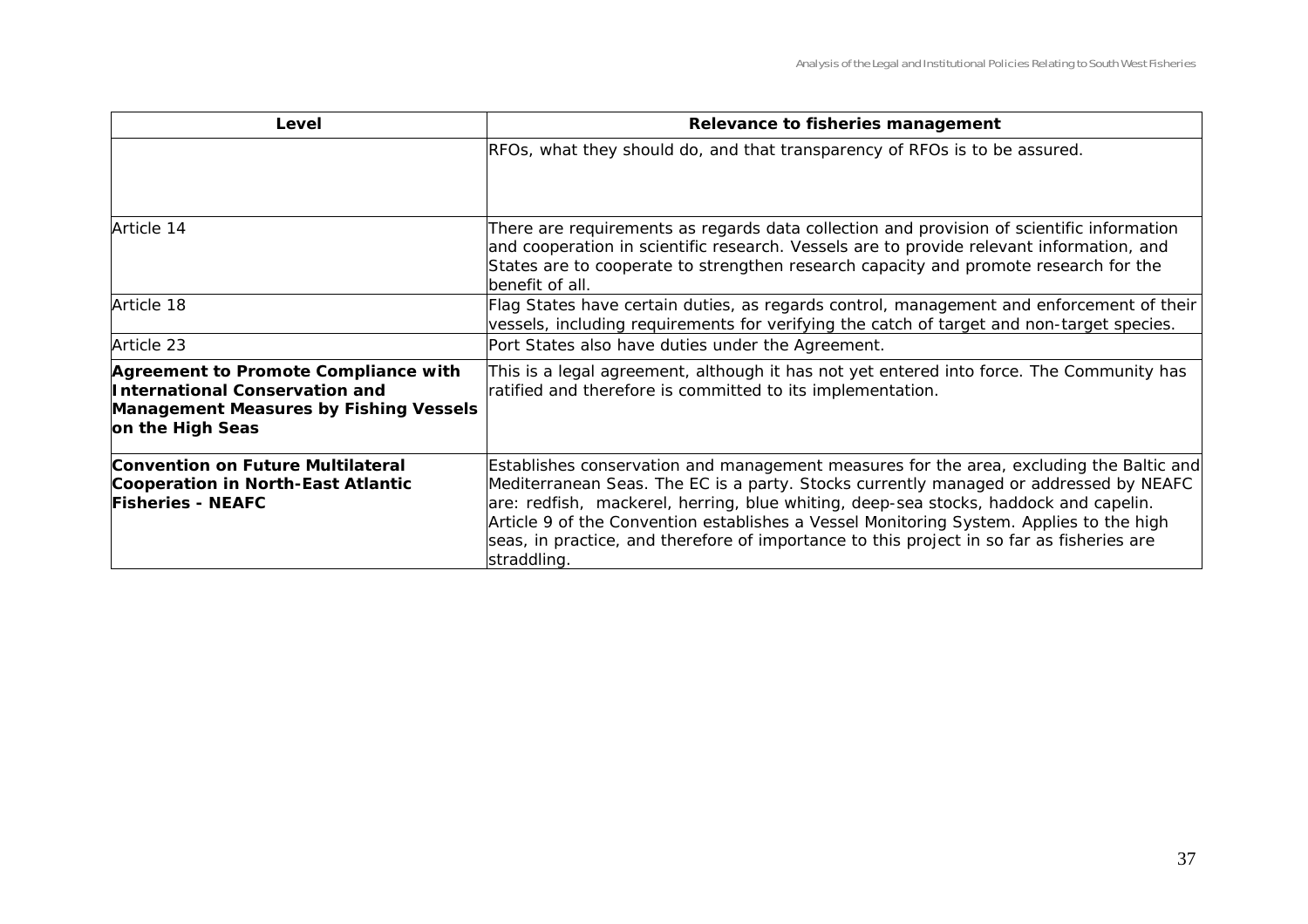| Level                                                                                                              | Relevance to fisheries management                                                                                                                                                                                                                                                                                                                                                                                                                                                                                                                                                                                                                                                                                                             |
|--------------------------------------------------------------------------------------------------------------------|-----------------------------------------------------------------------------------------------------------------------------------------------------------------------------------------------------------------------------------------------------------------------------------------------------------------------------------------------------------------------------------------------------------------------------------------------------------------------------------------------------------------------------------------------------------------------------------------------------------------------------------------------------------------------------------------------------------------------------------------------|
| International Convention for the<br><b>Conservation of Atlantic Tunas - ICCAT</b>                                  | Governs the management and conservation of tunas and tuna-like species in the Atlantic<br>Ocean and adjacent seas. The EC is a party. ICCAT can make recommendations designed<br>to maintain populations in order to ensure sustainable catch. Recommendations are<br>binding on the contracting parties. It has adopted recommendations relating to trade in<br><b>IUU</b> related products.                                                                                                                                                                                                                                                                                                                                                 |
| <b>Environment</b>                                                                                                 |                                                                                                                                                                                                                                                                                                                                                                                                                                                                                                                                                                                                                                                                                                                                               |
| International Convention on the<br><b>Regulation of Whaling - ICRW</b>                                             | The Convention allows for the adoption of regulations to conserve and utilise whale<br>resources, and make recommendations to parties on all matters relating to whales,<br>whaling or to the objectives of the convention. Parties have to take appropriate measures<br>to ensure application of the provisions of the Convention.                                                                                                                                                                                                                                                                                                                                                                                                           |
| of the Marine Environment of the North-<br>East Atlantic                                                           | OSPAR - the Convention for the Protection The Convention aims to increase prevention and elimination of pollution of the marine<br>environment and the protection of the marine environment against adverse effects of<br>human activities. The UK and the EC have ratified the Convention which entered into force<br>in 1998.                                                                                                                                                                                                                                                                                                                                                                                                               |
| Annex V - On the Protection and Conservation<br>of the Ecosystems and Biological Diversity of<br>the Maritime Area | Art 2 - Contracting parties are required to take the necessary measures to protect and<br>conserve the ecosystems and the biological diversity of the maritime area, and to restore,<br>where practicable, marine areas which have been adversely affected. They are also to<br>cooperate in adopting programmes and measures for those purposes for the control of the<br>human activities identified by the application of criteria in Appendix 3, ie the extent,<br>intensity and duration of the human activity under consideration; actual and potential<br>adverse effects of the human activity on specific species, communities and habitats and on<br>specific ecological processes; irreversibility or durability of these effects. |
| North Sea Ministerial Declarations                                                                                 | These comprise international 'soft' law, although they can have substantial effects. They<br>apply to the North Sea.                                                                                                                                                                                                                                                                                                                                                                                                                                                                                                                                                                                                                          |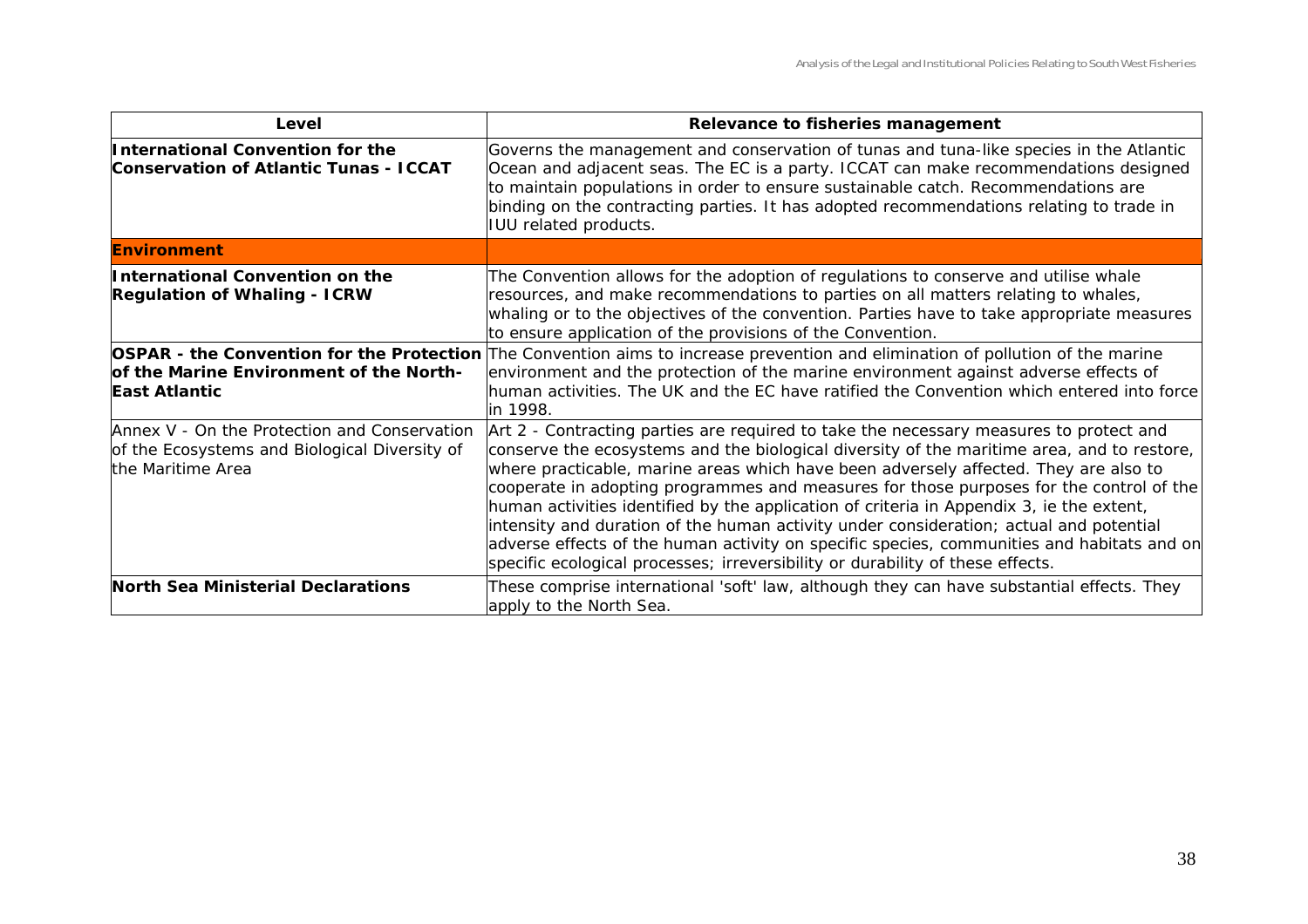| Level                                                                         | Relevance to fisheries management                                                                                                                                                                                                                                                                                                                                                                                                                                                                                                                                                                                                                                                                                                                                                                                                                                                                                                                                                                                                                                                                                                                                                                                                                |  |
|-------------------------------------------------------------------------------|--------------------------------------------------------------------------------------------------------------------------------------------------------------------------------------------------------------------------------------------------------------------------------------------------------------------------------------------------------------------------------------------------------------------------------------------------------------------------------------------------------------------------------------------------------------------------------------------------------------------------------------------------------------------------------------------------------------------------------------------------------------------------------------------------------------------------------------------------------------------------------------------------------------------------------------------------------------------------------------------------------------------------------------------------------------------------------------------------------------------------------------------------------------------------------------------------------------------------------------------------|--|
| Convention on the International Trade in<br><b>Endangered Species - CITES</b> | Introduction from the sea of any specimen of a species included in Appendix II (among<br>which are forms of <i>acipenseri</i> and <i>salmonidae</i> ) requires a <b>prior</b> grant of a <b>certificate</b> from<br>a Management Authority of the State of introduction (Art. IV para. 6).                                                                                                                                                                                                                                                                                                                                                                                                                                                                                                                                                                                                                                                                                                                                                                                                                                                                                                                                                       |  |
| <b>Convention on Migratory Species</b>                                        | Contracting Parties are to endeavour to provide immediate protection for migratory<br>species included in Appendix I, among which are certain forms of <i>cetacea</i> and <i>pisces</i><br>(forms of <i>siluri</i> ), and to conclude agreements covering the conservation and management<br>of migratory species included in Appendix II, among which are certain forms of <i>cetacea</i><br>and <i>pisces</i> (forms of <i>acipenseri</i> ). Range States of migratory species listed in Appendix I<br>are to prohibit in principle the <i>taking</i> of animals belonging to such species. Range States of<br>migratory species listed in Appendix II are to endeavour to conclude agreements where<br>these would benefit the species. Each agreement should provide for, but not be limited to<br>linter alia at a minimum, the prohibition, in relation to a migratory species of the Order<br>cetacea, of any taking that is not permitted for that migratory species under any<br>multilateral agreement; co-ordinated conservation and management plans; measures<br>based on sound ecological principles to control and manage the taking of the migratory<br>species; procedures for co-ordinating action to suppress illegal taking. |  |
|                                                                               | Parties are to take appropriate and necessary legislative and European administrative<br>measures to ensure the special protection of the wild fauna species specified in Appendix<br>II, in particular to prohibit: all forms of deliberate capture and keeping and deliberate<br>killing; the deliberate destruction or taking of eggs from the wild. Parties are to take<br>appropriate and necessary legislative and administrative measures to ensure the<br>protection of the wild fauna species specified in Appendix III, e.g. by closed seasons<br>and/or other procedures regulating the exploitation, by temporary or local prohibition of<br>exploitation, as appropriate, in order to restore satisfactory population levels.                                                                                                                                                                                                                                                                                                                                                                                                                                                                                                       |  |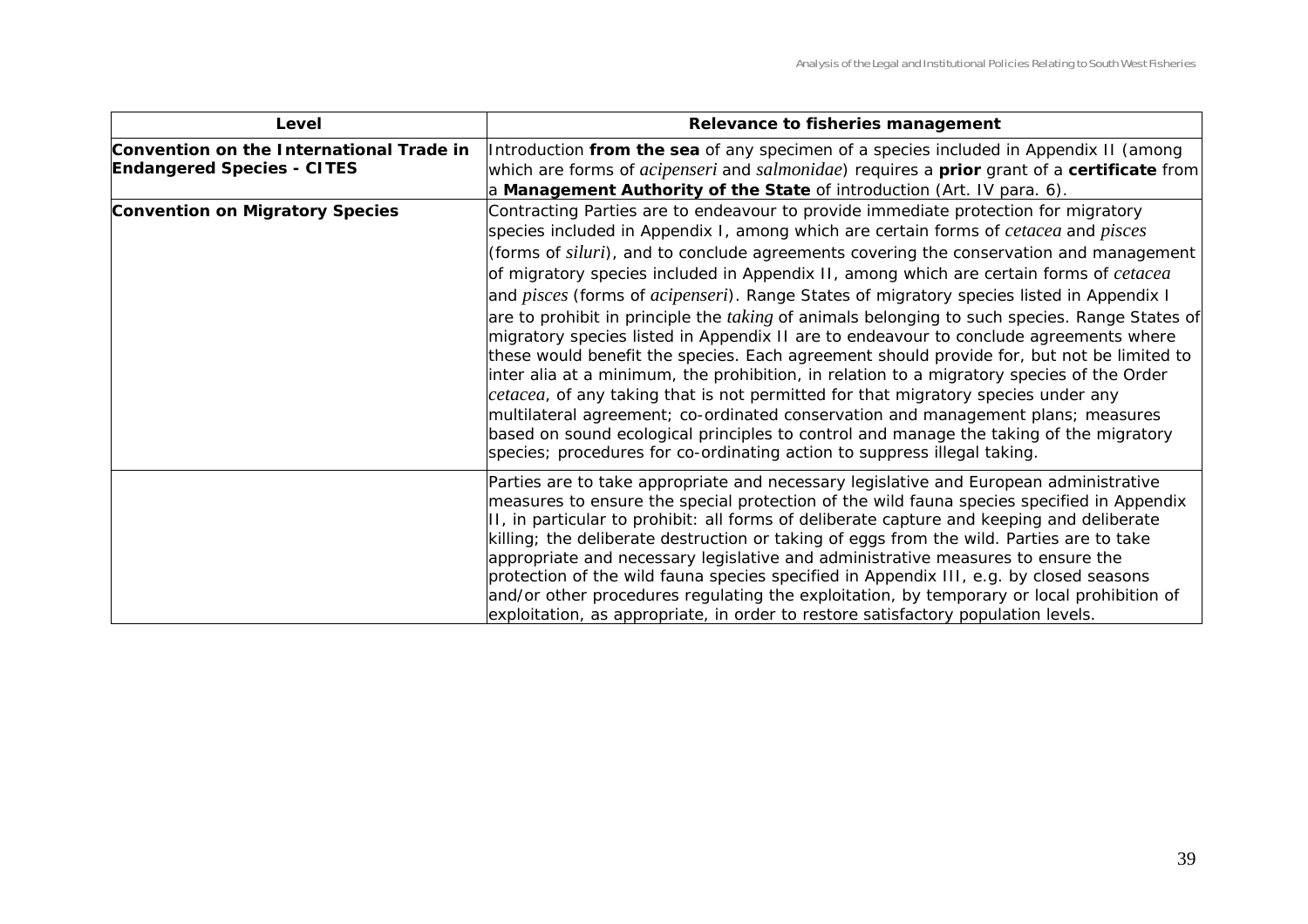| Level                                                                                                | Relevance to fisheries management                                                                                                                                                                                                                                                                                                                                                                                                                                                                                                                                                                                                                                                                                                     |
|------------------------------------------------------------------------------------------------------|---------------------------------------------------------------------------------------------------------------------------------------------------------------------------------------------------------------------------------------------------------------------------------------------------------------------------------------------------------------------------------------------------------------------------------------------------------------------------------------------------------------------------------------------------------------------------------------------------------------------------------------------------------------------------------------------------------------------------------------|
| Agreement on the Conservation of Small<br>Cetaceans of the Baltic and North Sea -<br><b>ASCOBANS</b> | Parties are to apply the conservation, research and management measures prescribed in<br>the Annex, e.g. to establish the prohibition under national law of the intentional taking<br>and killing of small cetaceans and the obligation to release immediately any animals<br>caught alive and in good health.                                                                                                                                                                                                                                                                                                                                                                                                                        |
| <b>Convention on Biological Diversity</b>                                                            | States have the sovereign right to exploit their own resources pursuant to their own<br>environmental policies, and the responsibility to ensure that activities do not cause<br>damage to the environment of other States or of areas beyond the limits of national<br>jurisdiction. Contracting Parties are to identify components of biological diversity<br>important for its conservation and sustainable use having regard to the indicative list of<br>categories; to integrate consideration of the conservation and sustainable use of biological<br>resources into national decision-making; to adopt measures relating to the use of<br>biological resources to avoid or minimize adverse impacts on biological diversity; |
|                                                                                                      | Protected area is a geographically defined area which is designed or regulated and<br>managed to achieve specific conservation objectives (Art. 2). Obligation of the Contracting<br>Parties, as far as possible and as appropriate, to establish a system of protected areas or<br>areas where special measures need to be taken to conserve biological diversity (Art. 8 a),<br>in particular: to develop guidelines for the selection, establishment and management of<br>such areas (Art. 8 b); to regulate and manage biological resources important for the<br>conservation of biological diversity whether within or outside protected areas, with a view<br>to ensuring their conservation and sustainable use (Art. 8 c)).   |
| <b>Berne Convention</b>                                                                              | Contracting Parties are to adopt in-situ measures, in particular to regulate or manage<br>biological resources important for the conservation of biological diversity whether within or<br>outside protected areas, with a view to ensuring their conservation and sustainable use;<br>to promote the protection of ecosystems, natural habitats and the maintenance of viable<br>populations of species in natural surroundings; to rehabilitate and restore degraded                                                                                                                                                                                                                                                                |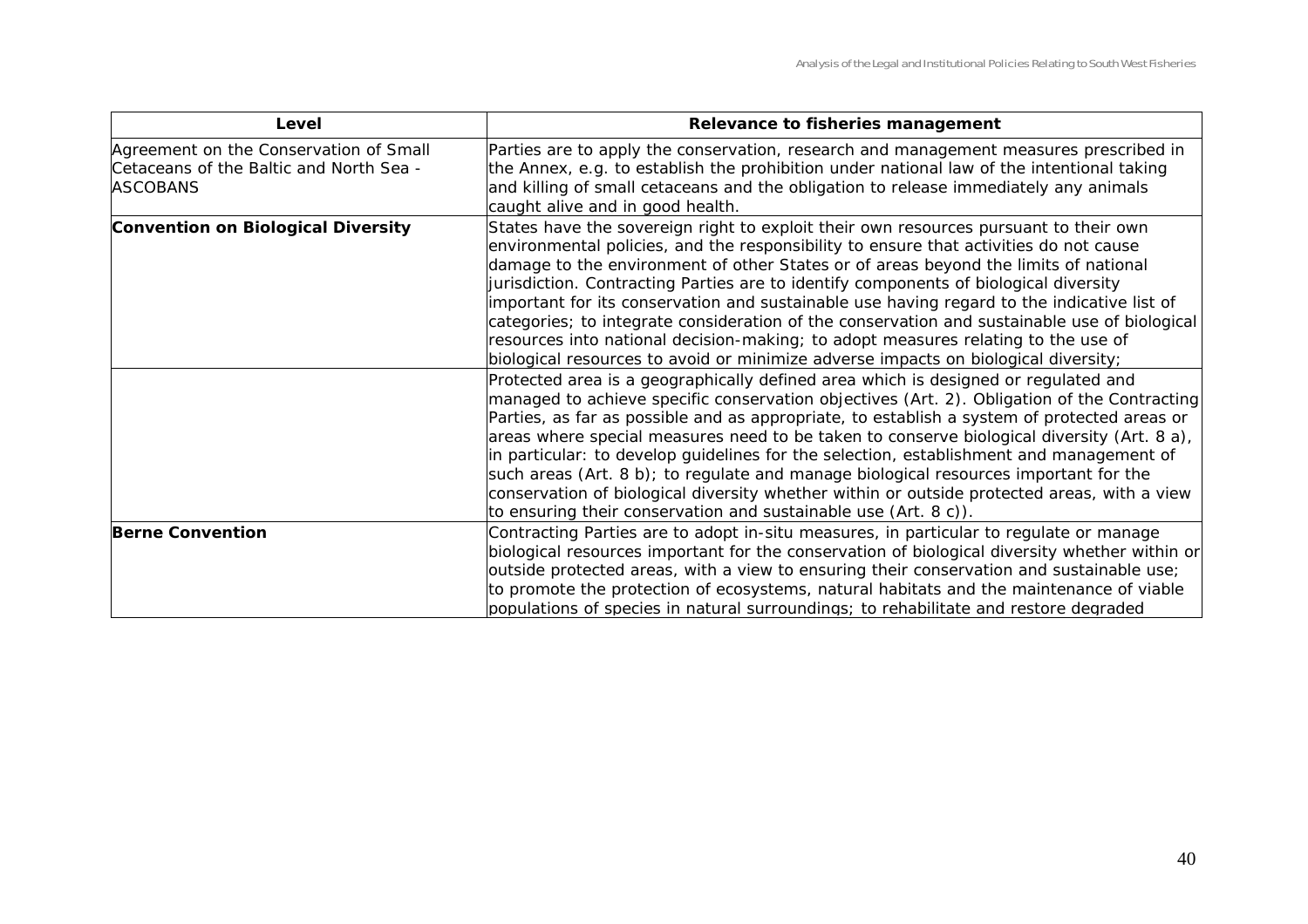| Level | Relevance to fisheries management                                                              |  |
|-------|------------------------------------------------------------------------------------------------|--|
|       | ecosystems and to promote the recovery of threatened species, inter alia, through the          |  |
|       | development and implementation of plans or other management strategies; to endeavour           |  |
|       | to provide the conditions needed for compatibility between present uses and the                |  |
|       | conservation of biological diversity and the sustainable use of its components.                |  |
|       | Obligation of the Contracting Parties to protect habitats (Art. 4): to adopt the appropriate   |  |
|       | and necessary legislative and administrative measures to ensure the conservation of the        |  |
|       | habitats of the wild flora and fauna species and the conservation of endangered natural        |  |
|       | habitats (para. 1); to take into account in the planning and development policies              |  |
|       | conservation requirements of the areas protected under para. 1, so as to avoid or              |  |
|       | $\vert$ minimize as far as possible any deterioration of such areas (para. 2); to give special |  |
|       | attention to the protection of areas that are of importance for the migratory species          |  |
|       | specified in Appendix II and III and which are appropriately situated in relation to           |  |
|       | migration routes, as wintering, staging, feeding, breeding or moulting areas (para. 3).        |  |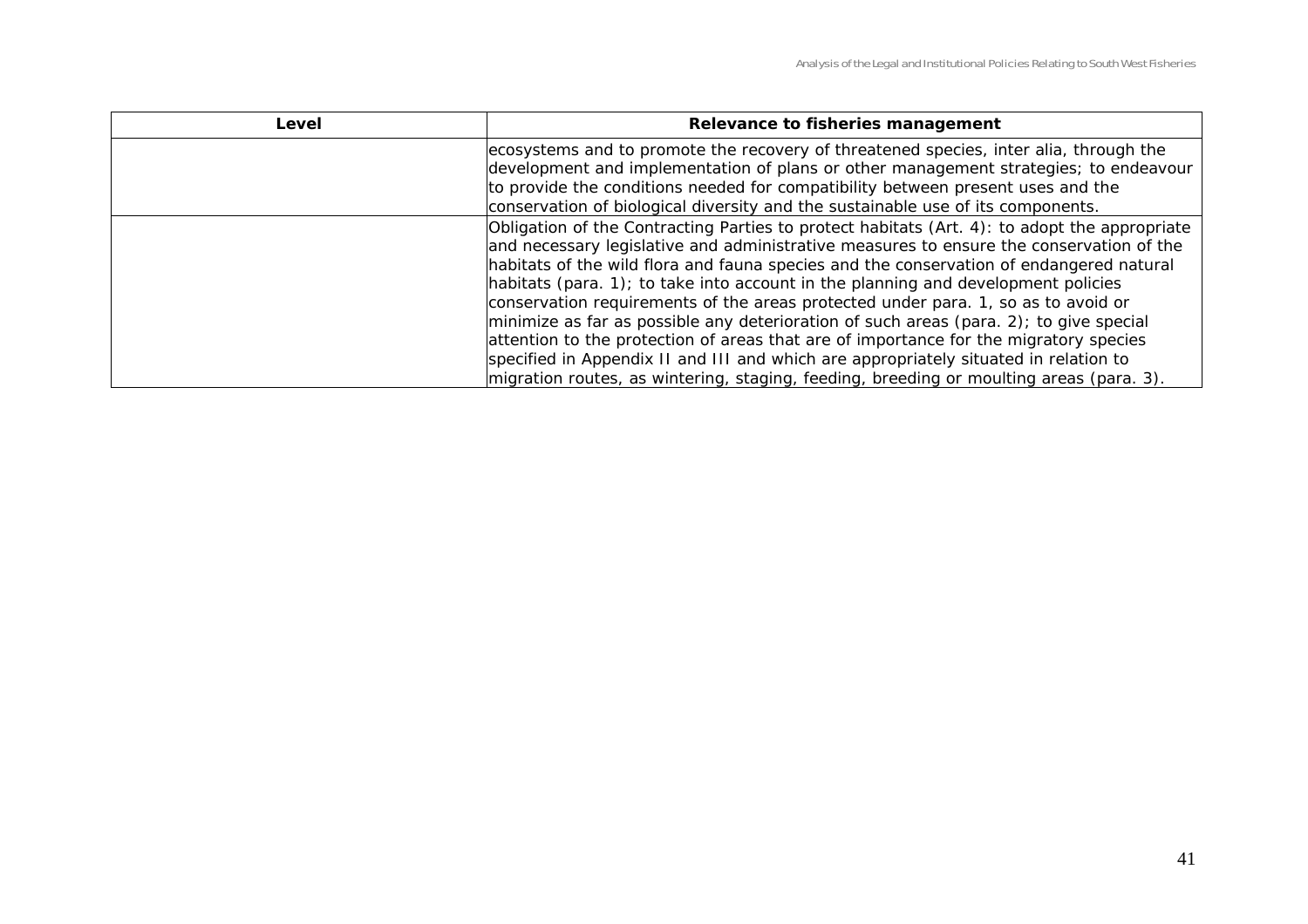| Level                                                                                 | <b>Relevance to fisheries</b><br>management                                                                                                                                                                         | Opportunities                                                                                                                                                                                                                                                                                                                                                                                                                                                                                                                         | Weaknesses                                                                                                                                                                                                                                                                            |
|---------------------------------------------------------------------------------------|---------------------------------------------------------------------------------------------------------------------------------------------------------------------------------------------------------------------|---------------------------------------------------------------------------------------------------------------------------------------------------------------------------------------------------------------------------------------------------------------------------------------------------------------------------------------------------------------------------------------------------------------------------------------------------------------------------------------------------------------------------------------|---------------------------------------------------------------------------------------------------------------------------------------------------------------------------------------------------------------------------------------------------------------------------------------|
| <b>European Union</b>                                                                 | and EC law, the latter adopted by<br>constituted by primary law (treaties, determining) UK policy. EU level<br>annexes and protocols) and<br>secondary law (directives,<br>regulations, decisions).                 | The law of the EU consists of EU law The EU Treaties and legislation are binding Member States have to comply with<br>on the Member States and act as a<br>the European Community. EC law is powerful force in shaping (and frequently<br>intervention has been particularly<br>important in fisheries and environmental<br>matters, where international cooperation<br>is particularly important and/or where<br>national administrations have not always<br>been willing to 'go it alone' due to<br>competition/trade implications. | EU law which in some cases limits<br>the ability to take different<br>approaches than what may ideally<br>be desirable at national level.                                                                                                                                             |
| <b>EC Treaty</b>                                                                      | Various provisions are relevant to<br>fisheries.                                                                                                                                                                    |                                                                                                                                                                                                                                                                                                                                                                                                                                                                                                                                       | Treaty provisions are revised rarely,<br>and require agreement by the<br>Member States.                                                                                                                                                                                               |
| Article 2 and $6 -$<br>Sustainable<br>Development and<br>environmental<br>integration | Article 2 and 6 provide a strong and<br>clear requirement for policies to be<br>both sustainable and for<br>environment to be integrated within fisheries.<br>policies, in order to deliver that<br>sustainability. | Article 2 provides the legal basis for<br>environmental measures to be taken in<br>relation to all sector policies, including                                                                                                                                                                                                                                                                                                                                                                                                         | Both articles are difficult to<br>'enforce'. Moreover, Article 6 is<br>being used to justify nature<br>conservation measures under the<br>CFP, and some argue that this<br>makes e.g. cetacean measures,<br>subject to exclusive EU competence.<br>In other words, national powers to |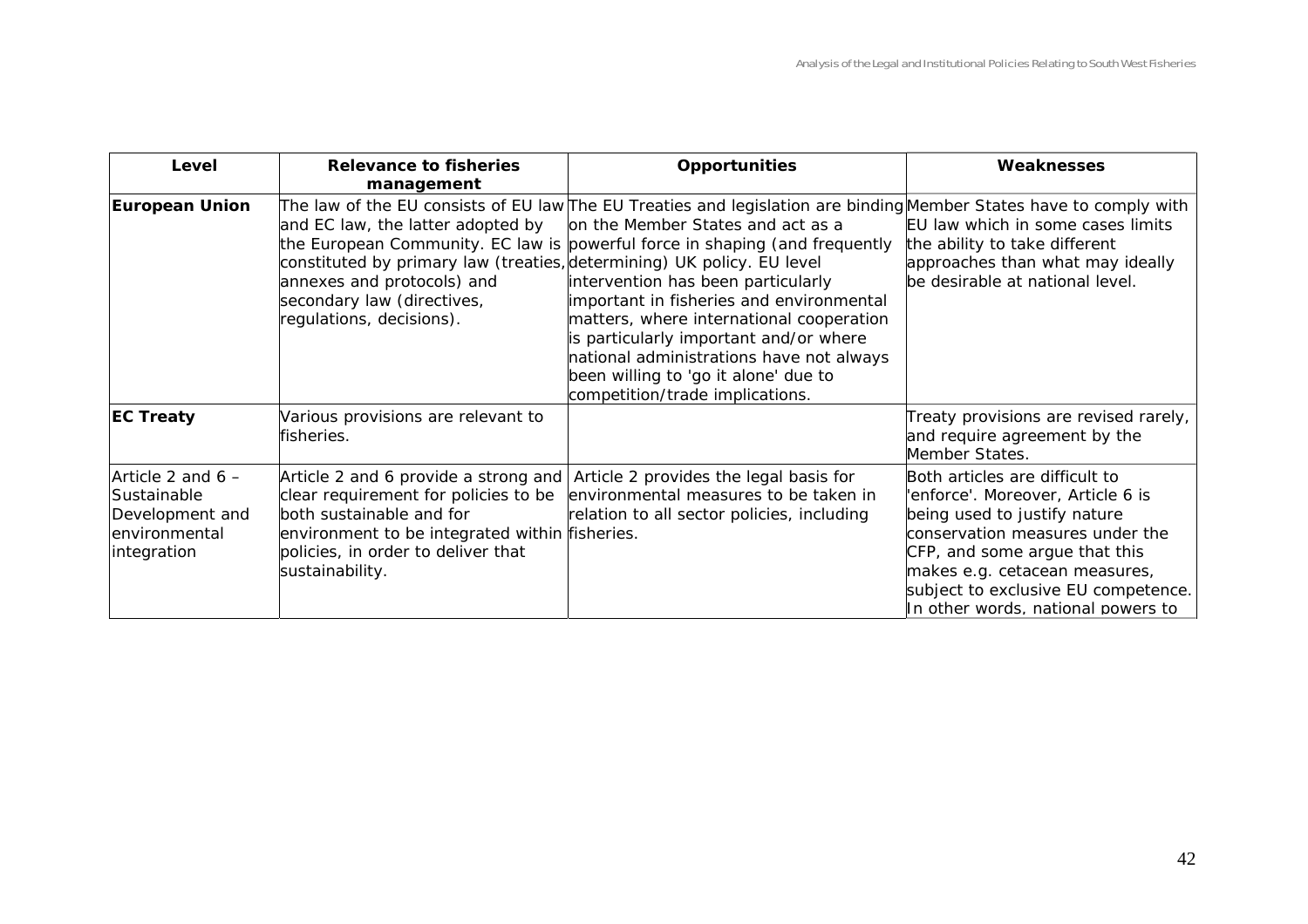| Level                                                   | <b>Relevance to fisheries</b><br>management                                                                                                                                                           | <b>Opportunities</b>                                                                                                                                                                                                                                  | Weaknesses                                                                                                                                        |
|---------------------------------------------------------|-------------------------------------------------------------------------------------------------------------------------------------------------------------------------------------------------------|-------------------------------------------------------------------------------------------------------------------------------------------------------------------------------------------------------------------------------------------------------|---------------------------------------------------------------------------------------------------------------------------------------------------|
|                                                         |                                                                                                                                                                                                       |                                                                                                                                                                                                                                                       | safeguard nature are being eroded.                                                                                                                |
| Article 32-38 -<br>agriculture<br>(including fisheries) | The legal basis is provided for the<br>EU policies relating to fish products.<br>The text of these articles was<br>designed with agriculture in mind<br>and so has limited relevance to<br>fisheries. |                                                                                                                                                                                                                                                       | The decision-making process for the<br>CFP is set out in these articles.<br>including the limited role of the EP in<br>fisheries decision-making. |
| Article 5 -<br>subsidiarity                             | This means that action should be<br>taken at the lowest suitable level,<br>and should discourage (its difficult<br>to enforce) unnecessary EU<br>intervention.                                        |                                                                                                                                                                                                                                                       | Subsidiarity does not apply in areas<br>of exclusive competence, which<br>therefore rules out subsidiarity for<br>the conservation of resources.  |
| Article 11 - closer<br>cooperation                      | forge ahead in some policy areas.                                                                                                                                                                     | Member States can work in smaller   It should 'not affect' Community policies or Closer cooperation is not permitted<br>groups, using the EU institutions, to actions, but could arguably build on such in most circumstances, including<br>policies. | areas of EU exclusive competence.                                                                                                                 |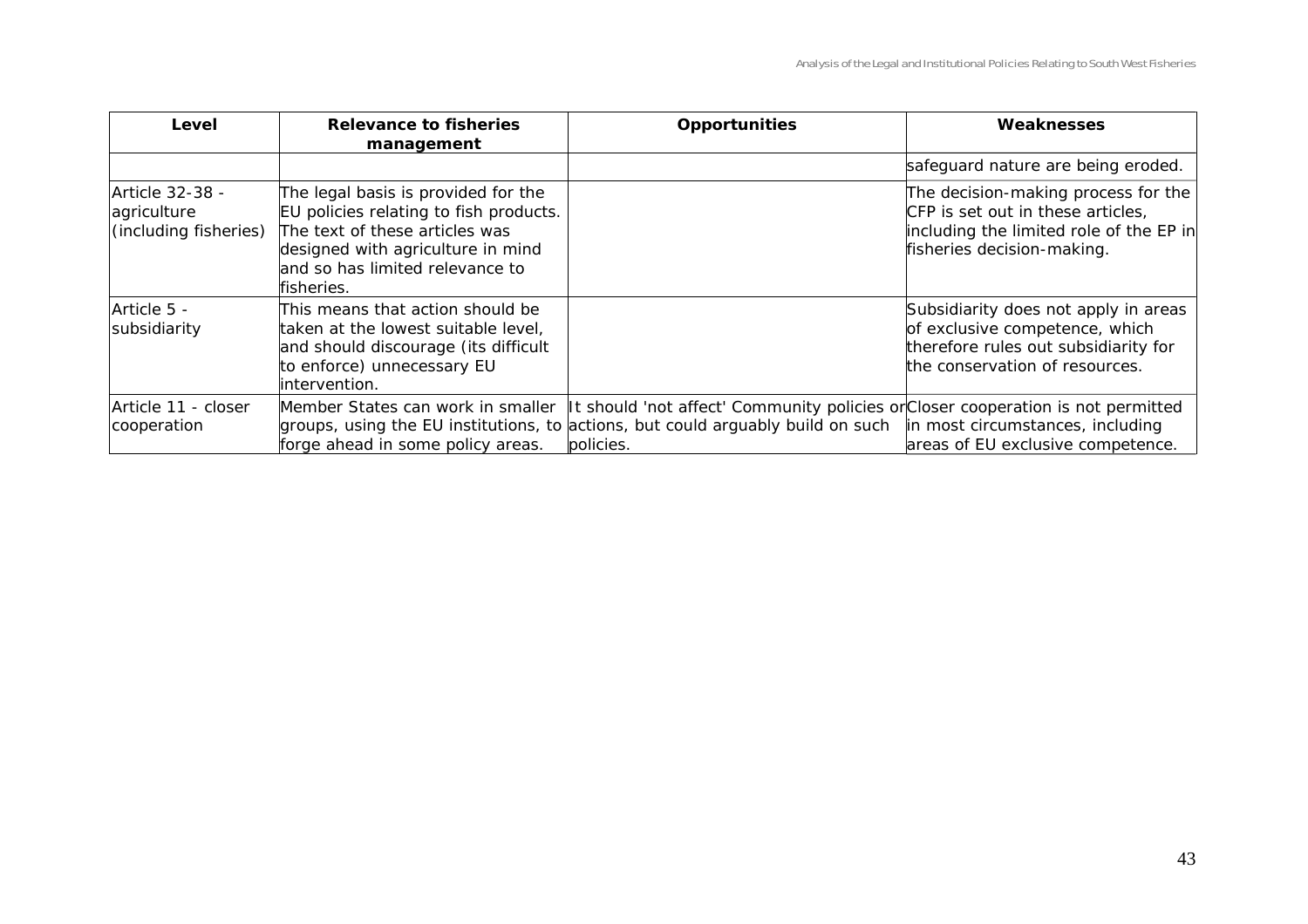| Level                                            | Relevance to fisheries<br>management                                                                                                                                                                                                                                                                                                                                                            | Opportunities                                                                           | Weaknesses                                                                                                                                                                                                                                                                                           |
|--------------------------------------------------|-------------------------------------------------------------------------------------------------------------------------------------------------------------------------------------------------------------------------------------------------------------------------------------------------------------------------------------------------------------------------------------------------|-----------------------------------------------------------------------------------------|------------------------------------------------------------------------------------------------------------------------------------------------------------------------------------------------------------------------------------------------------------------------------------------------------|
| Article 175 - legal<br>environmental<br>measures | This and other articles set out the<br>basis for Community main areas and principles<br>(precautionary, polluter pays and<br>preventative principles). The<br>European Parliament has co-<br>decision powers in relation to these<br>articles. Despite the existence of an<br>environment 'title', competence on<br>environmental matters is shared<br>between the Member States and the<br>EU. |                                                                                         | Although most environmental<br>matters can be decided by qualified<br>majority of the Council, fiscal<br>measures cannot. This makes the<br>use of economic instruments - at EU<br>level - virtually impossible.                                                                                     |
| Article 12 -<br>nationality                      | It is not possible to discriminate<br>between different nationalities.                                                                                                                                                                                                                                                                                                                          | British fishermen cannot be discriminated<br>against, purely on grounds of nationality. | UK fisheries policies cannot be seen<br>to prefer UK fishermen above those<br>of other countries. This was the<br>issue dealt with by the Factortame<br>cases.                                                                                                                                       |
| Article 189 et seq                               | Provides for the EU institutions                                                                                                                                                                                                                                                                                                                                                                |                                                                                         | The Treaty creates one Council, one<br>Commission and one Parliament.<br>Without changing the Treaty, it is<br>difficult to see how these institutions<br>would be able to operate a) at a<br>regional level that does not involve<br>all countries at all times and b) at<br>the stakeholder level. |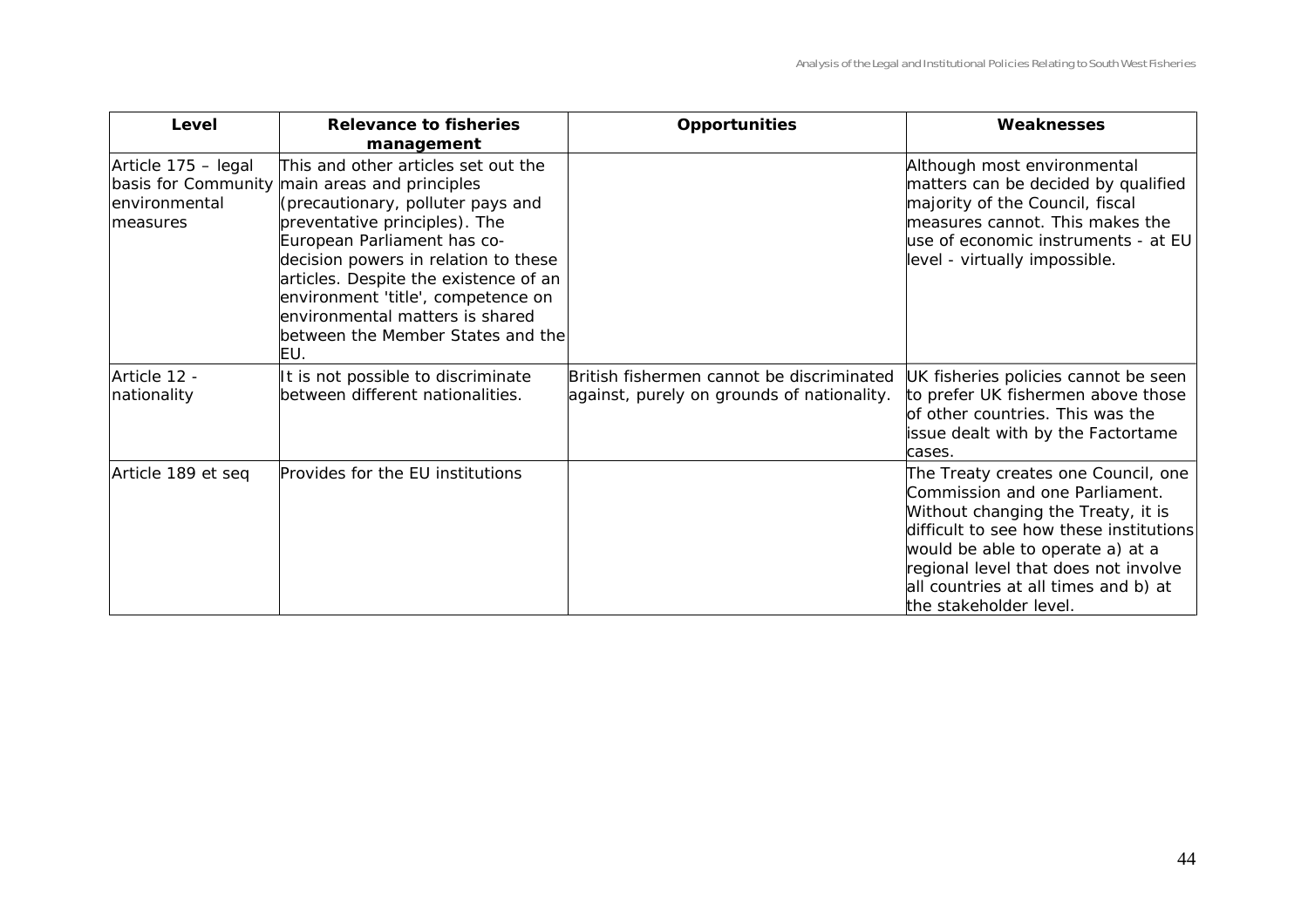| Level                                                                     | <b>Relevance to fisheries</b><br>management                                                                                                                                                                   | Opportunities                                                                                                                                                                                                                                                                                                                                                       | Weaknesses                                                                                                                                                                                                 |
|---------------------------------------------------------------------------|---------------------------------------------------------------------------------------------------------------------------------------------------------------------------------------------------------------|---------------------------------------------------------------------------------------------------------------------------------------------------------------------------------------------------------------------------------------------------------------------------------------------------------------------------------------------------------------------|------------------------------------------------------------------------------------------------------------------------------------------------------------------------------------------------------------|
| Article 249                                                               | Establishing the basic legal<br>instruments of the EU                                                                                                                                                         | These are binding and enforceable on all<br>Member States. Failure to implement at<br>the national level can be challenged by the<br>Commission, and can result in fines being<br>imposed, eg in relation to French quotas.                                                                                                                                         |                                                                                                                                                                                                            |
| <b>Secondary</b><br>legislation                                           |                                                                                                                                                                                                               |                                                                                                                                                                                                                                                                                                                                                                     |                                                                                                                                                                                                            |
| <b>CFP Basic or</b><br><b>Framework</b><br><b>Regulation</b><br>2371/2002 | Sets out the main objectives,<br>principles and instruments to be<br>applied to the CFP and fisheries<br>management specifically. It also has<br>more specific provisions regarding<br>implementing measures. |                                                                                                                                                                                                                                                                                                                                                                     | This is a framework law only, which<br>means that it most respects it needs<br>to be fleshed out by daughter<br>legislation. Key provisions that are<br>directly applicable relate to fleet<br>management. |
| Article 5-6                                                               | Recovery and management plans                                                                                                                                                                                 | Recovery plans and management plans<br>are to be adopted. These can be stock<br>specific or multi-species, can include<br>predetermined harvesting rules and should agreed.<br>take account of the environmental impact<br>of fishing. Recovery plans are to be<br>adopted for stocks below Safe Biological<br>levels; management plans for all other EU<br>stocks. | It is difficult to hold the Council to<br>these provisions, as seen with the<br>cod and hake plans that have been                                                                                          |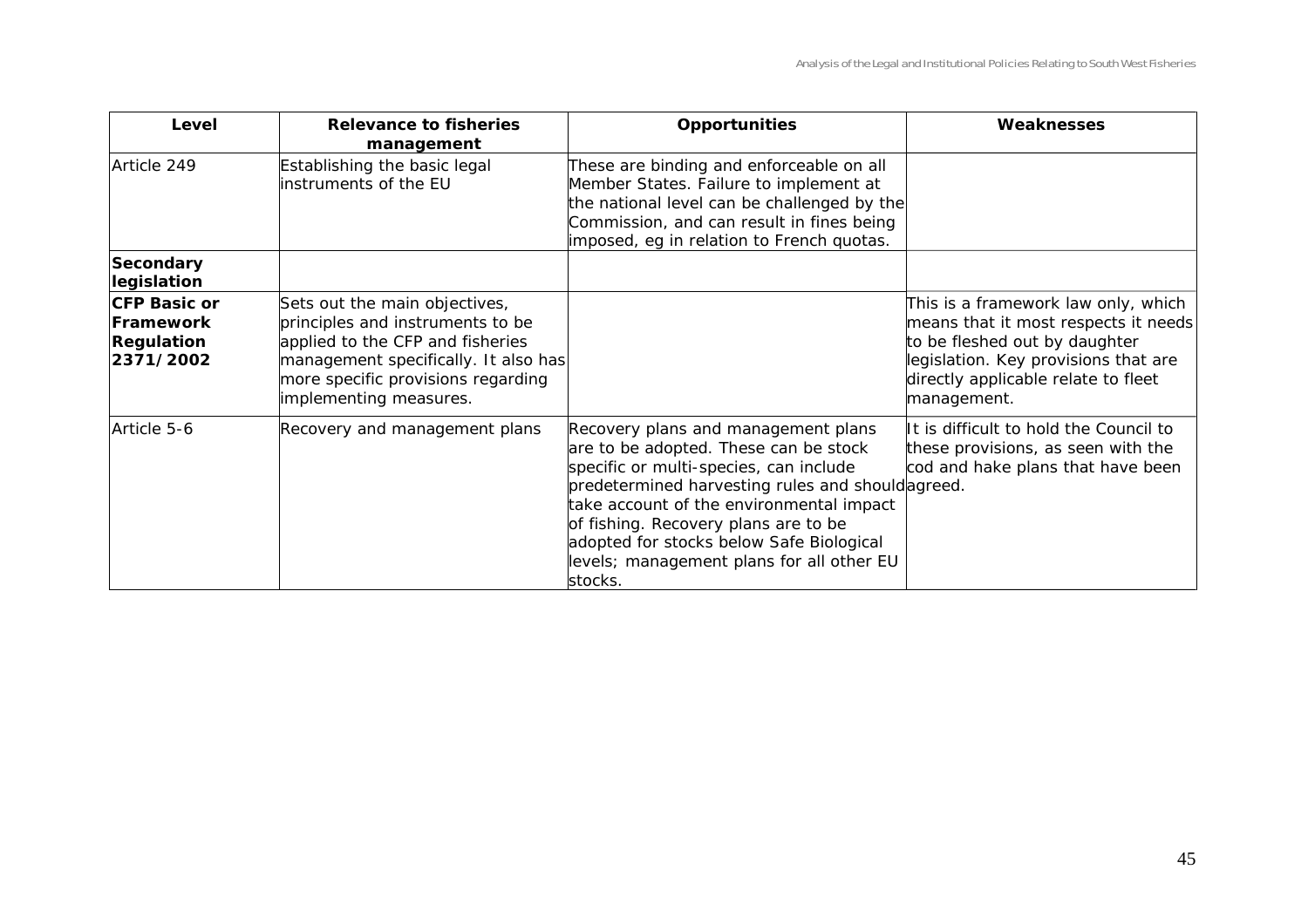| Level         | Relevance to fisheries<br>management                                                                                                                                                                                                                            | Opportunities                                                                                                                                                                                                                                                                                                                  | Weaknesses                                                                                    |
|---------------|-----------------------------------------------------------------------------------------------------------------------------------------------------------------------------------------------------------------------------------------------------------------|--------------------------------------------------------------------------------------------------------------------------------------------------------------------------------------------------------------------------------------------------------------------------------------------------------------------------------|-----------------------------------------------------------------------------------------------|
| Article 7-8   | National and Commission<br>Council.                                                                                                                                                                                                                             | Measures are temporary only. Member<br>emergency measures can be taken State emergency measures cannot exceed<br>which do not require recourse to the 3 months; Commission measures six<br>months. However, they can be renewed<br>and it is not clear how many times they<br>can be renewed (potentially again and<br>again.) |                                                                                               |
| Article 9     | <b>CFP</b>                                                                                                                                                                                                                                                      | Inshore measures going beyond the National measures can be adopted to<br>manage stocks and to reduce<br>environmental impacts, as long as these<br>are not discriminatory. If other vessels are<br>affected, RACs and relevant Member<br>States have to be 'consulted'.                                                        | Measures cannot not be adopted if<br>the EU has already agreed measures<br>for the same area. |
| Article 10    | standards.                                                                                                                                                                                                                                                      | National measures going beyond EU Member States can also take action if this<br>only affects their own vessels, i.e. those<br>flying their flag or people established in<br>the Member States.                                                                                                                                 |                                                                                               |
| Article 11-13 | Fleet management - Member States<br>are to 'adjust the fishing capacity of<br>their fleets in order to achieve a<br>stable and enduring balance<br>between such fishing capacity and<br>their fishing opportunities'. Member<br>States are to ensure compliance |                                                                                                                                                                                                                                                                                                                                |                                                                                               |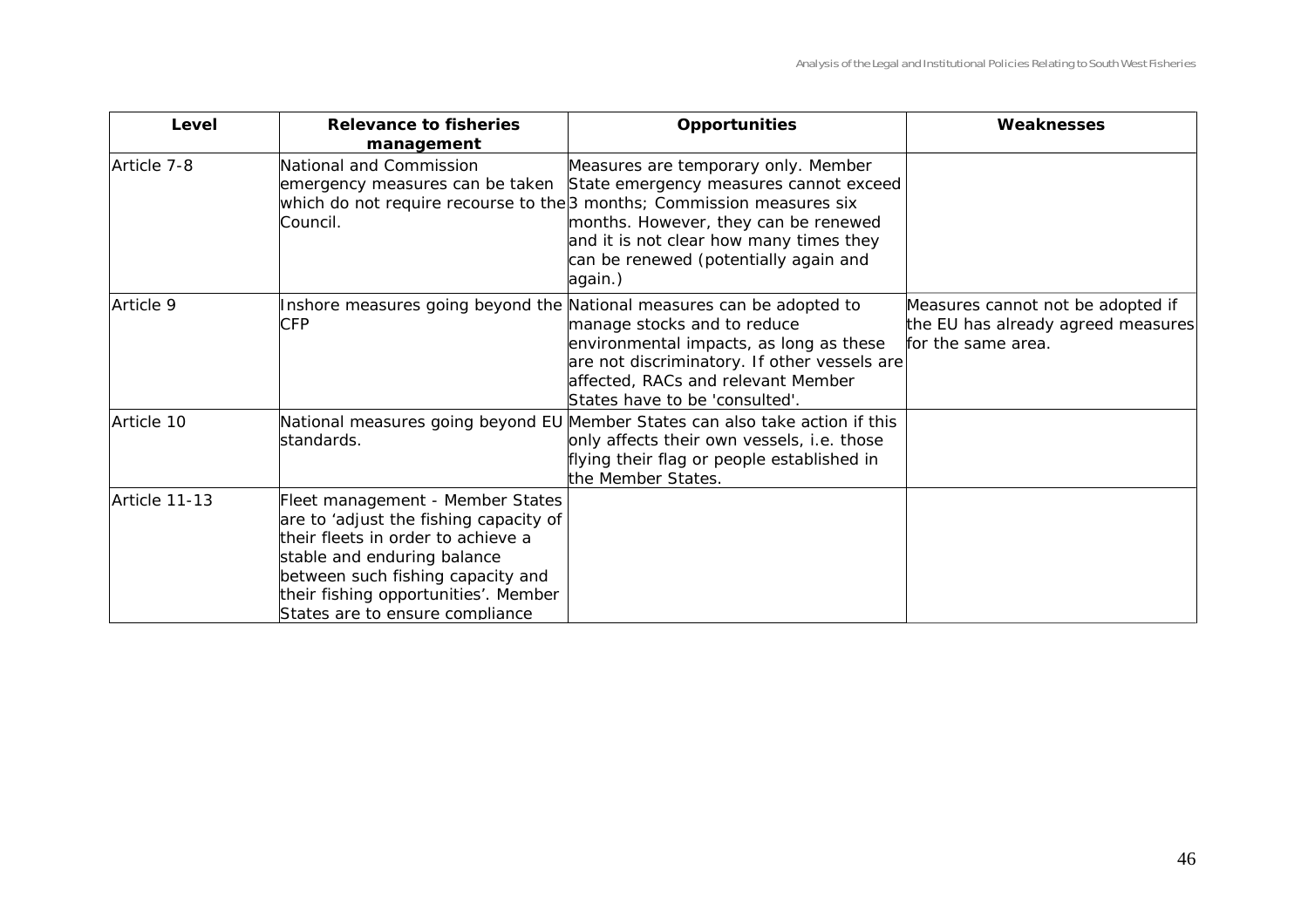| Level      | <b>Relevance to fisheries</b><br>management                                                                                                                                                                                                                                                                                                                                                                                                                                                                                                                                                                                                                                                                                                   | <b>Opportunities</b> | Weaknesses                                                                           |
|------------|-----------------------------------------------------------------------------------------------------------------------------------------------------------------------------------------------------------------------------------------------------------------------------------------------------------------------------------------------------------------------------------------------------------------------------------------------------------------------------------------------------------------------------------------------------------------------------------------------------------------------------------------------------------------------------------------------------------------------------------------------|----------------------|--------------------------------------------------------------------------------------|
|            | with national fleet 'reference levels'<br>which set global tonnage and power<br>ceilings, based on the targets under<br>the previous fleet management<br>programme that ran until the end of<br>2001 (MAGP IV). Any additional<br>capacity removed with public aid will<br>result in an equivalent reduction in<br>the national reference level. An<br>entry/exit ratio for the introduction<br>of new vessels of one to one still<br>applies, but exits supported by<br>public aid cannot be replaced. For<br>new vessels over 100 GT built with<br>public aid, the entry/exit ratio is 1<br>to 1.35. Member States choosing to<br>provide aid for new-builds will also<br>see their reference level reduced by<br>a one-off three per cent. |                      |                                                                                      |
| Article 17 | Equal access to EU waters                                                                                                                                                                                                                                                                                                                                                                                                                                                                                                                                                                                                                                                                                                                     |                      | This means that the UK cannot<br>exclude other countries' vessels<br>from UK waters. |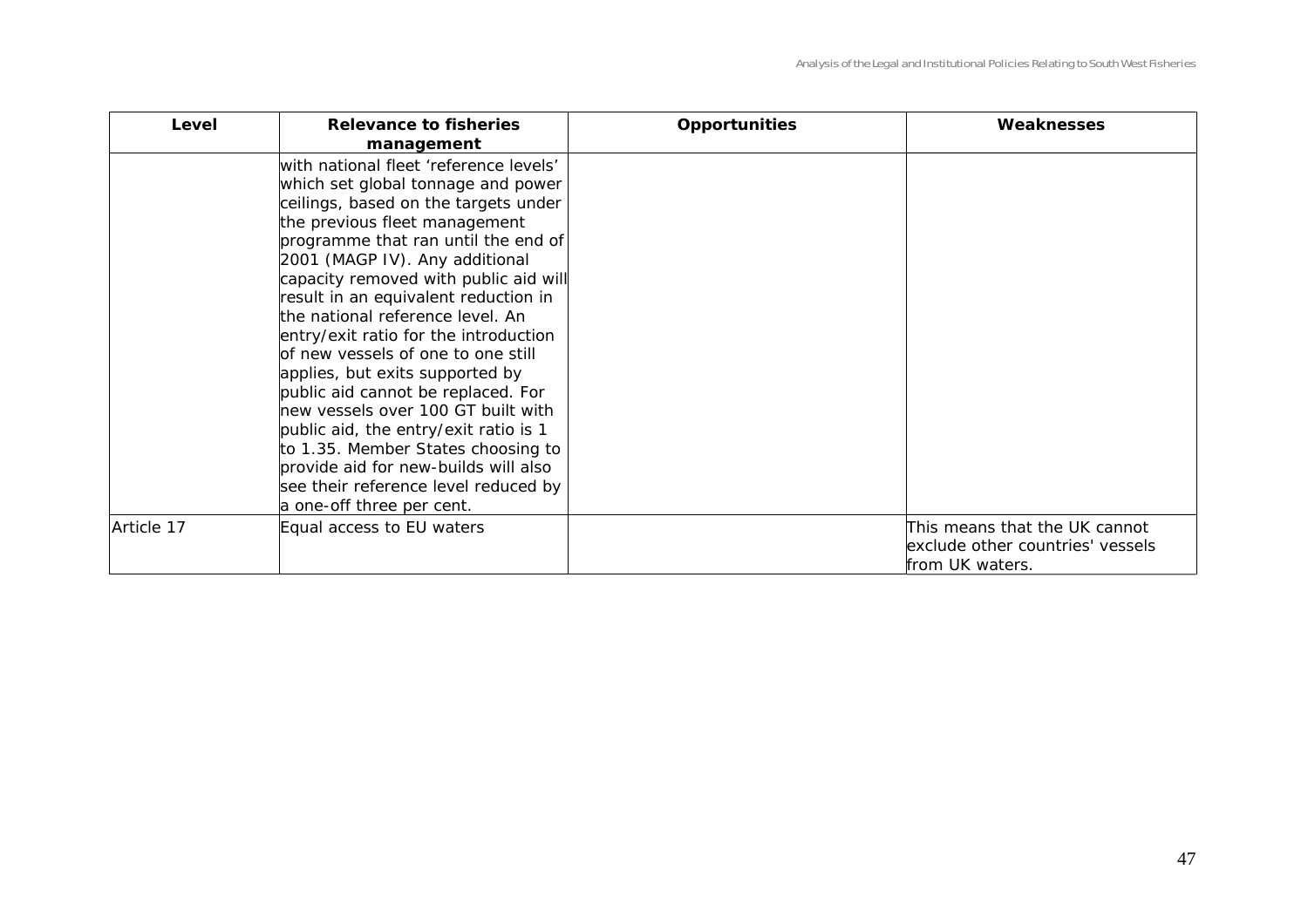| Level         | <b>Relevance to fisheries</b><br>management                                                                                                                                                                                   | <b>Opportunities</b>                                                                                                                                                                                                                                                                                                                | Weaknesses                                                                                                                                                                                                                    |
|---------------|-------------------------------------------------------------------------------------------------------------------------------------------------------------------------------------------------------------------------------|-------------------------------------------------------------------------------------------------------------------------------------------------------------------------------------------------------------------------------------------------------------------------------------------------------------------------------------|-------------------------------------------------------------------------------------------------------------------------------------------------------------------------------------------------------------------------------|
| Article 17    | Inshore derogation                                                                                                                                                                                                            | In the territorial waters, access is<br>restricted to vessels that traditionally fish<br>in those waters, from ports on the<br>adjacent coast. This means that vessels<br>need to be local, to some extent.<br>However, there is an agreed list of<br>countries and vessels that can access<br>other Member States' inshore waters. |                                                                                                                                                                                                                               |
| Article 31-32 | RACs - RACs are to be advisory<br>bodies. Council Decision 585/2004<br>adopted in July elaborates this<br>concept by defining a common<br>framework to govern the shape,<br>membership, functioning and<br>financing of RACs. | This is a major opportunity both to<br>strengthen the role of stakeholders in<br>fisheries management, but also to bring<br>management closer to reality, by focusing (unlikely) Treaty change. It may<br>more on actual regional areas.                                                                                            | There is little scope for<br>strengthening - formally - the<br>powers of RACs, in the absence of<br>also lead to regional variations, with<br>some regions adopting or pressing<br>for, eg, larger mesh sizes than<br>others. |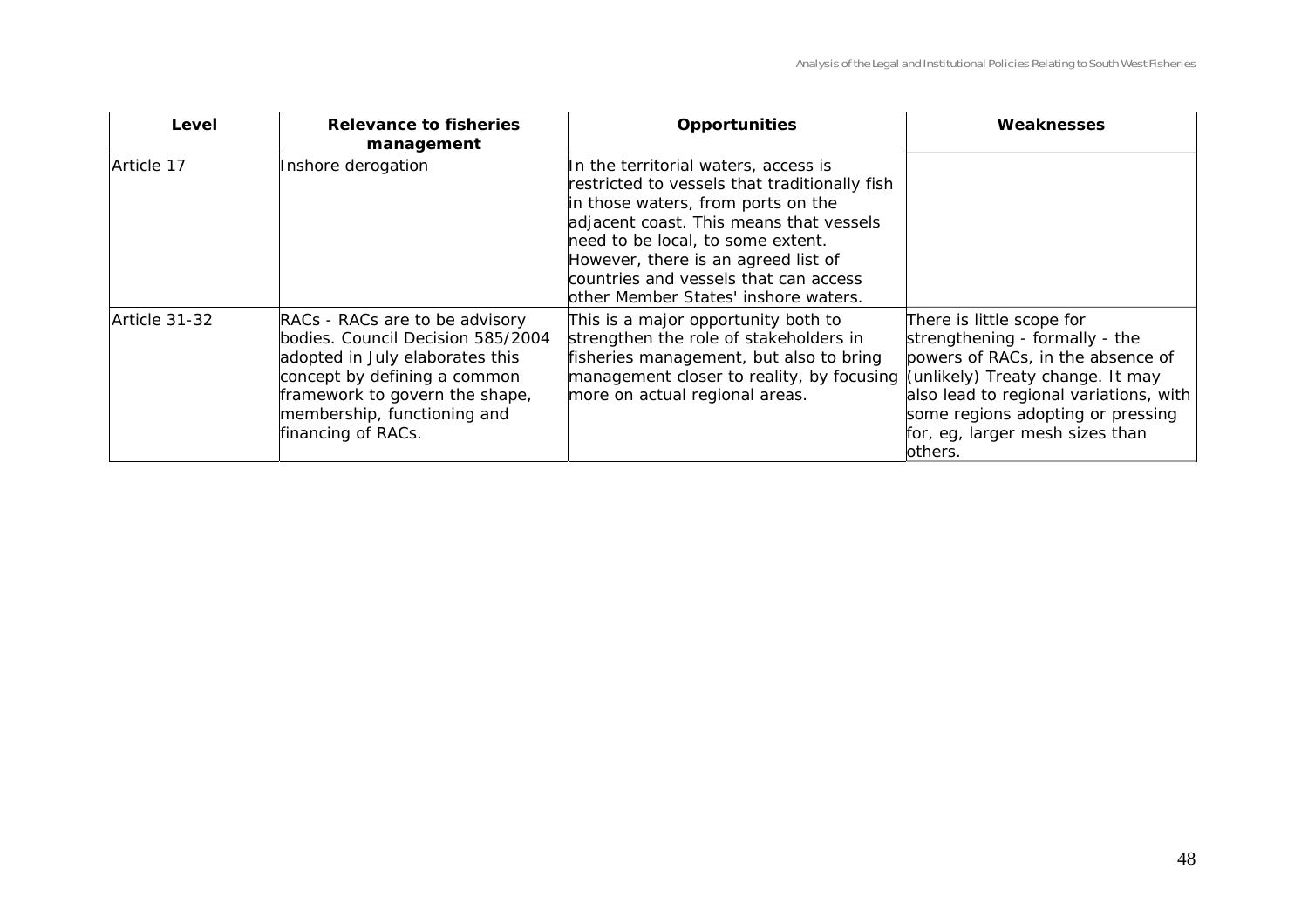| Level                                             | <b>Relevance to fisheries</b><br>management                                                                                                       | <b>Opportunities</b>                                                                                                                                                                                                                                                                                                                                                                                                                                           | Weaknesses                                                                                                                                                                                                                                                                                                                                         |
|---------------------------------------------------|---------------------------------------------------------------------------------------------------------------------------------------------------|----------------------------------------------------------------------------------------------------------------------------------------------------------------------------------------------------------------------------------------------------------------------------------------------------------------------------------------------------------------------------------------------------------------------------------------------------------------|----------------------------------------------------------------------------------------------------------------------------------------------------------------------------------------------------------------------------------------------------------------------------------------------------------------------------------------------------|
| <b>FIFG Regulation</b><br>2792/1999 as<br>amended | This provides the basic rules for<br>accessing aid for the sector. Aid is<br>programmed at the national and<br>regional levels, on a multi-annual | There is an opportunity to support<br>decommissioning, and to fund new more<br>selective gear, going beyond legislative<br>requirements. Compensation monies are                                                                                                                                                                                                                                                                                               | Actual use of funds depends on<br>national priorities and access to<br>national funds.                                                                                                                                                                                                                                                             |
|                                                   | national and normally also private<br>funds being available.                                                                                      | basis. Access to aid is dependent on also potentially accessible for commercial<br>operators, to help cope with new legal<br>requirements and to support short term<br>tie-up schemes and commercial vessels<br>affected under recovery plans. The Invest<br>in Fish South West project is itself a<br>beneficiary of FIFG aid, and is among the<br>most innovative projects supported in the<br>EU.                                                           | a) The FIFG and other Structural<br>Funds are established by EU<br>regulation which provides the basic<br>parameters for using aid, but the<br>Member States have a lot of scope<br>to identify $-$ within the EU rules $-$<br>how they want to use aid, if at all.<br>The UK emphasises value for money<br>and it has consistently taken the line |
|                                                   |                                                                                                                                                   | Importantly, there is an ongoing<br>opportunity (2004/5) to influence the<br>discussions on a new European Fisheries<br>Fund that was proposed by the<br>Commission in July 2004, and that will<br>replace the FIFG from 2007 onwards. At<br>the same time the Commission will be<br>developing a strategic paper setting out<br>how the European Fisheries Fund should<br>be implemented, and this in turn is to be<br>followed by discussions in the UK on a | that vessel building, for example, is<br>not value for money given<br>overcapacity issues. It has therefore<br>not offered funding for such<br>measures.<br>b) The UK agreed (under Thatcher)<br>to a rebate arrangement - the so-<br>called Fontainebleau Agreement,<br>which means the following:<br>The UK puts a certain                       |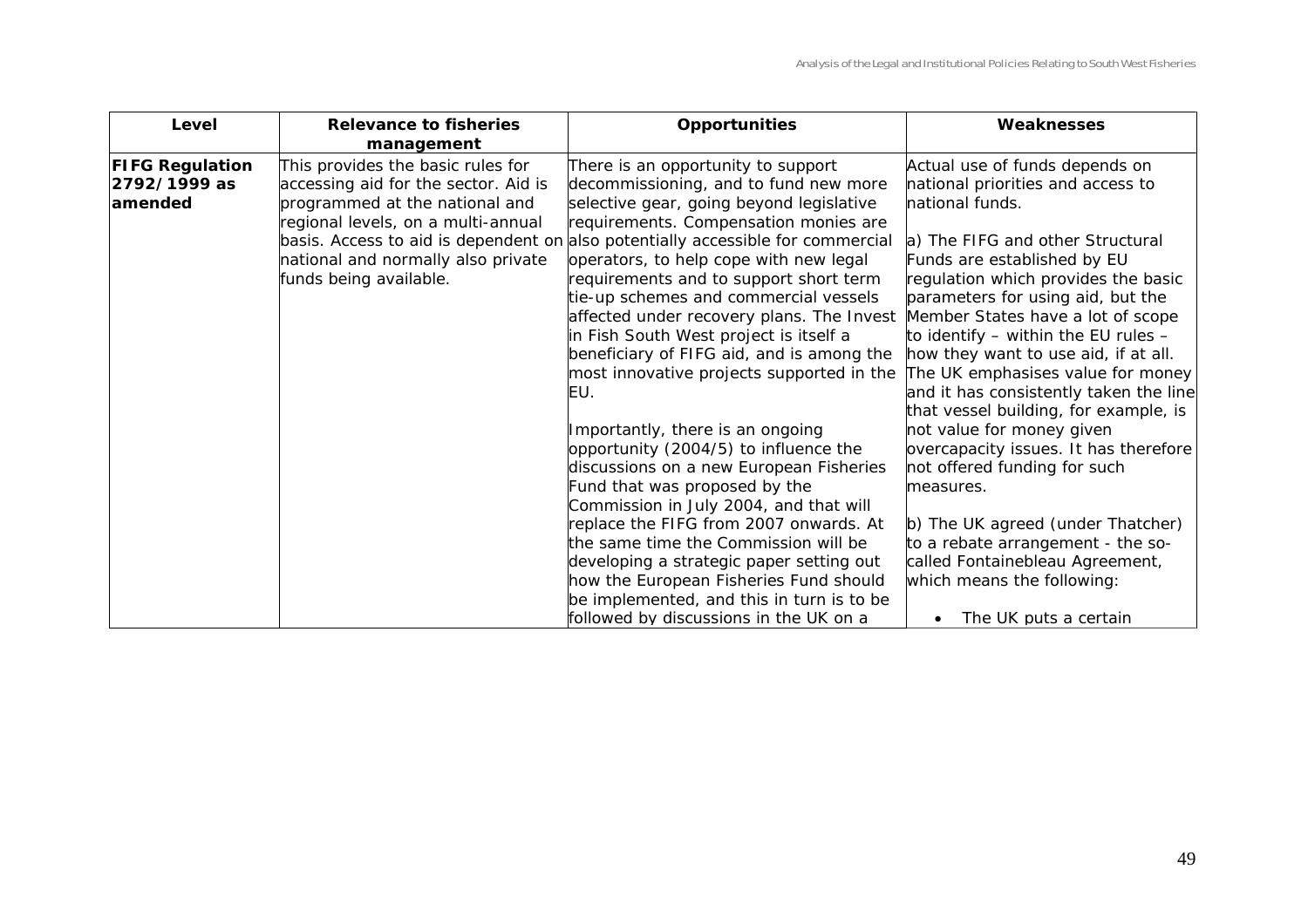| management                                                            | <b>Opportunities</b>                                                             | Weaknesses                                                                                                                                                                                                                                                                                                                                                                                                                                                                                                         |
|-----------------------------------------------------------------------|----------------------------------------------------------------------------------|--------------------------------------------------------------------------------------------------------------------------------------------------------------------------------------------------------------------------------------------------------------------------------------------------------------------------------------------------------------------------------------------------------------------------------------------------------------------------------------------------------------------|
|                                                                       | national CFP implementing strategy which<br>the EFF would be used to deliver.    | amount of money in the EU<br>budget<br>some of the EU budget is<br>allocated back to the UK, e.g.<br>under FIFG<br>for every £1 of this allocation<br>that the UK doesn't spend, it<br>receives a 60 p rebate.<br>The result is that it's in the interest<br>of the Treasury to keep the 60p<br>back rather than having no control<br>over the £1 spent. The agreement<br>has therefore provided a<br>disincentive for the UK to draw down<br>EU funding.                                                          |
| Under the basic Regulation<br>2371/2002, the conservation and<br>to): | The technical measures Regulation is a<br>adopted by the Council, and this quite | The Regulation may not be<br>sufficiently rigorous to actually<br>ensure resource management, and<br>therefore depends on additional<br>Alternatively, enforcement may be a<br>problem, with some countries or<br>regions paying more or less<br>attention to compliance issues.                                                                                                                                                                                                                                   |
|                                                                       |                                                                                  | collection of measures agreed over the<br>management policy can be delivered years. The Regulation already contains<br>through the introduction of technical some measures that are relevant to the<br>measures, including (but not limited South West area. Additional measures can national or voluntary initiatives.<br>be proposed by the Commission and<br>(i) Measures regarding the structure regularly. Among the more recent<br>of fishing gear, the number and size measures relate to cetacean bycatch. |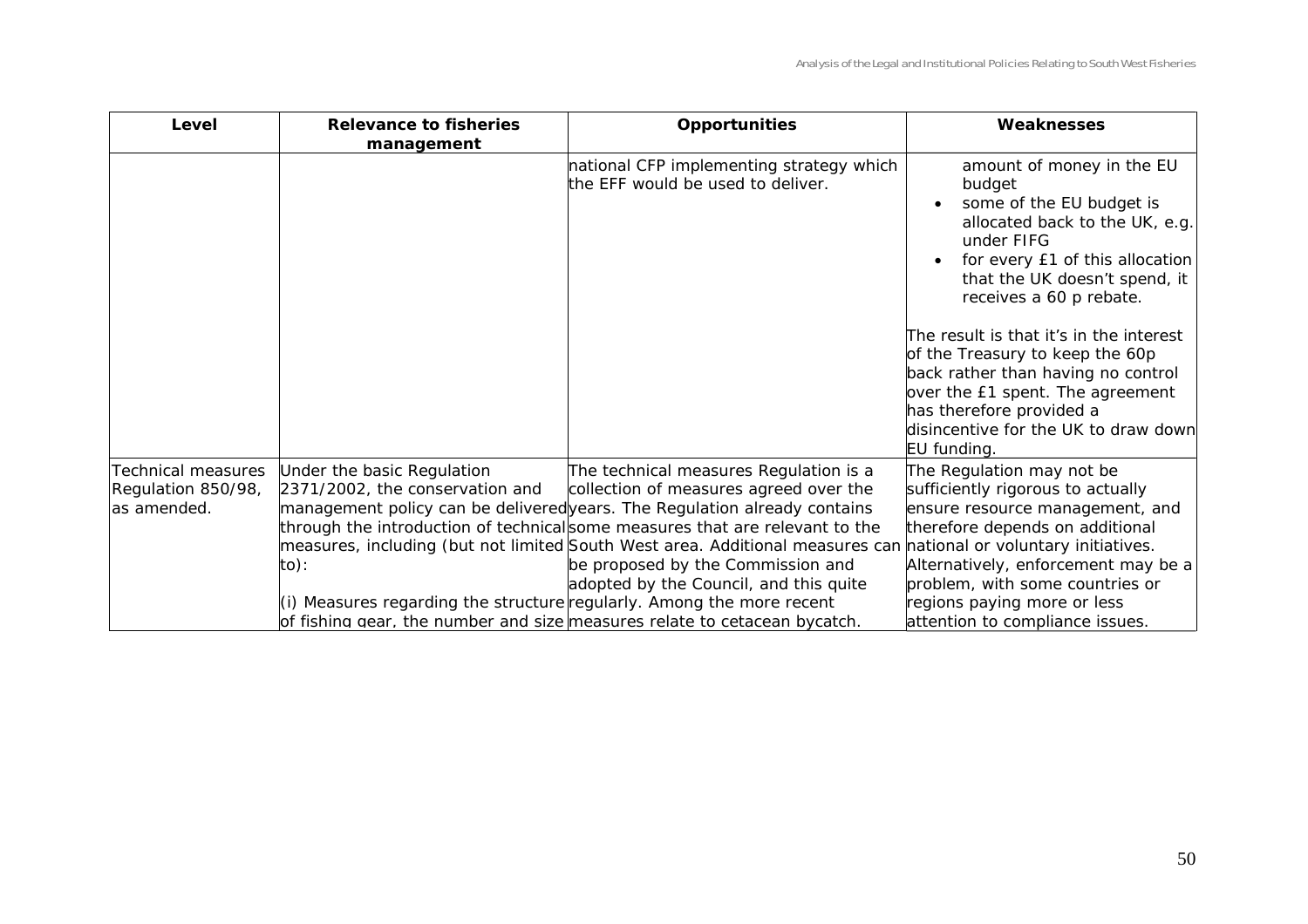| Level | Relevance to fisheries<br>management                                                                                                                                 | <b>Opportunities</b>                                                                                                                                                                                                                                                            | Weaknesses |
|-------|----------------------------------------------------------------------------------------------------------------------------------------------------------------------|---------------------------------------------------------------------------------------------------------------------------------------------------------------------------------------------------------------------------------------------------------------------------------|------------|
|       | of fishing gear on board, methods of<br>on board when fishing with such<br>qear                                                                                      | use, composition of catches retained The opportunity created by the Regulation<br>relates:                                                                                                                                                                                      |            |
|       | (ii) zones and/or periods in which<br>fishing activities are prohibited or<br>restricted including for the<br>protection of spawning and nursery                     | a) to proper implementation and<br>enforcement of existing provisions, to<br>ensure a level playing field                                                                                                                                                                       |            |
|       | <b>areas</b><br>may be retained on board and/or<br>landed<br>$(iv)$ specific measures to reduce the under the habitats Directive)<br>impact of fishing activities on | b) introduction of new measures, to<br>(iii) minimum size of individuals that ensure better management/tailoring of<br>fishing to meet resource and<br>environmental requirements (such as                                                                                      |            |
|       | species.                                                                                                                                                             | marine eco-systems and non target   It is worth noting that technical measures<br>can also be introduced – for a one year<br>period – as part of the main TAC<br>regulation. The Commission has proposed<br>this in relation to bottom trawling around<br>the Azores seamounts. |            |
|       |                                                                                                                                                                      | It is also to be noted that the UK has<br>some latitude to introduce its own<br>measures, covering UK registered boats,<br>inshore waters and emergency situations.                                                                                                             |            |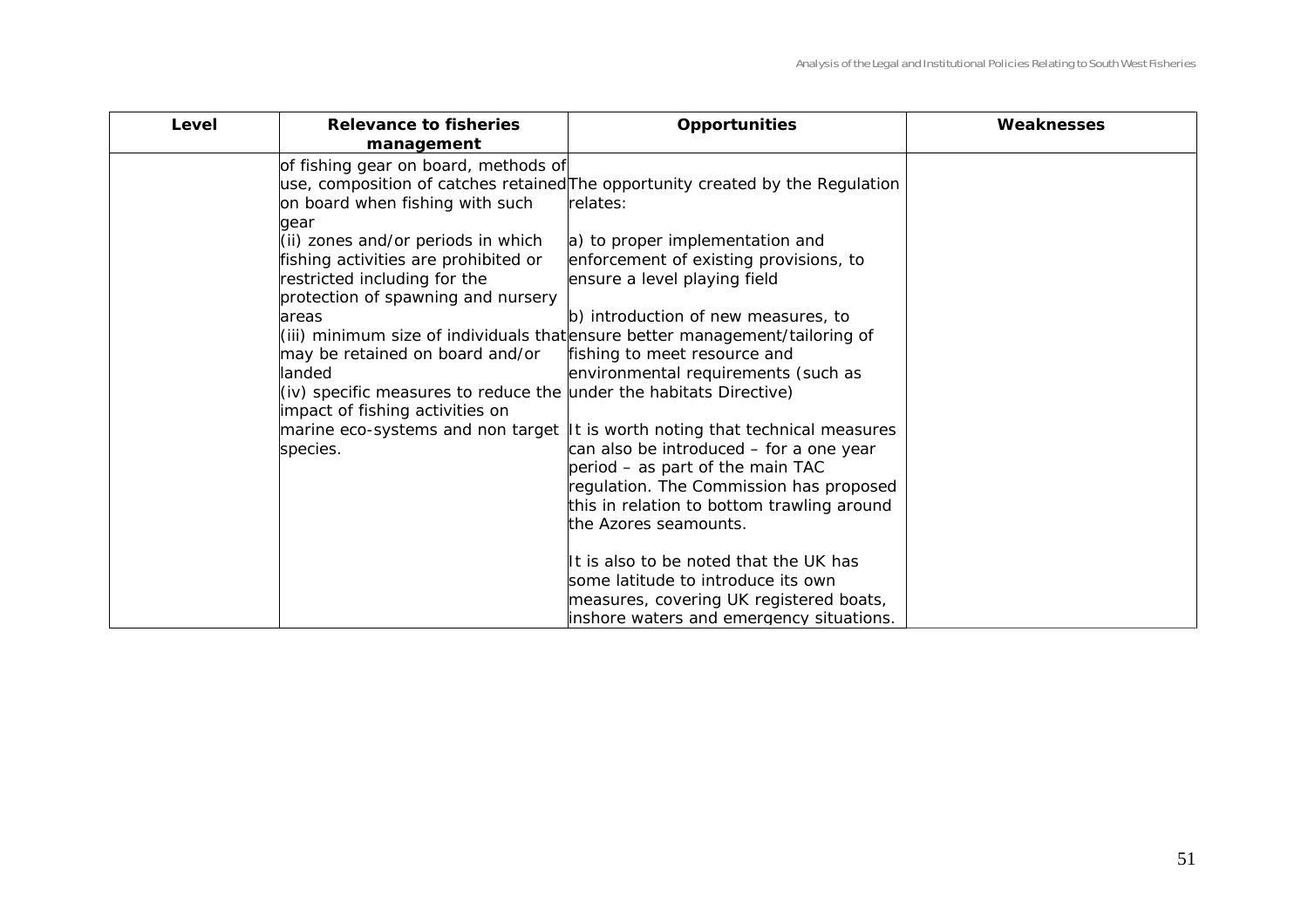| Level | Relevance to fisheries<br>management                                                                                                                                                                                                                                                                                                                                                                                                                                                                                                                                                                                                                                                                                             | <b>Opportunities</b>                                                                                                                                               | Weaknesses                                                        |
|-------|----------------------------------------------------------------------------------------------------------------------------------------------------------------------------------------------------------------------------------------------------------------------------------------------------------------------------------------------------------------------------------------------------------------------------------------------------------------------------------------------------------------------------------------------------------------------------------------------------------------------------------------------------------------------------------------------------------------------------------|--------------------------------------------------------------------------------------------------------------------------------------------------------------------|-------------------------------------------------------------------|
|       |                                                                                                                                                                                                                                                                                                                                                                                                                                                                                                                                                                                                                                                                                                                                  | All three powers come with some<br>safeguards, including consultation of the<br>Commission to ensure measures affecting<br>foreign vessels are not discriminatory. |                                                                   |
| 92/43 | <b>Habitats Directive</b> The aim of the Directive is the<br>maintenance of a favourable<br>conservation status for both 'natural schedule.<br>habitats' and wild species of<br>Community interest. A series of<br>measures is to be taken which will<br>result in the establishment of a<br>'coherent-European ecological<br>network' of sites of Community<br>importance to be known as Natura<br>2000. Member States are required<br>to contribute to the network in<br>proportion to the representation<br>within their territories of the Annex<br>habitat types and habitats of<br>Annex II species. To this end, they<br>must designate sites in each<br>category as 'special areas of<br>conservation' (SACs). These are | The Directive is very powerful, even if its<br>implementation is somewhat behind                                                                                   | The real implications for fisheries<br>are still not fully known. |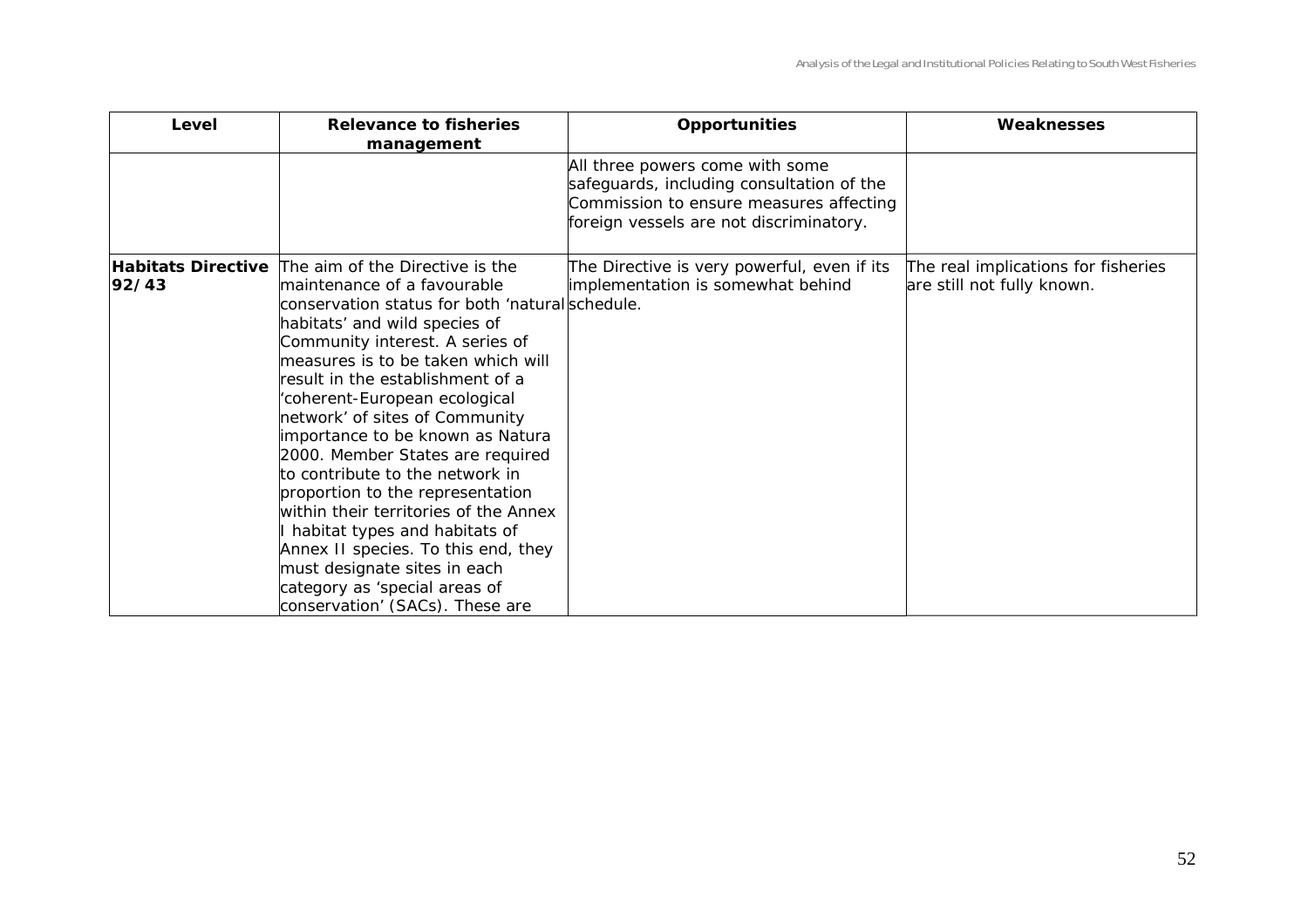| Level                            | <b>Relevance to fisheries</b><br>management                                                                                                                                                                                                                                                                                                                                                                                                        | Opportunities                                                                                                                                                                         | Weaknesses                                                                                                                                                                                                                                                                                                                                                       |
|----------------------------------|----------------------------------------------------------------------------------------------------------------------------------------------------------------------------------------------------------------------------------------------------------------------------------------------------------------------------------------------------------------------------------------------------------------------------------------------------|---------------------------------------------------------------------------------------------------------------------------------------------------------------------------------------|------------------------------------------------------------------------------------------------------------------------------------------------------------------------------------------------------------------------------------------------------------------------------------------------------------------------------------------------------------------|
|                                  | defined as sites of Community<br>importance designated by the<br>Member States '. through a<br>statutory administrative and/or<br>contractual act where the necessary<br>conservation measures are applied<br>for the maintenance or restoration,<br>at a favourable conservation status,<br>of the natural habitats and/or the<br>populations of the species to which<br>the site is designated'.                                                 |                                                                                                                                                                                       |                                                                                                                                                                                                                                                                                                                                                                  |
| Article 6 protection<br>of sites | Member States are subject to<br>certain obligations to protect all<br>those sites on the Commission's list<br>of those of Community importance,<br>irrespective of whether they have<br>been designated as special areas of<br>conservation (SACs).<br>1. They must take 'appropriate<br>steps' to avoid the deterioration of<br>the habitats concerned and any<br>disturbance of those species for<br>which the 'areas' have been<br>ldesianated. | This means that designated areas are to<br>be managed carefully so as to allow the<br>maintenance of habitats and species, but<br>not necessarily excluding extractive<br>activities. | The question of whether fisheries<br>licences or other management<br>measures are 'plans or projects' is<br>still not clear, although recent<br>Commission advice is that it is. The<br>European Court of Justice is due to<br>rule on this imminently. The impact<br>of bottom trawling or dredging on<br>habitats is likely to attract increasing<br>scrutiny. |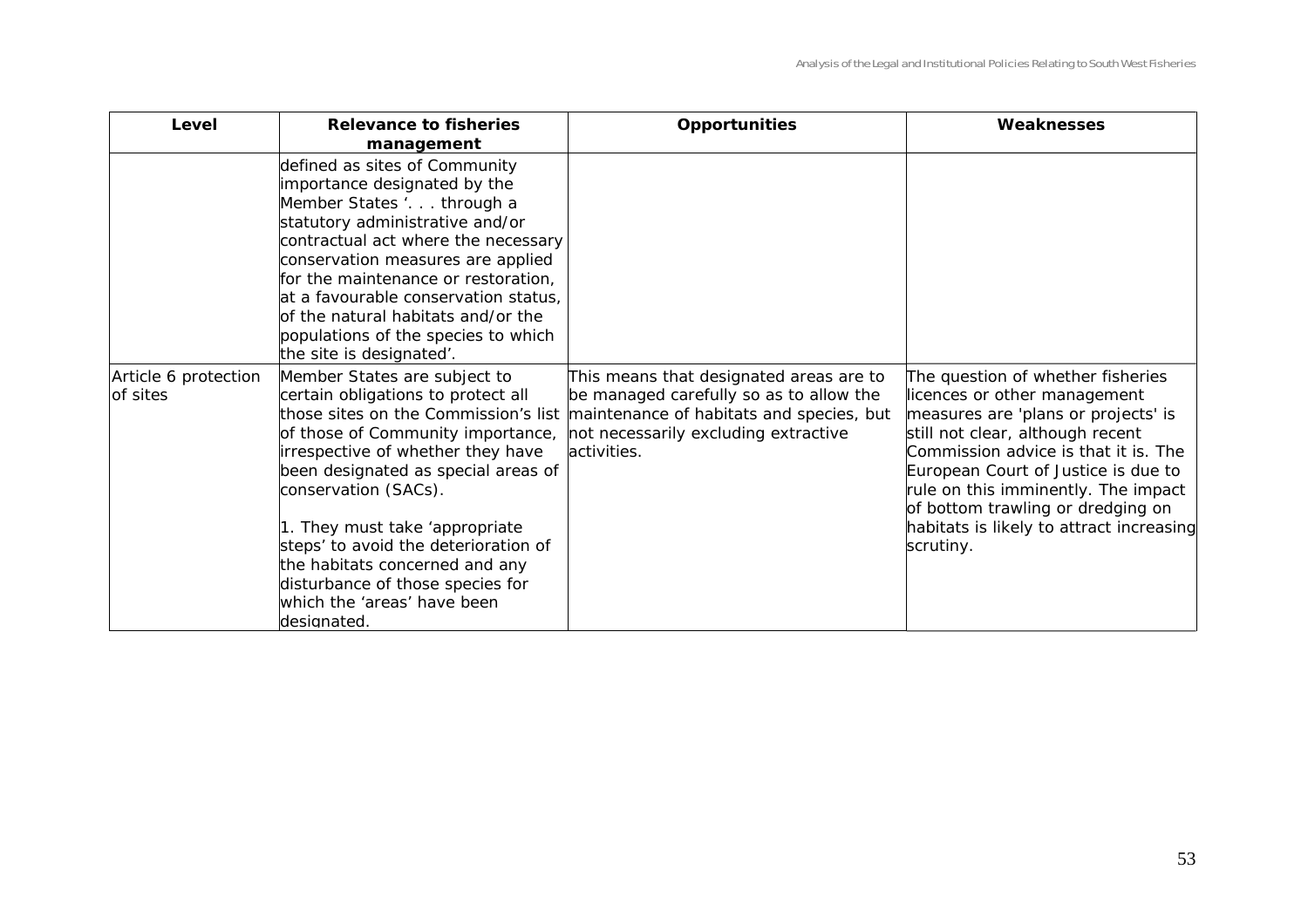| Level | Relevance to fisheries<br>management                                          | <b>Opportunities</b> | Weaknesses |
|-------|-------------------------------------------------------------------------------|----------------------|------------|
|       | 2. All plans or projects which                                                |                      |            |
|       | individually or in combination with                                           |                      |            |
|       | others are likely to have a                                                   |                      |            |
|       | significant effect on sites, but are                                          |                      |            |
|       | not directly connected to their                                               |                      |            |
|       | management, are to be subject to                                              |                      |            |
|       | an 'appropriate assessment' of the                                            |                      |            |
|       | implications for the conservation                                             |                      |            |
|       | value of the site. Given the results                                          |                      |            |
|       | of this assessment and the                                                    |                      |            |
|       | considerations set out in (3) below                                           |                      |            |
|       | the competent national authorities                                            |                      |            |
|       | shall permit the plan or project only                                         |                      |            |
|       | if they have established that it will                                         |                      |            |
|       | not adversely affect the integrity of<br>the site and, if appropriate, having |                      |            |
|       | consulted the general public.                                                 |                      |            |
|       |                                                                               |                      |            |
|       | 3. Where an assessment indicates                                              |                      |            |
|       | that a plan or project will damage                                            |                      |            |
|       | the conservation interest of a site                                           |                      |            |
|       | and there are no alternative                                                  |                      |            |
|       | solutions, but it must be carried out                                         |                      |            |
|       | for 'imperative reasons of overriding                                         |                      |            |
|       | public interest', including those of a                                        |                      |            |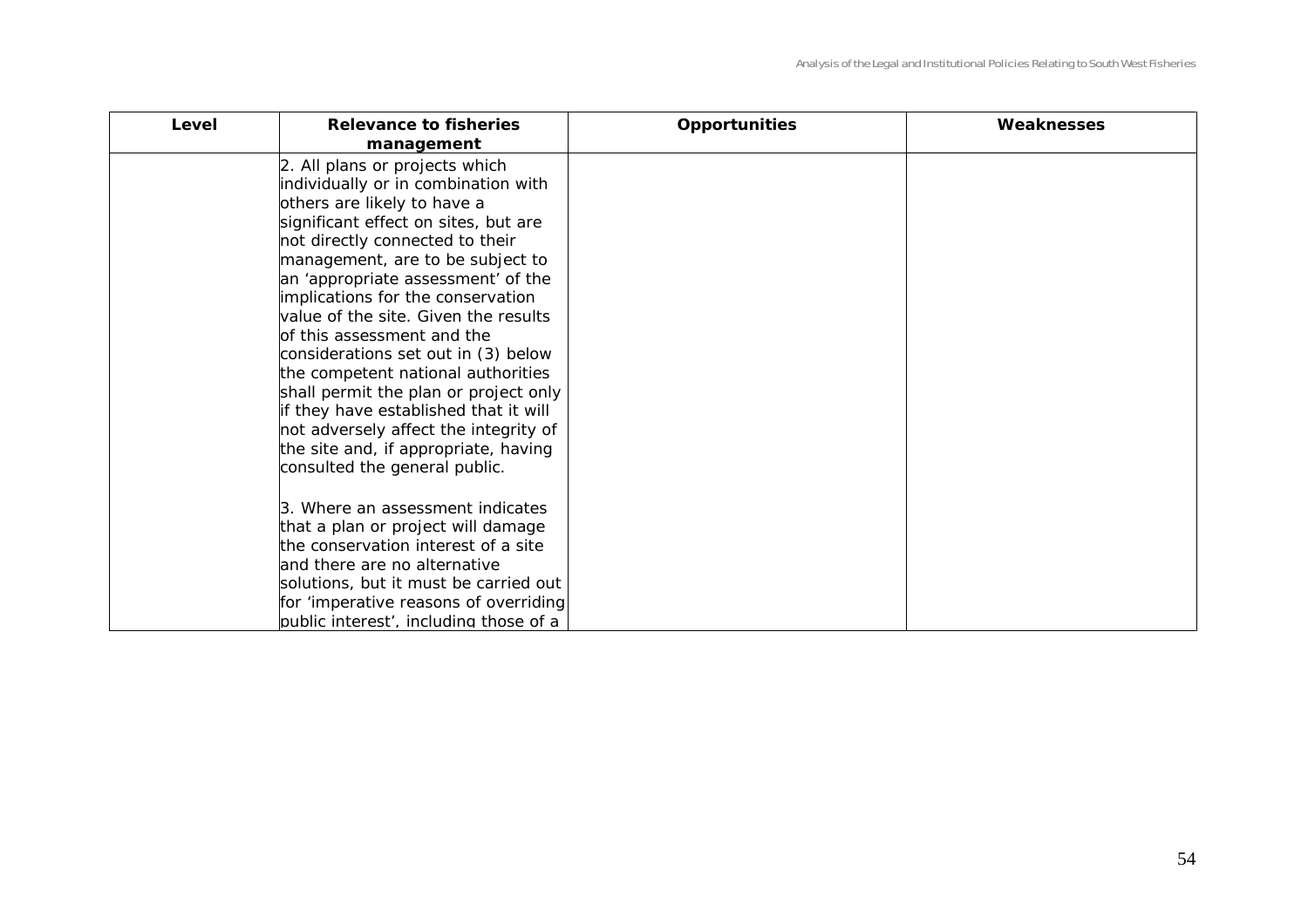| Level | Relevance to fisheries<br>management  | <b>Opportunities</b> | Weaknesses |
|-------|---------------------------------------|----------------------|------------|
|       | 'social or economic nature', the      |                      |            |
|       | Member State must take all            |                      |            |
|       | compensating measures necessary       |                      |            |
|       | to protect the overall coherence of   |                      |            |
|       | Natura 2000. It must inform the       |                      |            |
|       | Commission of the measures            |                      |            |
|       | adopted.                              |                      |            |
|       | In the case of sites hosting priority |                      |            |
|       | habitat types or species the grounds  |                      |            |
|       | for proceeding with damaging          |                      |            |
|       | projects are restricted to those      |                      |            |
|       | relating to human health or public    |                      |            |
|       | safety, environmental                 |                      |            |
|       | improvements of primary               |                      |            |
|       | importance or other imperative        |                      |            |
|       | reasons of overriding public interest |                      |            |
|       | on which the Commission has given     |                      |            |
|       | an opinion.                           |                      |            |
|       | Under Article 7 of the Directive      |                      |            |
|       | these three obligations are extended  |                      |            |
|       | to all Special Protection Areas       |                      |            |
|       | (SPAs) designated under the birds     |                      |            |
|       | Directive 79/409. Formally, these     |                      |            |
|       | obligations replace any arising       |                      |            |
|       | under the first sentence of Article   |                      |            |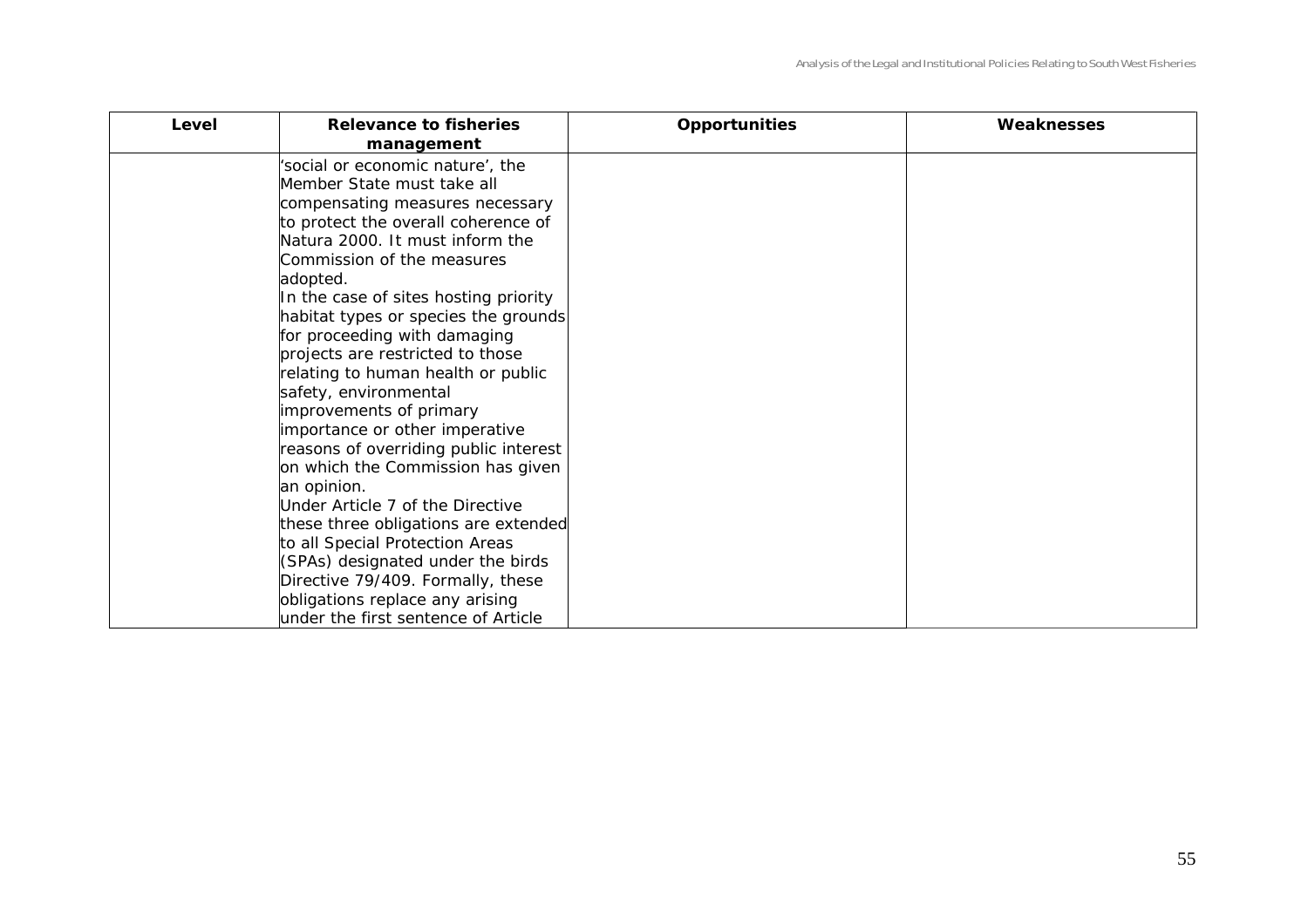| Level | <b>Relevance to fisheries</b><br>management | <b>Opportunities</b> | Weaknesses |
|-------|---------------------------------------------|----------------------|------------|
|       | $4(4)$ of the birds Directive as from       |                      |            |
|       | the date on which a Member State            |                      |            |
|       | implements the habitat Directive or         |                      |            |
|       | the date on which it classifies or          |                      |            |
|       | recognises an SPA, where the latter         |                      |            |
|       | date is later. This modification of         |                      |            |
|       | the Directive was made in response          |                      |            |
|       | to the European Court's judgement           |                      |            |
|       | on the Leybucht case, referred to in        |                      |            |
|       | Section 9.2. It should be noted that        |                      |            |
|       | the concept of priority habitats and        |                      |            |
|       | species is not found in the birds           |                      |            |
|       | Directive, which has implications for       |                      |            |
|       | obligation .3                               |                      |            |
|       | A fourth obligation applies only to         |                      |            |
|       | SACs. Member States must                    |                      |            |
|       | establish the 'necessary                    |                      |            |
|       | conservation measures', involving           |                      |            |
|       | appropriate management plans and            |                      |            |
|       | statutory, administrative or                |                      |            |
|       | contractual measures, if need be.           |                      |            |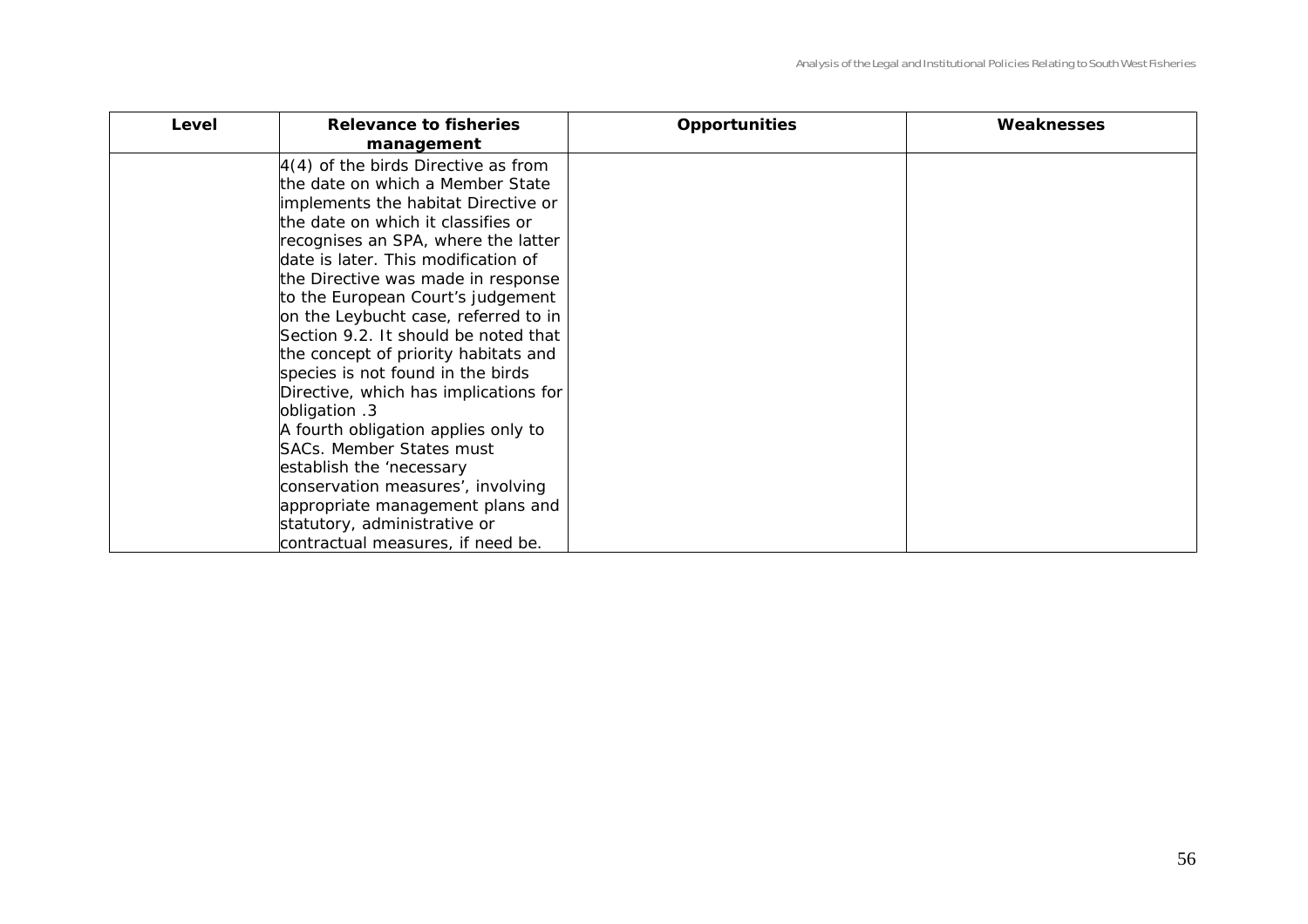| Level      | <b>Relevance to fisheries</b><br>management                                                                                                                                                                                                                                                                                                                                                                                                                                                                                                                                                                                                                                                                                                                                                                                                                                                                                                                                                                                        | <b>Opportunities</b> | Weaknesses |
|------------|------------------------------------------------------------------------------------------------------------------------------------------------------------------------------------------------------------------------------------------------------------------------------------------------------------------------------------------------------------------------------------------------------------------------------------------------------------------------------------------------------------------------------------------------------------------------------------------------------------------------------------------------------------------------------------------------------------------------------------------------------------------------------------------------------------------------------------------------------------------------------------------------------------------------------------------------------------------------------------------------------------------------------------|----------------------|------------|
| Article 12 | Member States are obliged to<br>establish a system of strict<br>protection for both a list of animal<br>species of Community interest<br>(Annex IV (a)) and a parallel list of<br>plant species (Annex IV (b)). Many<br>of the species are the same as those<br>llisted in Annex II. For animal<br>species all forms of deliberate<br>capture or killing of specimens in<br>the wild is to be prohibited. So too<br>is deliberate disturbance,<br>destruction or taking of eggs and<br>deterioration or destruction of<br>breeding sites or resting places.<br>Member States also must prohibit<br>the keeping of specimens from the<br>wild, their transport and their sale<br>or exchange or offers to do so. In<br>addition they must set up a system<br>to monitor the incidental capture or<br>killing of the species listed. If<br>necessary, further research or<br>conservation measures must be<br>taken to ensure that incidental take<br>of this kind does not have a<br>significant negative effect on the<br>species. |                      |            |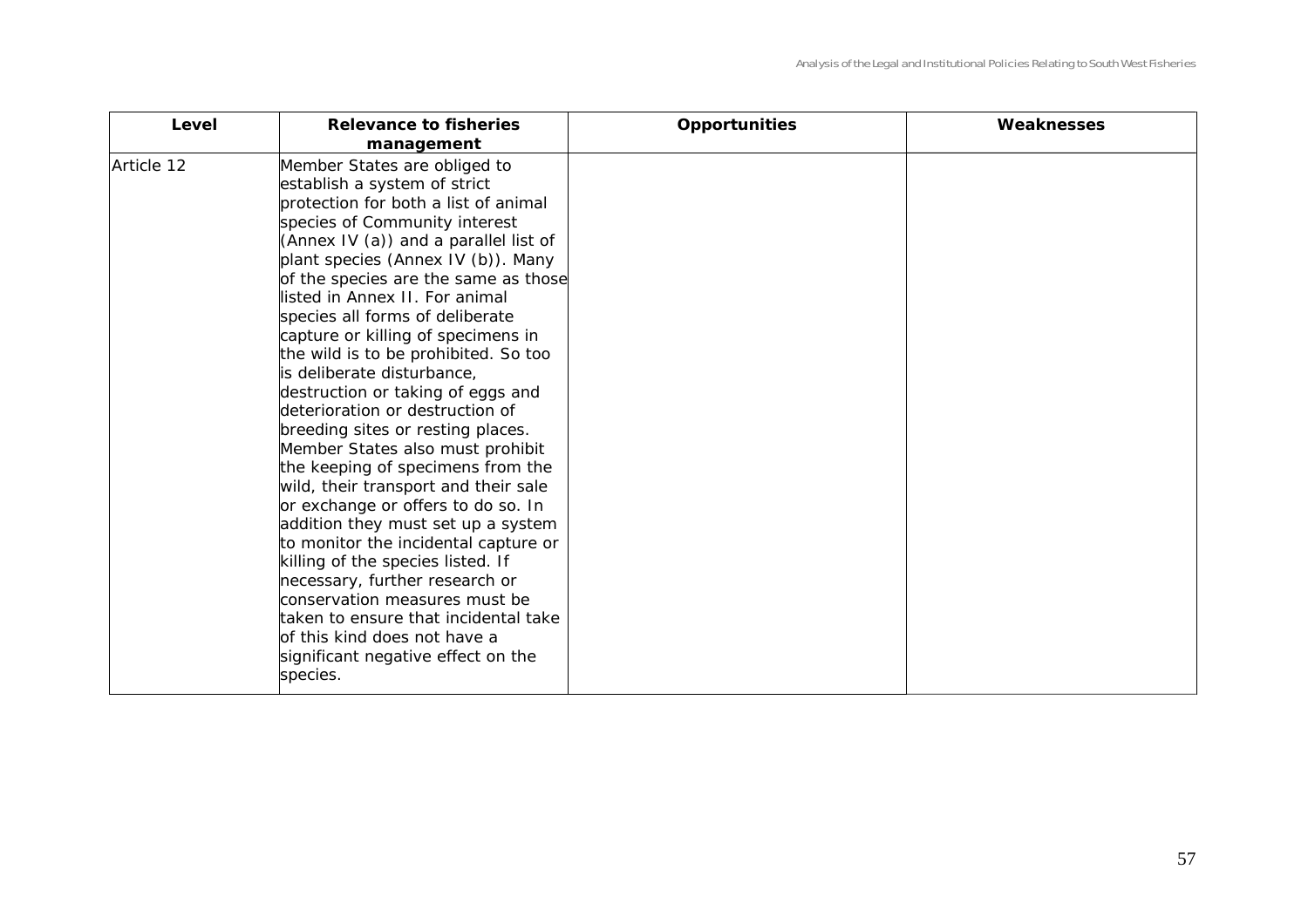| Level                                          | Relevance to fisheries<br>management                                                                                                                                                                                                                                                                                                                                                                                                                                                                                                                                             | <b>Opportunities</b> | Weaknesses |
|------------------------------------------------|----------------------------------------------------------------------------------------------------------------------------------------------------------------------------------------------------------------------------------------------------------------------------------------------------------------------------------------------------------------------------------------------------------------------------------------------------------------------------------------------------------------------------------------------------------------------------------|----------------------|------------|
| birds Directive<br>79/409 - site<br>protection | Establishment of protected areas -<br>Special Protection Areas (SPAs) -<br>for wild bird species and their<br>habitats. Apart from management<br>requirements, SPAs are subject to<br>all the requirements applicable to<br>SACs, including appropriate<br>assessment of plans and projects.<br>Sites are identified and classified by<br>the Member States, and are not<br>sent to the Commission as is the<br>case for SACs. The UK suggests<br>management schemes are<br>introduced for all marine SPAs, even<br>though this is not strictly required<br>under the Directive. |                      |            |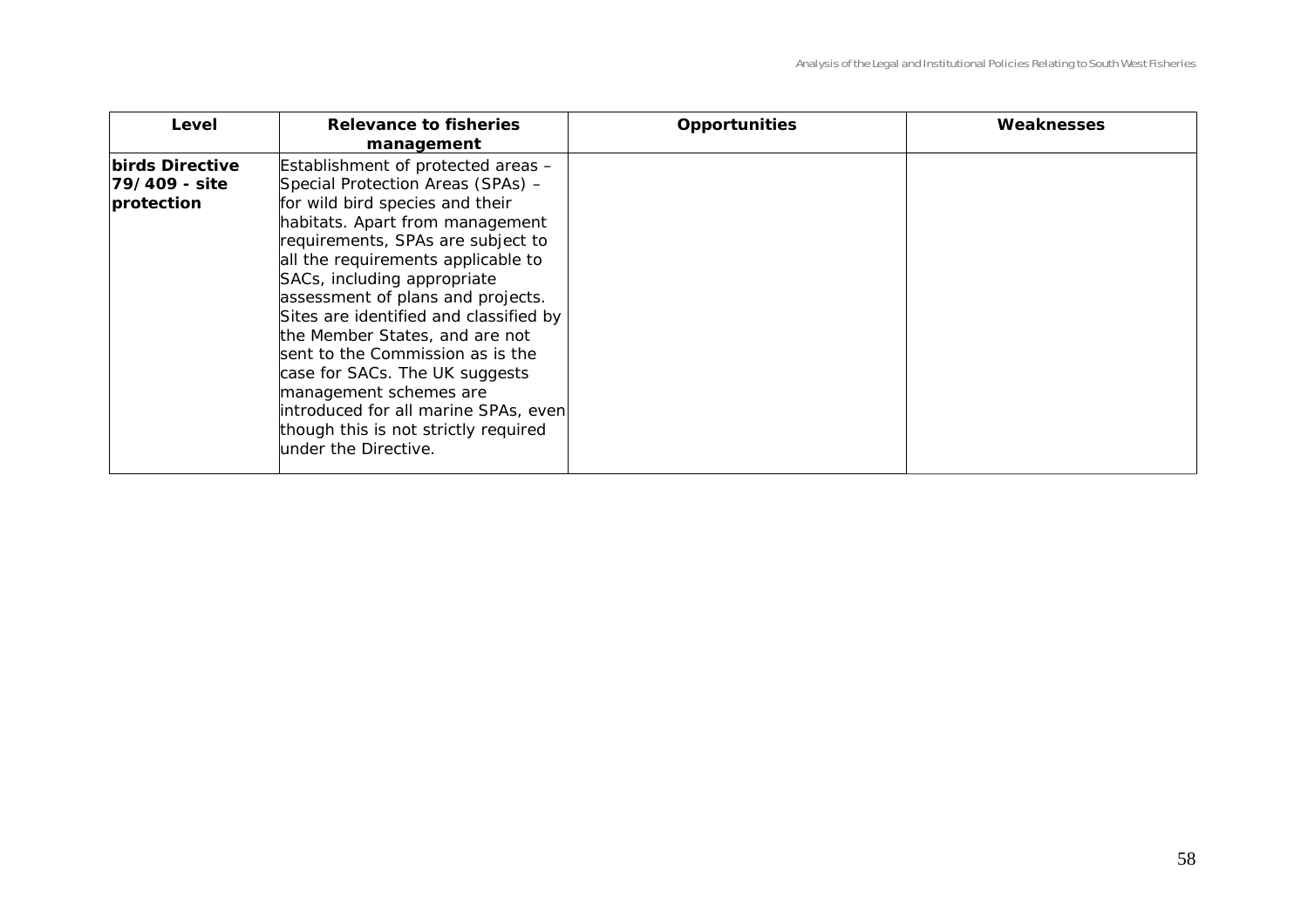| Level                 | Relevance to fisheries<br>management                                                                                                                                                                                                                                                                                                                                                                                     | <b>Opportunities</b>                                                                                                                                                                                                                                                                                                                                                                                                    | Weaknesses                                                                                                                                                                                                                                                                          |
|-----------------------|--------------------------------------------------------------------------------------------------------------------------------------------------------------------------------------------------------------------------------------------------------------------------------------------------------------------------------------------------------------------------------------------------------------------------|-------------------------------------------------------------------------------------------------------------------------------------------------------------------------------------------------------------------------------------------------------------------------------------------------------------------------------------------------------------------------------------------------------------------------|-------------------------------------------------------------------------------------------------------------------------------------------------------------------------------------------------------------------------------------------------------------------------------------|
| Species protection    | In addition to site-based measures,<br>there is also a requirement for<br>Member States to establish a<br>general system of protection for all<br>species of naturally occurring birds<br>in the wild state, although hunting is<br>permitted for Annex II species.<br>Certain capture methods are<br>prohibited. Member States can<br>derogate from the general system of<br>protection under certain<br>circumstances. |                                                                                                                                                                                                                                                                                                                                                                                                                         |                                                                                                                                                                                                                                                                                     |
| <b>United Kingdom</b> | The current body of UK legislation<br>is complex. The Department for<br>Environment, Food and Rural<br>Affairs (DEFRA) is the national<br>department responsible for the<br>fisheries administration in England.<br>This responsibility is met through<br>issuing Acts, Orders and Statutory<br>Instruments.                                                                                                             | While there are tensions between the<br>various management bodies, the<br>combination of centralised and local<br>management provides a system for<br>different management approaches<br>depending on what is most appropriate.<br>The local system also offers the benefit of There is recognition from<br>engaging with industry locally and<br>drawing on local knowledge, from both<br>administrators and industry. | In some cases EU law, with which<br>the UK has to comply, limits the<br>ability to take different approaches<br>than what may ideally be desirable<br>lat national level.<br>government, industry and wider<br>stakeholders alike that the current<br>institutional and legislative |
|                       | There are twelve Sea Fisheries<br>Committees (SFCs) which requlate                                                                                                                                                                                                                                                                                                                                                       |                                                                                                                                                                                                                                                                                                                                                                                                                         | arrangements are not adequately<br>resulting in sound resource and                                                                                                                                                                                                                  |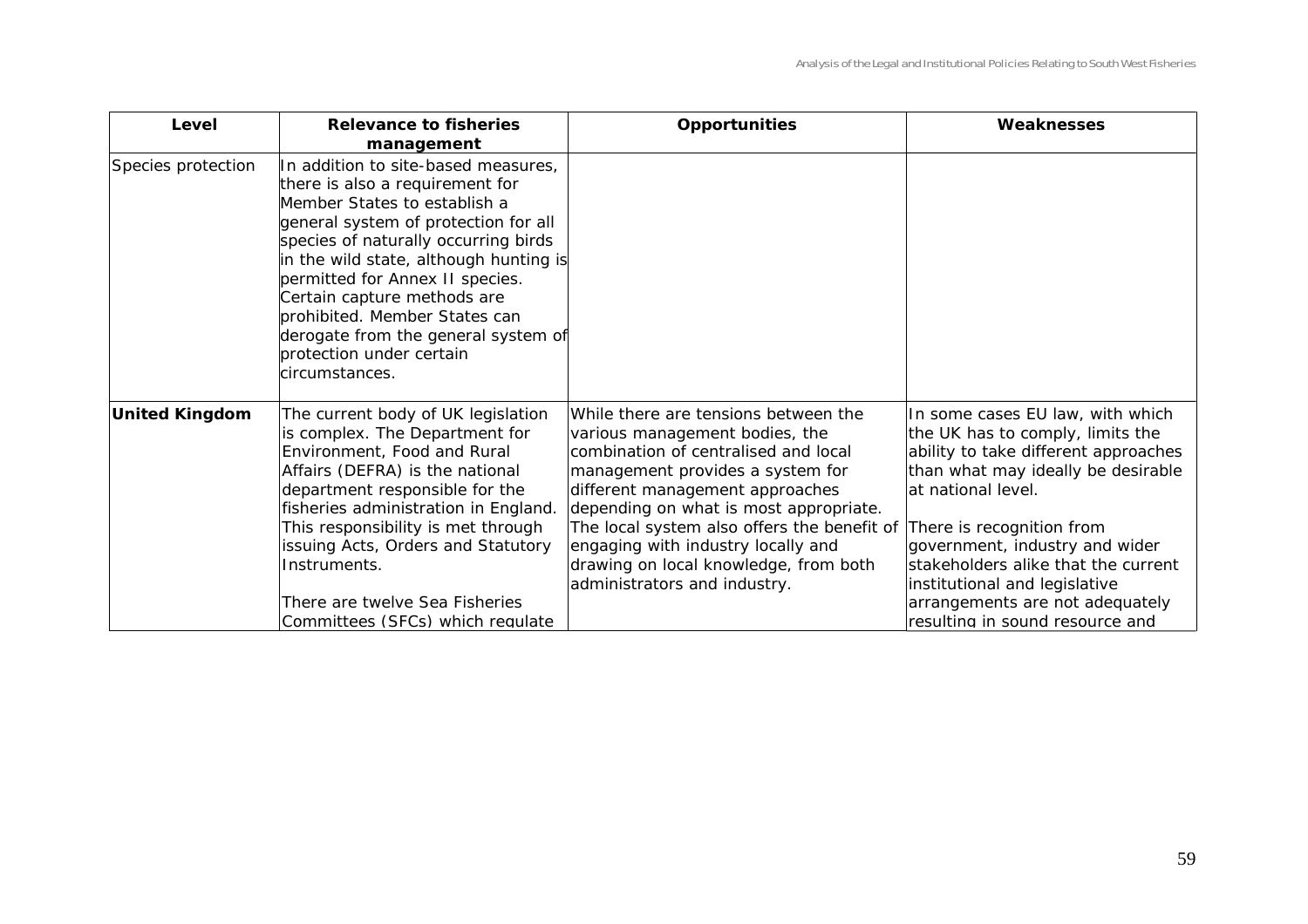| Level | <b>Relevance to fisheries</b><br>management                                                                                                                                                                                                                                                                                                                                                                                                                                                                                                                                                                       | <b>Opportunities</b> | Weaknesses                                                                                                                                                                                                                                                                     |
|-------|-------------------------------------------------------------------------------------------------------------------------------------------------------------------------------------------------------------------------------------------------------------------------------------------------------------------------------------------------------------------------------------------------------------------------------------------------------------------------------------------------------------------------------------------------------------------------------------------------------------------|----------------------|--------------------------------------------------------------------------------------------------------------------------------------------------------------------------------------------------------------------------------------------------------------------------------|
|       | local sea fisheries around virtually<br>the entire coast of England and<br>Wales out to 6 miles. They are<br>funded by local authorities and part<br>nominated by DEFRA. They regulate<br>and enforce their own (and some<br>national) requirements for fisheries<br>and environmental purposes in in-<br>shore waters. They were<br>established in the last century and<br>are empowered to make bylaws for<br>the management and conservation<br>of their districts' fisheries. In 1995<br>their powers were widened to<br>include the control of fisheries in<br>their districts for environmental<br>reasons. |                      | industry management. Resources<br>are overstretched, mandates are<br>overlapping and often unclear and<br>legislation is, in many cases, dated<br>and hence inappropriate. There are<br>significant moves to reform the UK<br>fisheries management system,<br>headed by DEFRA. |
|       | The Environment Agency (EA) acts<br>as a SFC in a number of estuaries<br>and has other responsibilities in in-<br>shore waters.                                                                                                                                                                                                                                                                                                                                                                                                                                                                                   |                      |                                                                                                                                                                                                                                                                                |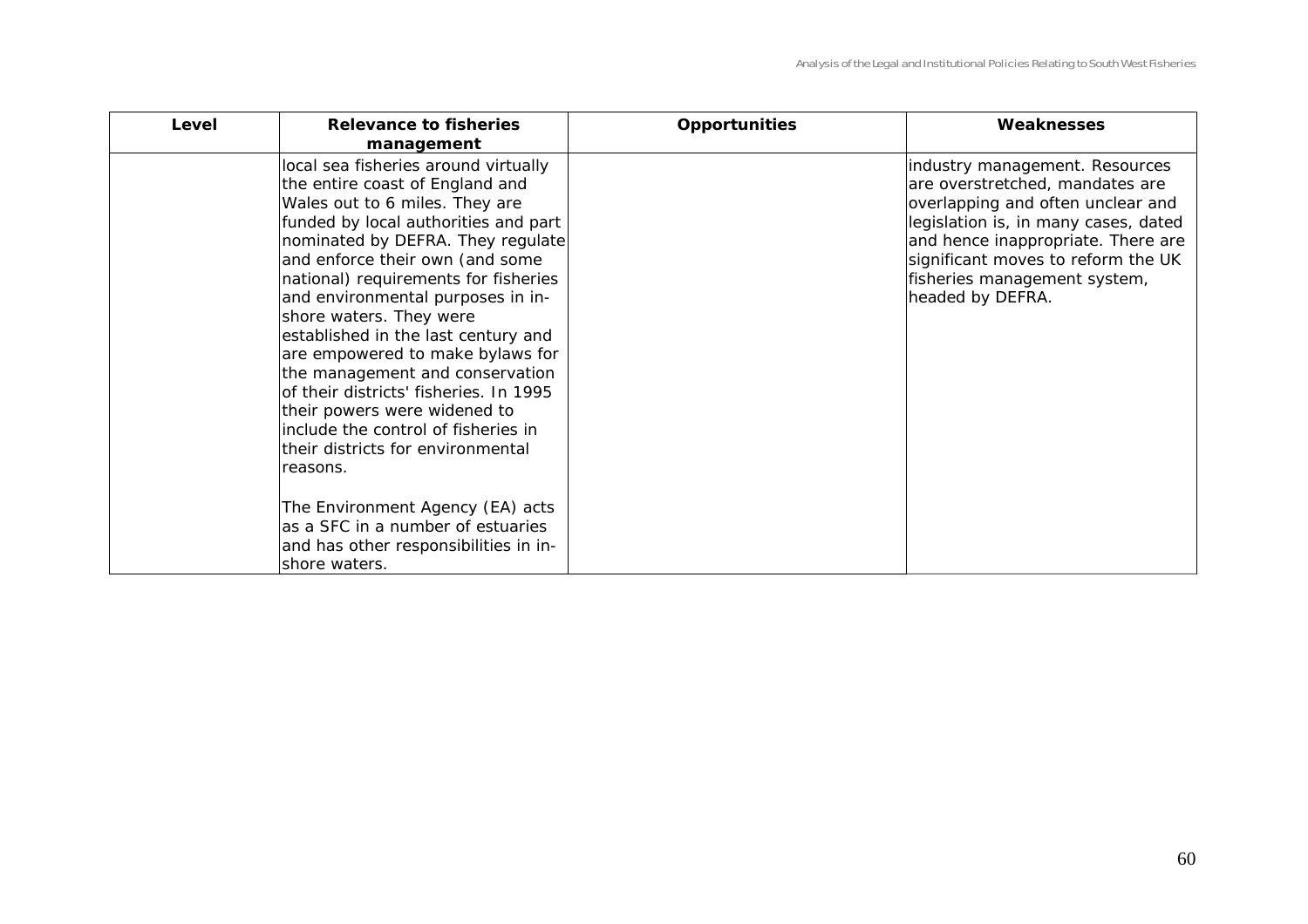| Sea Fisheries<br>Principle legislation governing<br>Bylaws can be used to restrict fishing for<br><b>Regulation Act</b><br>inshore fisheries. Consolidates the<br>any fish and shellfish species, use of any<br>1966<br>provisions of Sea Fisheries<br>fishing gear, and fishing area or period.<br>Regulation Acts 1888-1930,<br>SFCs may appoint fishery officers who<br>establishing Sea Fisheries<br>have the power to stop and search<br>Committees (SFCs) as the<br>vessels and vehicles, examine and seize<br>responsible bodies for the<br>gear and seize fish. Together with the<br>other relevant legislation, SFCs provide a<br>management and conservation of<br>fisheries and shellfisheries out to<br>system for local management measures<br>six nautical miles. Establishes bylaw<br>to be established.<br>making and enforcement powers of<br>SFCs within their districts. The<br>purposes for which bylaws may be<br>introduced are defined (Chapter 38,<br>Section 5) as: (a) for restricting or<br>prohibiting, either absolutely or<br>subject to any exceptions and<br>regulations, the fishing for or taking<br>of all or any specified kinds of sea<br>fish during any period specified in<br>the bylaws; (b) for restricting or<br>prohibiting  any method of fishing<br>for sea fish or the use of any<br>instrument of fishing for sea fish or<br>for determining the size of mesh,<br>form and dimensions of any<br>instrument of fishing for sea fish;<br>(c) for the regulation, protection<br>and development of fisheries for all<br>or any specified kinds of shellfish,<br>including: i. the fixing of the sizes<br>and condition at which shellfish<br>may not be removed from a fishery,<br>and the mode of determining such<br>sizes; ii. the obligation to re-deposit<br>in specified localities any shellfish<br>the removal or possession of which<br>is prohibited by or in pursuance of<br>any Act; iii. the protection of<br>shellfish laid down for breeding | Powers are limited to waters out to<br>six nautical miles. Bylaw<br>development process is slow and<br>cumbersome with little provision for<br>precautionary approach to<br>management. Specific limitations<br>include: inability to remove or<br>suspend rights of fishing through<br>the introduction of licensing<br>schemes; inability to take<br>anticipatory, proactive measures to<br>control new methods of fishing<br>before they demonstrably begin to<br>affect the fishery; and the<br>insistence that bylaw applications<br>must be based on affirmative<br>scientific evidence. SFC districts<br>cover only areas of water, leaving<br>little room to exercise powers to<br>stop and search vehicles. Note that<br>DEFRA is consulting on reform<br>options of enforcement systems in<br>England and Wales inshore fisheries<br>because legislation for inshore<br>fisheries management in England<br>and Wales is widely recognised as<br>being inadequate. This includes the<br>Sea Fisheries Regulation Act 1966,<br>Sea Fisheries (Shellfish) Act 1967,<br>Salmon and Freshwater Fisheries<br>Act 1975 and the Environment Act<br>1995. Shortcomings include a dated<br>system that has developed in a<br>piecemeal fashion resulting in an<br>uncoordinated legislative<br>framework.<br>61 |
|----------------------------------------------------------------------------------------------------------------------------------------------------------------------------------------------------------------------------------------------------------------------------------------------------------------------------------------------------------------------------------------------------------------------------------------------------------------------------------------------------------------------------------------------------------------------------------------------------------------------------------------------------------------------------------------------------------------------------------------------------------------------------------------------------------------------------------------------------------------------------------------------------------------------------------------------------------------------------------------------------------------------------------------------------------------------------------------------------------------------------------------------------------------------------------------------------------------------------------------------------------------------------------------------------------------------------------------------------------------------------------------------------------------------------------------------------------------------------------------------------------------------------------------------------------------------------------------------------------------------------------------------------------------------------------------------------------------------------------------------------------------------------------------------------------------------------------------------------------------------------------------------------------------------------------------------------------------------------------------------------------|-----------------------------------------------------------------------------------------------------------------------------------------------------------------------------------------------------------------------------------------------------------------------------------------------------------------------------------------------------------------------------------------------------------------------------------------------------------------------------------------------------------------------------------------------------------------------------------------------------------------------------------------------------------------------------------------------------------------------------------------------------------------------------------------------------------------------------------------------------------------------------------------------------------------------------------------------------------------------------------------------------------------------------------------------------------------------------------------------------------------------------------------------------------------------------------------------------------------------------------------------------------------------------------------------------------------|

purposes; iv. the protection of culchl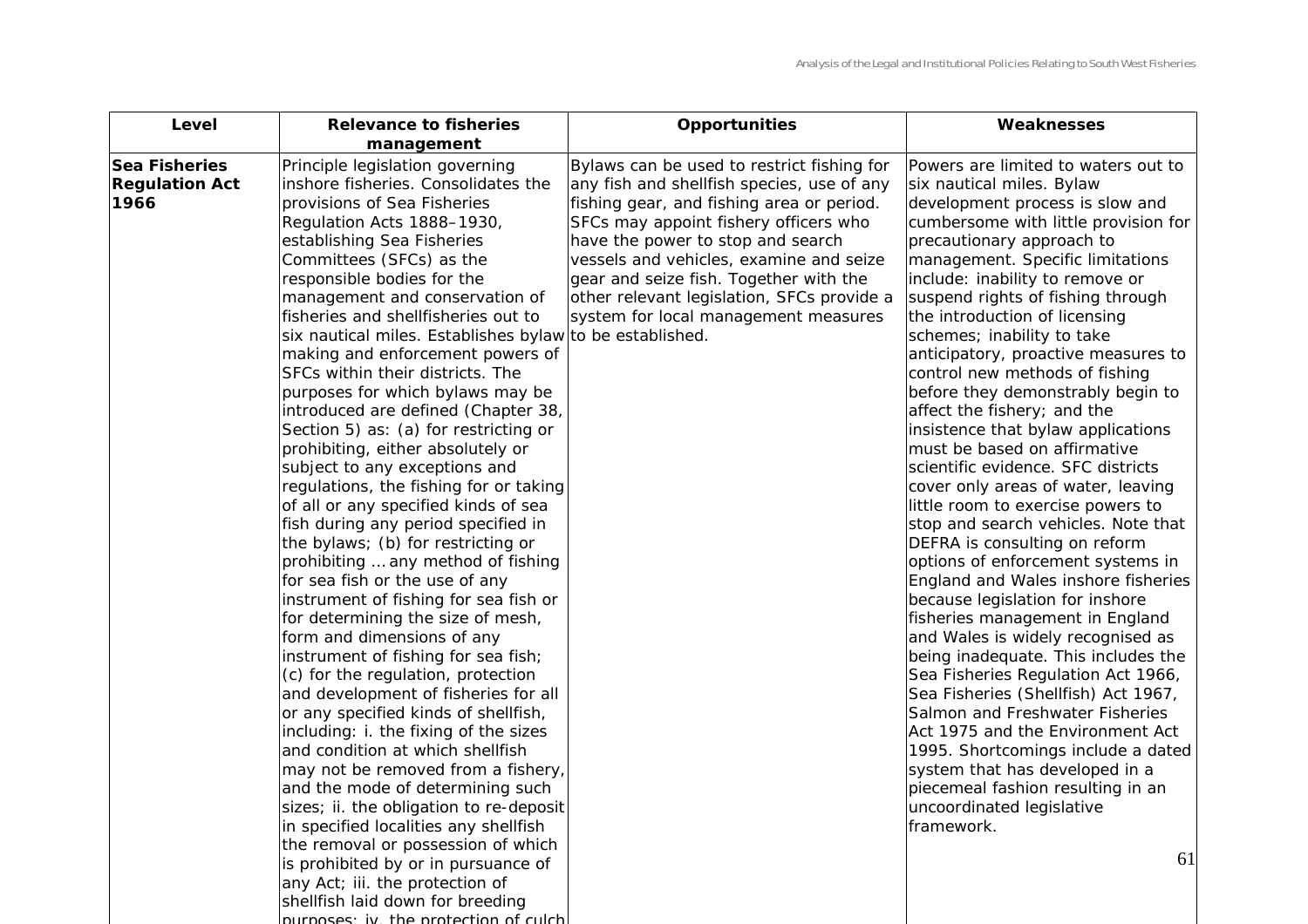| Level            | <b>Relevance to fisheries</b><br>management                                                                | <b>Opportunities</b>                                                                                                                                                                                                                                                                                                                                                                                              | Weaknesses                                                                                                                                                                                                                                                                              |
|------------------|------------------------------------------------------------------------------------------------------------|-------------------------------------------------------------------------------------------------------------------------------------------------------------------------------------------------------------------------------------------------------------------------------------------------------------------------------------------------------------------------------------------------------------------|-----------------------------------------------------------------------------------------------------------------------------------------------------------------------------------------------------------------------------------------------------------------------------------------|
| Sea Fish<br>1967 | Main basis for the regulation of<br>waters, landing of fish in Britain by<br>any vessel in British waters. | The framework Act empowers Ministers to Sits within the framework of the<br><b>(Conservation) Act</b> British vessels in British and foreign set Orders establishing measures for the<br>l'improvement of resources' such as fish<br>any persons and the use of gear by size limits, gear specifications (e.g. mesh<br>size and material) and licensing of fishing to national vessels, as determined<br>vessels. | Common Fisheries Policy (CFP): the<br>degree to which the UK can impose<br>controls in its own waters is limited<br>by the CFP. Creating Orders can be<br>time consuming, requiring<br>consultation periods. No provisions<br>for developing strategic<br>management or recovery plans. |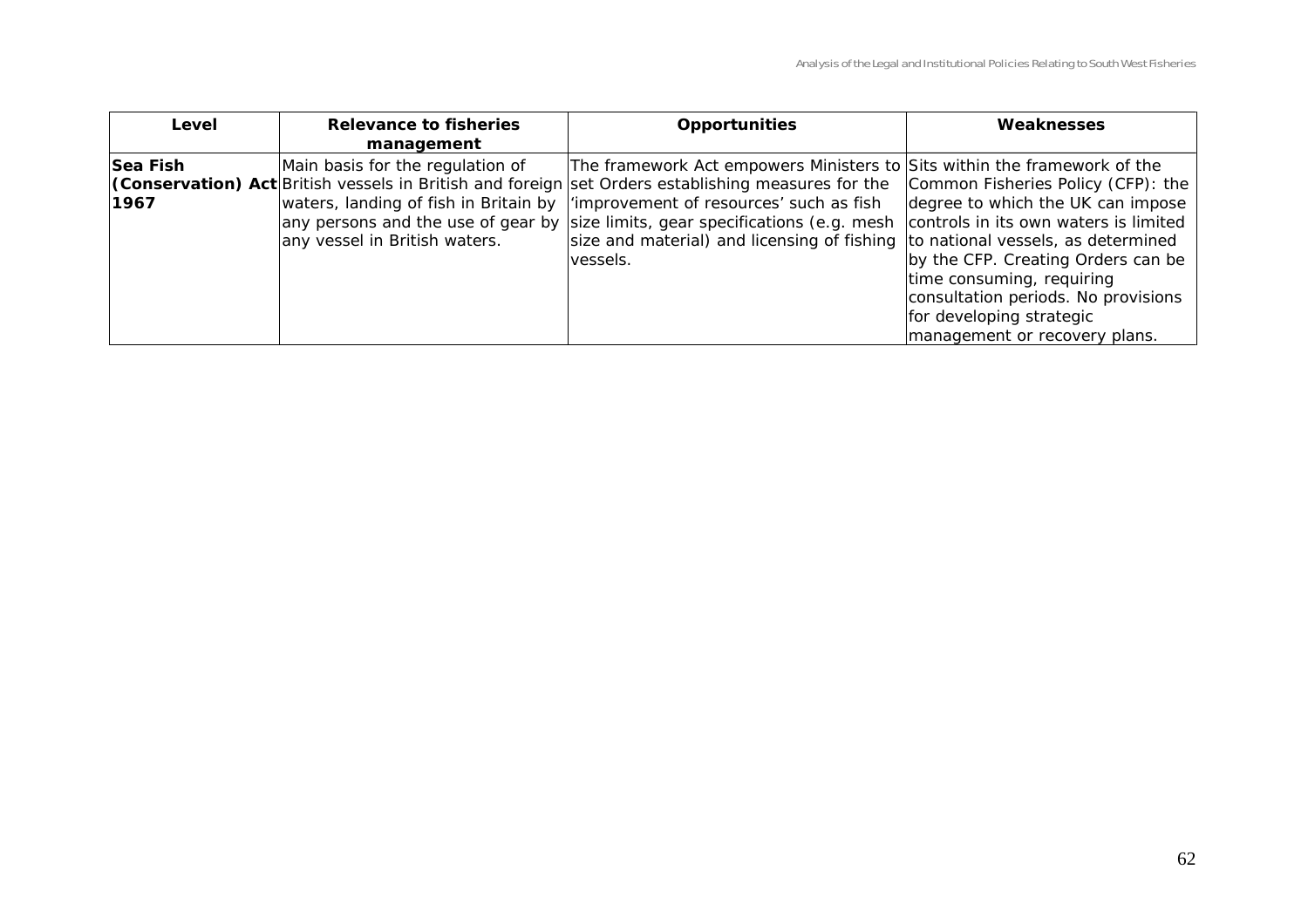| Level                                    | <b>Relevance to fisheries</b><br>management                                                                                                                                                                                                                                                                                             | Opportunities                                                                                                                                                                                                                                                                                                                                                                                                                                                                                                                                                                                                                                                                                                                                                                                                                                                                                                                                                                                                                               | Weaknesses                                                                                                                                                                                                                                                                                                                                                                                                                                                                                                                                                                                                                                                                                                                                                                                                                                                                                                              |
|------------------------------------------|-----------------------------------------------------------------------------------------------------------------------------------------------------------------------------------------------------------------------------------------------------------------------------------------------------------------------------------------|---------------------------------------------------------------------------------------------------------------------------------------------------------------------------------------------------------------------------------------------------------------------------------------------------------------------------------------------------------------------------------------------------------------------------------------------------------------------------------------------------------------------------------------------------------------------------------------------------------------------------------------------------------------------------------------------------------------------------------------------------------------------------------------------------------------------------------------------------------------------------------------------------------------------------------------------------------------------------------------------------------------------------------------------|-------------------------------------------------------------------------------------------------------------------------------------------------------------------------------------------------------------------------------------------------------------------------------------------------------------------------------------------------------------------------------------------------------------------------------------------------------------------------------------------------------------------------------------------------------------------------------------------------------------------------------------------------------------------------------------------------------------------------------------------------------------------------------------------------------------------------------------------------------------------------------------------------------------------------|
| Sea Fisheries<br>(Shellfish) Act<br>1967 | A consolidation of previous Acts.<br>Authorises the Minister to establish<br>several and regulating orders for<br>the establishment or regulation of<br>shellfish fisheries. Holders of<br>orders, which can include Sea<br>Fisheries Committees (SFCs) and<br>rights of deposition, propagation,<br>dredging for and taking shellfish. | Several orders afford the grantee<br>exclusive rights of 'depositing,<br>propagating, dredging or taking shellfish<br>and permits them 'to make and maintain<br>shellfish beds, to collect shells and<br>remove them from one place to another'.<br>Portions of the seabed may also be leased or reallocated inhibits the matching<br>groups of fishermen, have exclusive out to individuals as lays. Regulating<br>orders offer SFCs certain important<br>management opportunities not available<br>through bylaws. Holders may 'carry into<br>effect and enforce regulations and<br>restrictions, levy tolls and royalties,<br>deposit or propagate'. These apply to all<br>areas not previously specified as a several fishing per week; all licence holders<br>fishery and to all persons engaged in the<br>fishery. Regulating orders have greater<br>flexibility than bylaws. Fishing methods<br>and licence numbers may be controlled<br>and they provide a platform for<br>scientifically based management and<br>forward planning. | Orders tend to lack the flexibility<br>commonly credited to them: -<br>licence numbers can only be<br>reduced by natural wastage; -<br>the operation of a two year rule<br>before a licence can be withdrawn<br>of fishing capacity to resources;<br>licences cannot be varied to reflect<br>actual or predicted stock levels<br>therefore effort reduction relies<br>mainly on varying the operating and<br>closing dates for the fishery and<br>restricting the number of days<br>must be treated equally: there is no<br>opportunity to vary the conditions<br>of the licence; changes to an Order<br>requires usually extended<br>'renegotiation'; the ability to close<br>access to fisheries is considered by<br>SFCs to potentially be in conflict<br>with the Human Rights Act 2000;<br>and molluscs are not as well suited<br>to management under orders as<br>crustaceans due to their more<br>mobile nature. |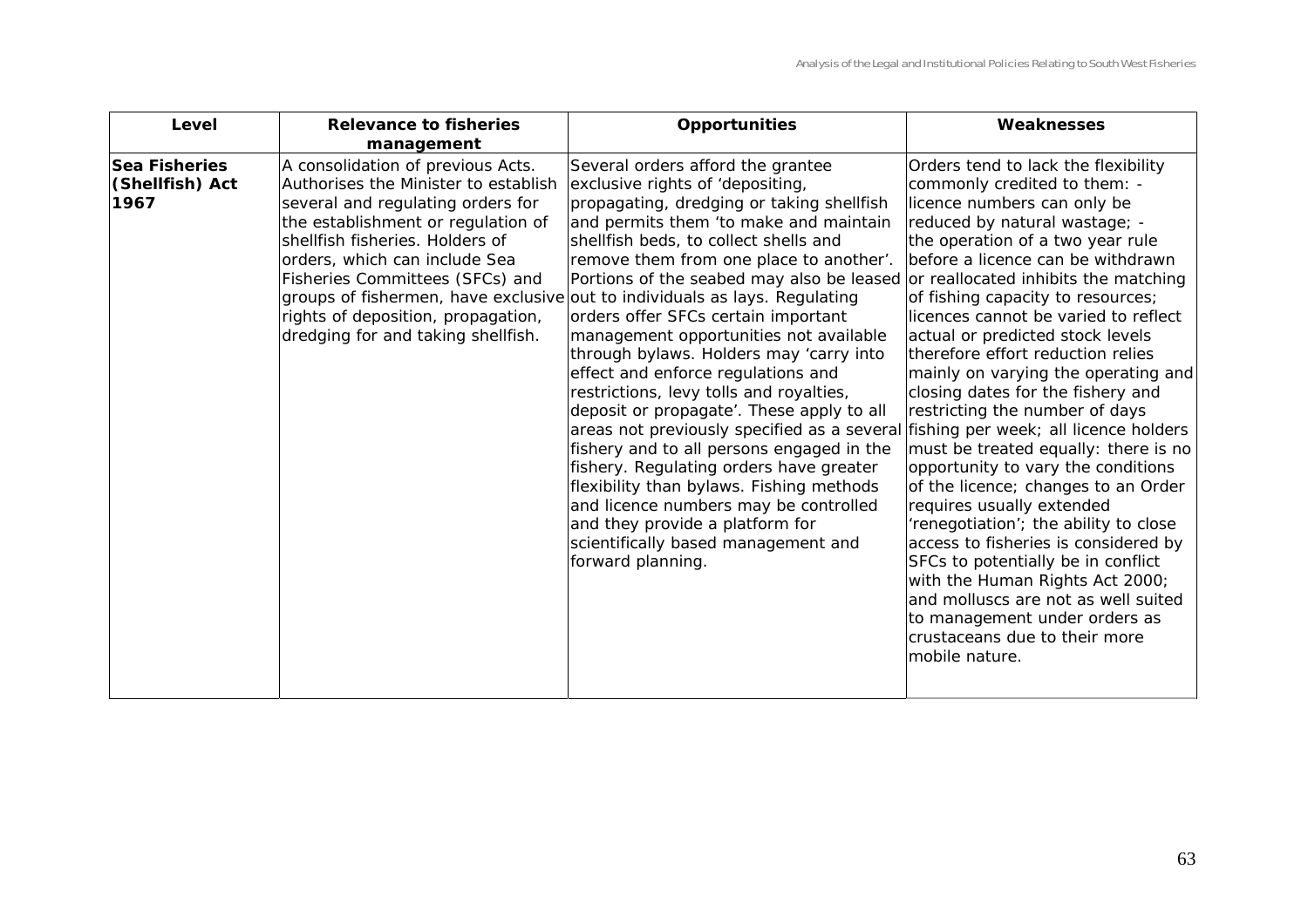| Level                                     | Relevance to fisheries<br>management                                                                                                                                                                                                                                                                                                                           | <b>Opportunities</b>                                                                                                                                                                                                                                                                                                                                                                                                                                                           | Weaknesses                                                                                                                          |
|-------------------------------------------|----------------------------------------------------------------------------------------------------------------------------------------------------------------------------------------------------------------------------------------------------------------------------------------------------------------------------------------------------------------|--------------------------------------------------------------------------------------------------------------------------------------------------------------------------------------------------------------------------------------------------------------------------------------------------------------------------------------------------------------------------------------------------------------------------------------------------------------------------------|-------------------------------------------------------------------------------------------------------------------------------------|
| Salmon and<br>Freshwater                  | Sets out the legislative framework<br>for salmon, trout, eel and<br><b>Fisheries Act 1975</b> freshwater fisheries in inland and<br>coastal fisheries (<6 nm). Prohibits<br>the use of certain fishing methods,<br>specifies restrictions on net fishing,<br>establishes rules governing closed<br>bailiffs for the purpose of enforcing<br>these regulations. | Allows for the regulation of salmon and<br>migratory trout fishing through licensing<br>schemes for both rod and line and<br>commercial net fishing. Orders can be<br>used to limit net numbers. Bylaws can be<br>set by the Environment Agency for the<br>purposes of 'better protection,<br>seasons and grants powers to water preservation and improvement' of salmon,<br>trout and eel fisheries. This includes fixing<br>closed seasons and specifying permitted<br>gears | Orders require Ministerial approval,<br>so are slow and unsuitable for<br>reacting to immediate needs to<br>control fishing effort. |
| <b>Water Resources</b><br><b>Act 1991</b> | Imposes a duty on the Environment<br>Agency to maintain, improve and<br>develop salmon, trout and eel<br>fisheries within 6 nm of the baseline<br>within the powers afforded to it<br>under the Salmon and Freshwater<br>Fisheries Act 1975. Details the<br>process of Ministers making orders.                                                                |                                                                                                                                                                                                                                                                                                                                                                                                                                                                                |                                                                                                                                     |
| Sea Fisheries<br>1992                     | Amends the Sea Fisheries<br>(Conservation) Act (Conservation) Act 1967 in areas<br>relating to licensing of fishing and<br>sea, and enforcement.                                                                                                                                                                                                               | Conditions may be attached to licences for<br>purposes not directly related to fishing<br>(e.g. the environment) and to restrict the<br>transhipment vessels, time spent at amount of permissible time spent at sea.                                                                                                                                                                                                                                                           |                                                                                                                                     |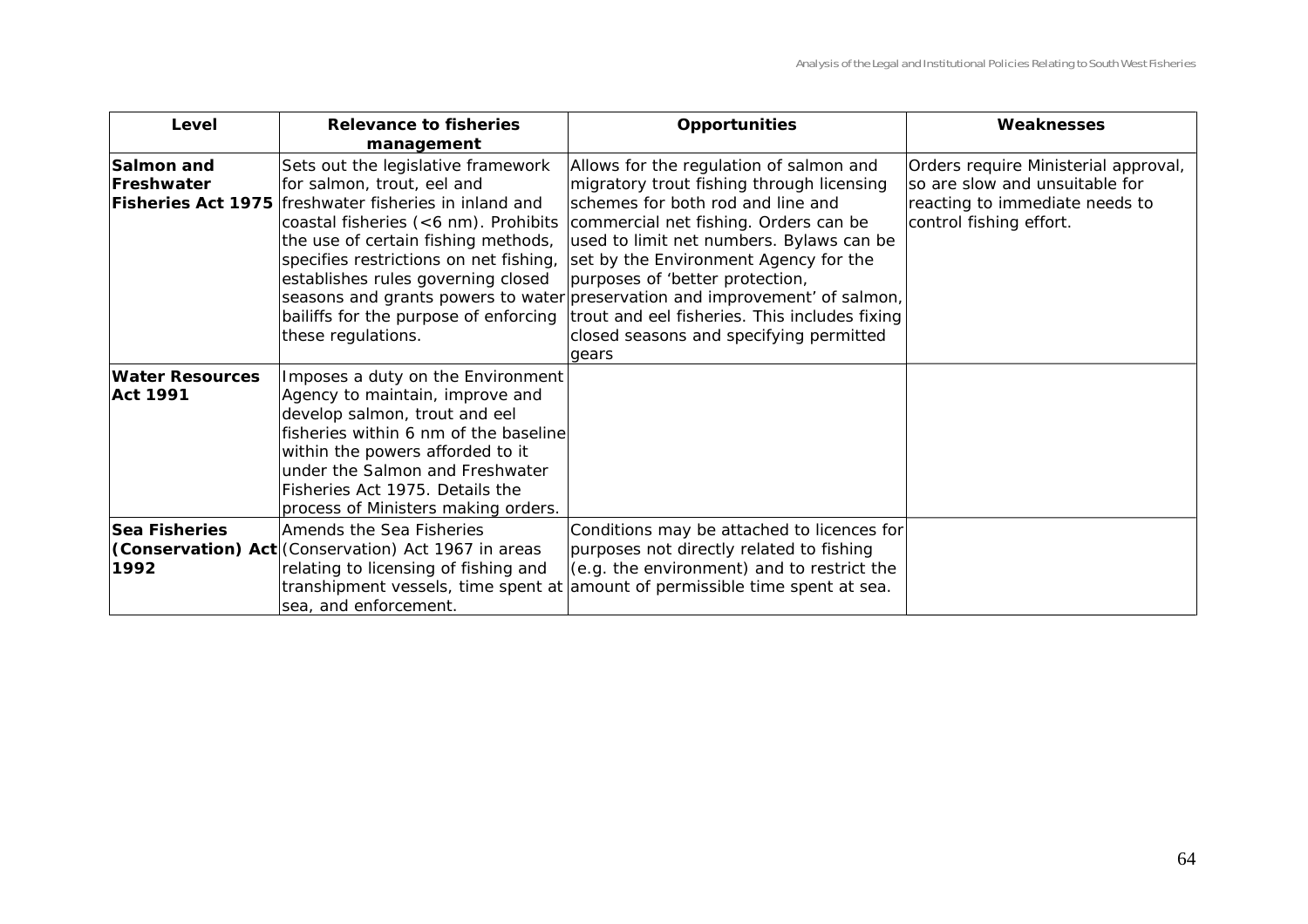| Level                                                                                 | Relevance to fisheries<br>management                                                                                                                                                                                                           | <b>Opportunities</b>                                                                                                                                                                                                                                                                                                                                                                                          | Weaknesses                                                                                                                                                                               |
|---------------------------------------------------------------------------------------|------------------------------------------------------------------------------------------------------------------------------------------------------------------------------------------------------------------------------------------------|---------------------------------------------------------------------------------------------------------------------------------------------------------------------------------------------------------------------------------------------------------------------------------------------------------------------------------------------------------------------------------------------------------------|------------------------------------------------------------------------------------------------------------------------------------------------------------------------------------------|
| <b>Sea Fisheries</b><br>(Wildlife<br>Conservation) Act<br>1992                        | Amends the Sea Fisheries<br>(Conservation) Act 1967 to extend<br>the powers available to fisheries<br>managers (including Sea Fisheries<br>Committees (SFCs) to restrict<br>fishing for sea fish for marine<br>environmental purposes.         | Broadens the remit of the Minister and<br>SFCs to have regard to the conservation<br>of marine fauna and flora in discharging<br>their functions. Provides a basis for a<br>more environmentally integrated<br>approach to fisheries management and<br>the implementation of an eco-system<br>based approach to management                                                                                    | The environment only has to be<br>considered as a part of<br>management functions. Does not<br>specify how Ministers and relevant<br>bodies should have 'regard' for the<br>environment. |
| <b>Conservation</b><br>(Natural Habitats,<br>etc) Regulations<br>1994 (SI NO<br>2716) | Requires Ministers and relevant<br>bodies under the Sea Fisheries<br>(Wildlife Conservation) Act 1992 to<br>exercise their functions so as to<br>ensure compliance with the habitats habitat Directive requirements.<br>Directive (92/43/EEC). | Relevant authorities, including SFCs, may<br>establish Special Areas of Conservation<br>(SACs) management schemes under<br>which bylaws may be exercised to meet<br>Participation of these authorities through<br>management groups is required.<br>Introduces a system of protection and<br>monitoring for certain species, including<br>European river lamprey, the allis and<br>twaite shad, and sturgeon. | The habitats Directive and this SI<br>lhave weaknesses in their<br>application to marine sites and<br>species (see EU section)                                                           |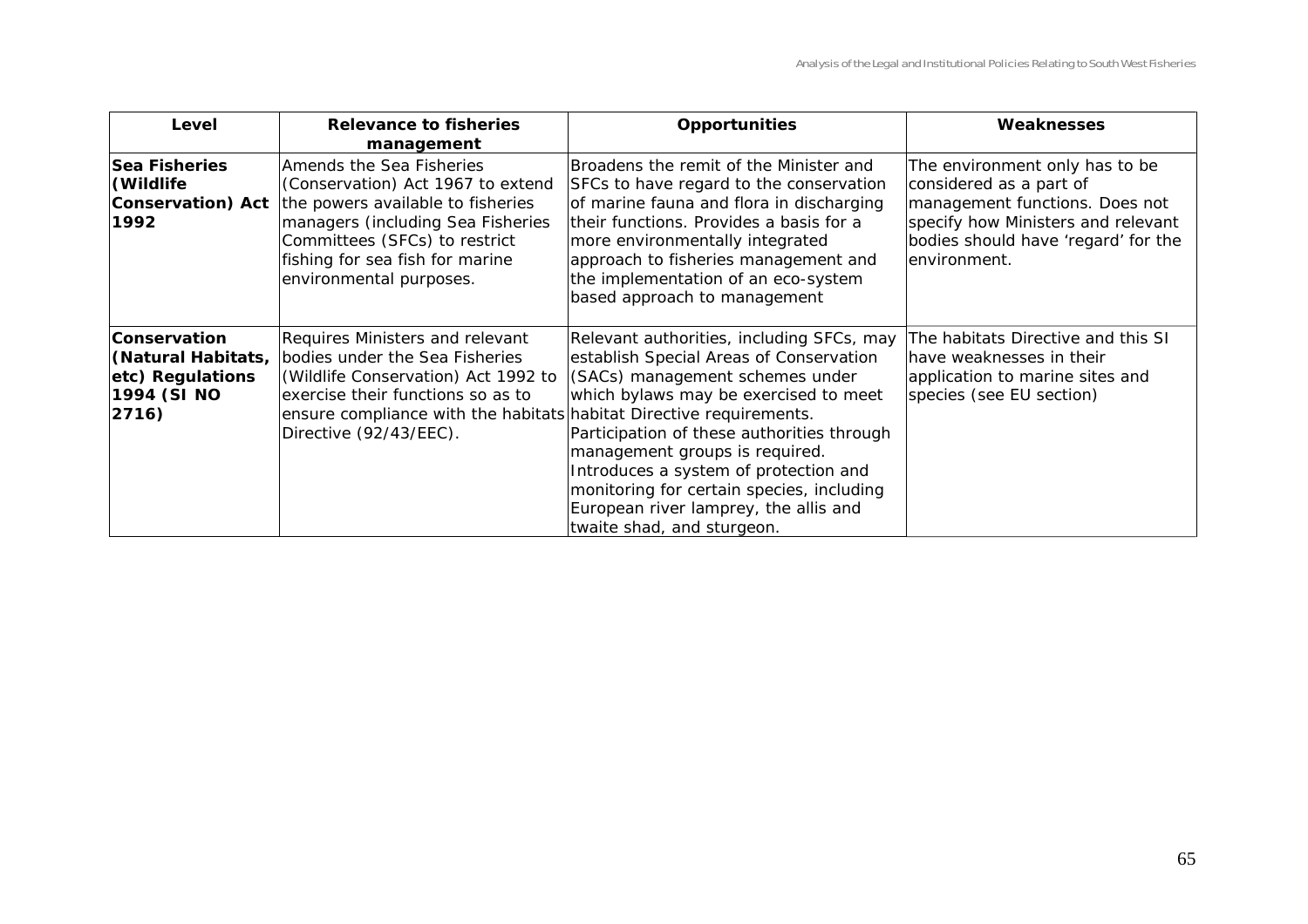| Level                          | <b>Relevance to fisheries</b><br>management                                                                                                                                                                                                                                                                                            | <b>Opportunities</b>                                                                                                                                                                                                                                                                                                                                                                                                                                                                                                                                                                                                                                                                              | Weaknesses                                                                                                                                                      |
|--------------------------------|----------------------------------------------------------------------------------------------------------------------------------------------------------------------------------------------------------------------------------------------------------------------------------------------------------------------------------------|---------------------------------------------------------------------------------------------------------------------------------------------------------------------------------------------------------------------------------------------------------------------------------------------------------------------------------------------------------------------------------------------------------------------------------------------------------------------------------------------------------------------------------------------------------------------------------------------------------------------------------------------------------------------------------------------------|-----------------------------------------------------------------------------------------------------------------------------------------------------------------|
| <b>Environment Act</b><br>1995 | Amends the Sea Fisheries<br>Regulation Act 1966, the Sea Fish<br>(Conservation) Act 1967 and the<br>Water Resources Act 1991 to<br>establish new order and bylaw<br>making powers for Ministers and<br>Sea Fisheries Committees (SFCs)<br>and the Environment Agency<br>respectively. Also establishes the<br>Environment Agency (EA). | Fishing and use of gear types may be<br>restricted through Orders and bylaws for<br>specifically marine environmental<br>purposes: '(a) the conservation or<br>enhancement of the natural beauty or<br>amenity of marine or coastal areas<br>(including their geological or<br>physiographical features) or of any<br>features of archaeological or historic<br>interest in such areas, or (b) of<br>conserving flora or fauna which are<br>dependent on, or associated with a<br>marine or coastal environment.' Any<br>bylaws set under these provisions must<br>be done in consultation with the relevant<br>nature conservation agencies (English<br>Nature or Countryside Council for Wales) | Operates within the framework of<br>the Sea Fisheries Regulation Act<br>1966 and the Sea Fish<br>(Conservation) Act 1967 therefore<br>shares their constraints. |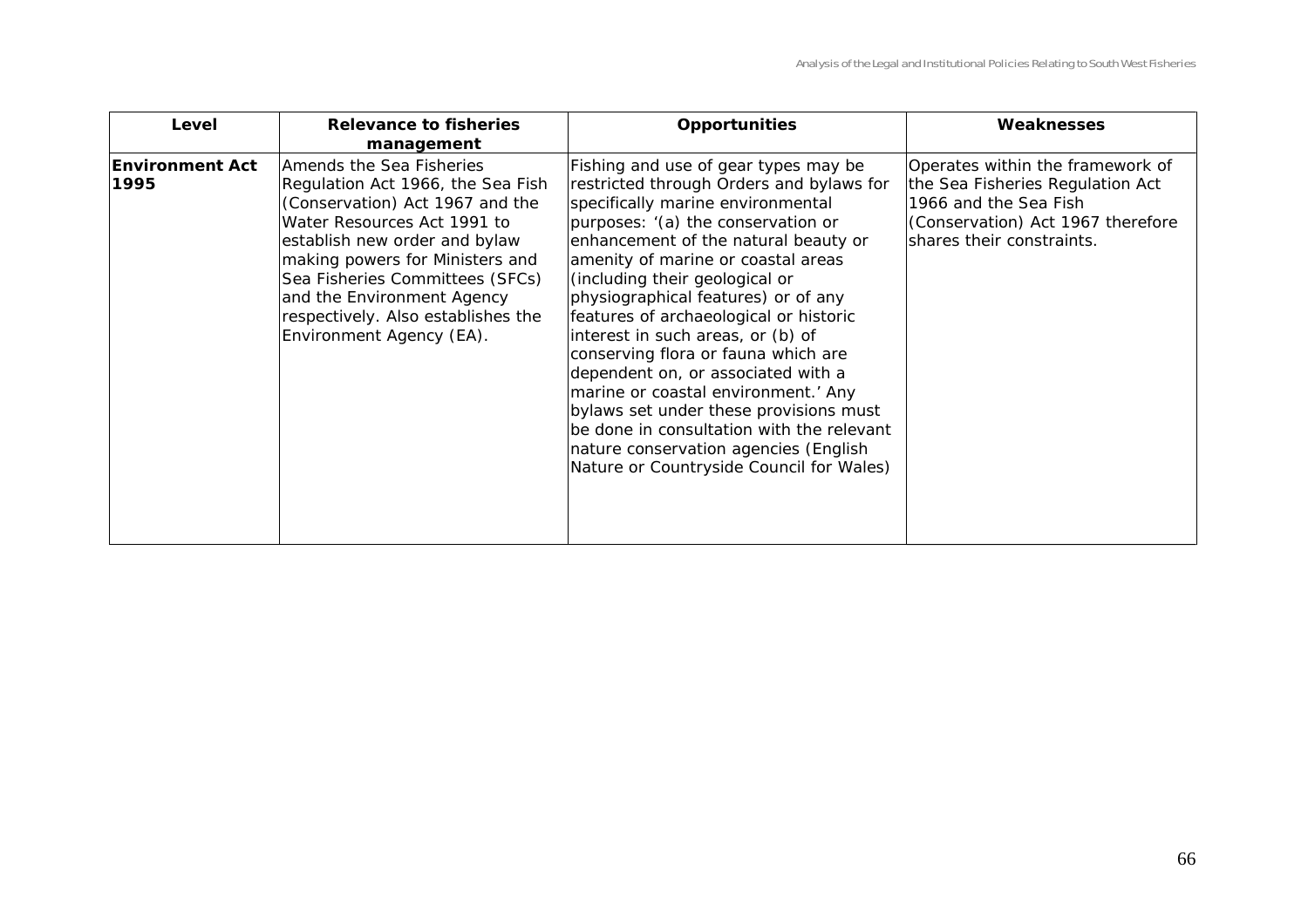| Level                                   | Relevance to fisheries<br>management                                                                                                                    | <b>Opportunities</b>                                                                                                                                                                                                                                                                                                                                                                                                                                                                                                                                                                                       | Weaknesses                                                                                                                                            |
|-----------------------------------------|---------------------------------------------------------------------------------------------------------------------------------------------------------|------------------------------------------------------------------------------------------------------------------------------------------------------------------------------------------------------------------------------------------------------------------------------------------------------------------------------------------------------------------------------------------------------------------------------------------------------------------------------------------------------------------------------------------------------------------------------------------------------------|-------------------------------------------------------------------------------------------------------------------------------------------------------|
| <b>Regulating and</b><br>several orders | At the time of writing the only<br>orders in place were in Devon and<br>South Wales. There were none in<br>place in Cornwall or the Isles of<br>Scilly. | South Wales: Bury Inlet cockles<br>Regulating Order has been in place since<br>1963. Under the order, vessels are<br>restricted in number to 55 and are only<br>permitted to fish five days per week.<br>There are also two privately held several<br>orders for shellfish of Swansea Bay, with<br>a further two currently under application<br>in the Milford Haven area. Devon: under<br>the River Dart Wadderton Regulating<br>Order areas are let out to fishermen to<br>provide them with tenure to cultivate<br>oysters and mussels. In these small areas<br>access is limited to around 10 vessels. | Of limited interests to the Invest in<br>Fish South West: each relate to<br>very localised shellfish stocks, so<br>not applicable to wider fisheries. |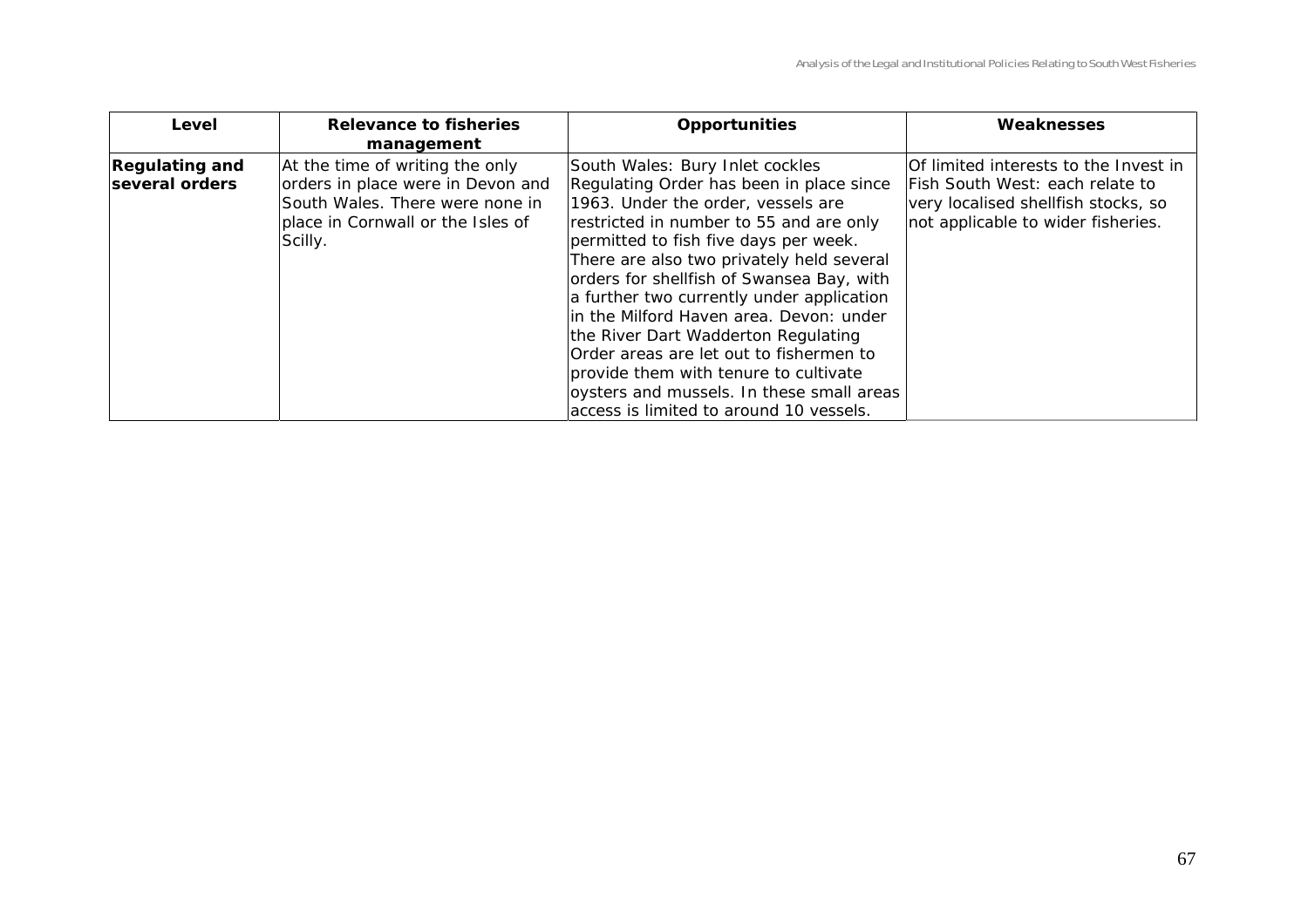| Level                                                  | Relevance to fisheries<br>management                                                                                                                                                                                                                                                                                                                                                                                                                                                                                                                                                                                                                                                                                                                                                                                                                                                                                    | <b>Opportunities</b>                                                                                                                                                                                                                                                                                                                                                   | Weaknesses                                                                                 |
|--------------------------------------------------------|-------------------------------------------------------------------------------------------------------------------------------------------------------------------------------------------------------------------------------------------------------------------------------------------------------------------------------------------------------------------------------------------------------------------------------------------------------------------------------------------------------------------------------------------------------------------------------------------------------------------------------------------------------------------------------------------------------------------------------------------------------------------------------------------------------------------------------------------------------------------------------------------------------------------------|------------------------------------------------------------------------------------------------------------------------------------------------------------------------------------------------------------------------------------------------------------------------------------------------------------------------------------------------------------------------|--------------------------------------------------------------------------------------------|
| <b>Voluntary</b><br>agreements and<br>codes of conduct | In the white fish sector there is<br>nothing around Wales, Devon or<br>Cornwall. Offshore Gentlemen's<br>Potting Agreement established<br>between fishermen of England,<br>France, Belgium and the Channel<br>Islands defines 'offshore boxes' in<br>areas of the English Channel where<br>potting may be practiced but not<br>trawling (from Start Point in South<br>Devon waters (between Plymouth &<br>Brixham) out to the mid channel).<br>Supporters meet once a year to<br>discuss and renew the agreement.<br>Inshore Potting Agreement - licence<br>conditions legislate for a former<br>Gentlemen's agreement designating<br>potting-only areas within the six<br>mile zone of south Devon. This<br>applies only to UK vessels as<br>foreign vessels have no access to<br>these waters. An Isles of Scilly<br>voluntary marine park was<br>established by the Isles of Scilly<br>Sea Fisheries Committee (SFC) | Non-statutory agreements are useful in<br>that management measures can be<br>introduced where there is no formal<br>supporting framework in place. Measures<br>can be introduced that go beyond legal<br>requirements. These may be simple<br>conflict resolution agreements such as<br>area restrictions by gear type or<br>agreements on the level or type of catch. | Voluntary agreements carry no legal<br>weight so are dependent on<br>voluntary compliance. |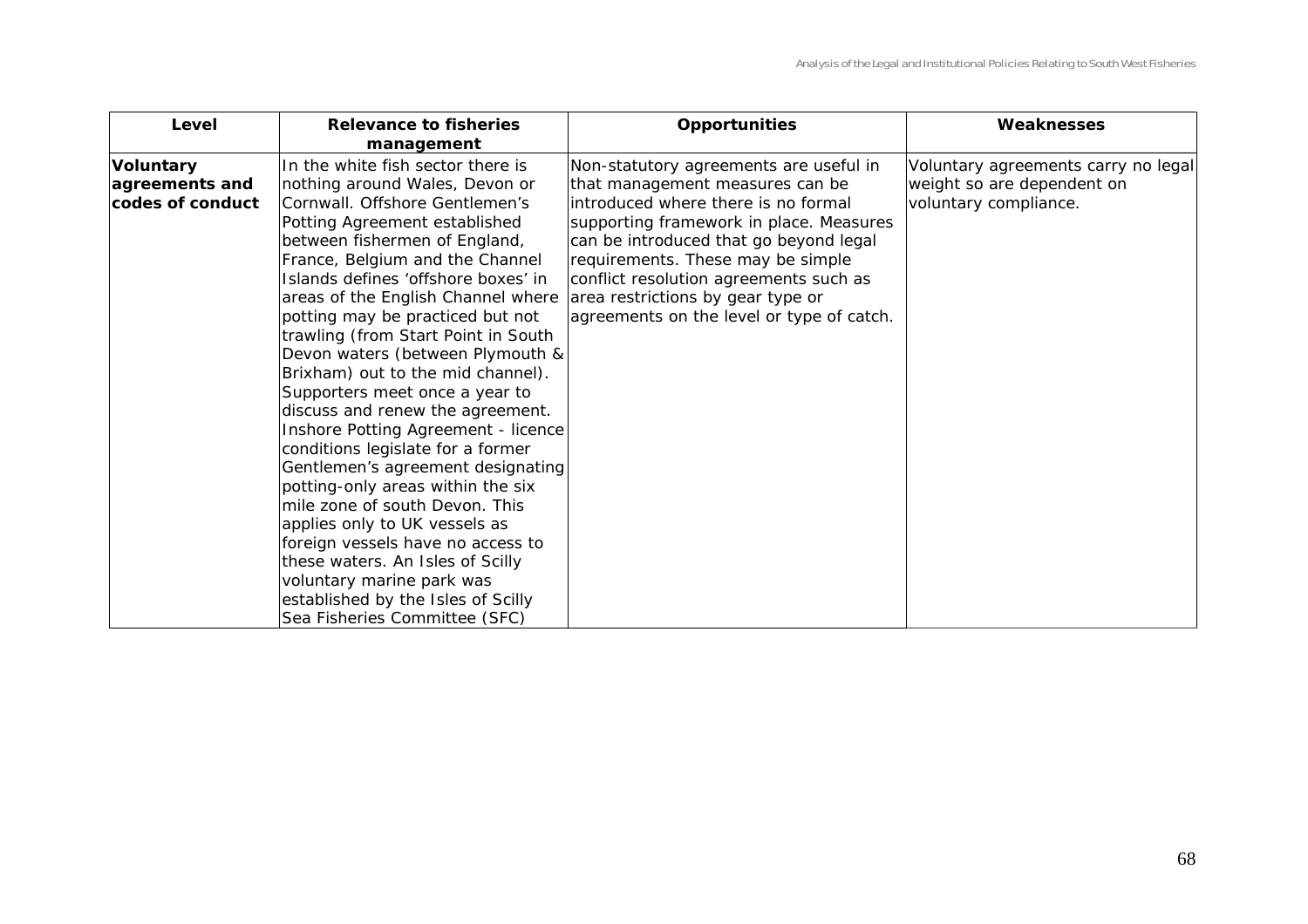| Level | Relevance to fisheries<br>management   | <b>Opportunities</b> | Weaknesses |
|-------|----------------------------------------|----------------------|------------|
|       | together with the local Council and    |                      |            |
|       | Wildlife Trust. This is now managed    |                      |            |
|       | by the Wildlife Trust. While it was    |                      |            |
|       | originally intended to restrict        |                      |            |
|       | scallop dredging it has been largely   |                      |            |
|       | unsuccessful in achieving this and is  |                      |            |
|       | now largely concerned with codes       |                      |            |
|       | of practice for shore based activities |                      |            |
|       | such as bait collection. A voluntary   |                      |            |
|       | shrimping season $(1$ July - 30        |                      |            |
|       | September) is in place and is          |                      |            |
|       | generally respected. The Welsh         |                      |            |
|       | assembly has the autonomy to           |                      |            |
|       | introduce controls on national         |                      |            |
|       | vessels operating within the 0-12      |                      |            |
|       | mile area. Welsh legislation is        |                      |            |
|       | virtually the same as that of          |                      |            |
|       | England, with only very slight         |                      |            |
|       | variations occurring in shellfish and  |                      |            |
|       | scallop fisheries. Bylaws created by   |                      |            |
|       | Sea Fisheries Committees (SFCs) in     |                      |            |
|       | Wales are authorised by the Welsh      |                      |            |
|       | Assembly, as opposed to DEFRA.         |                      |            |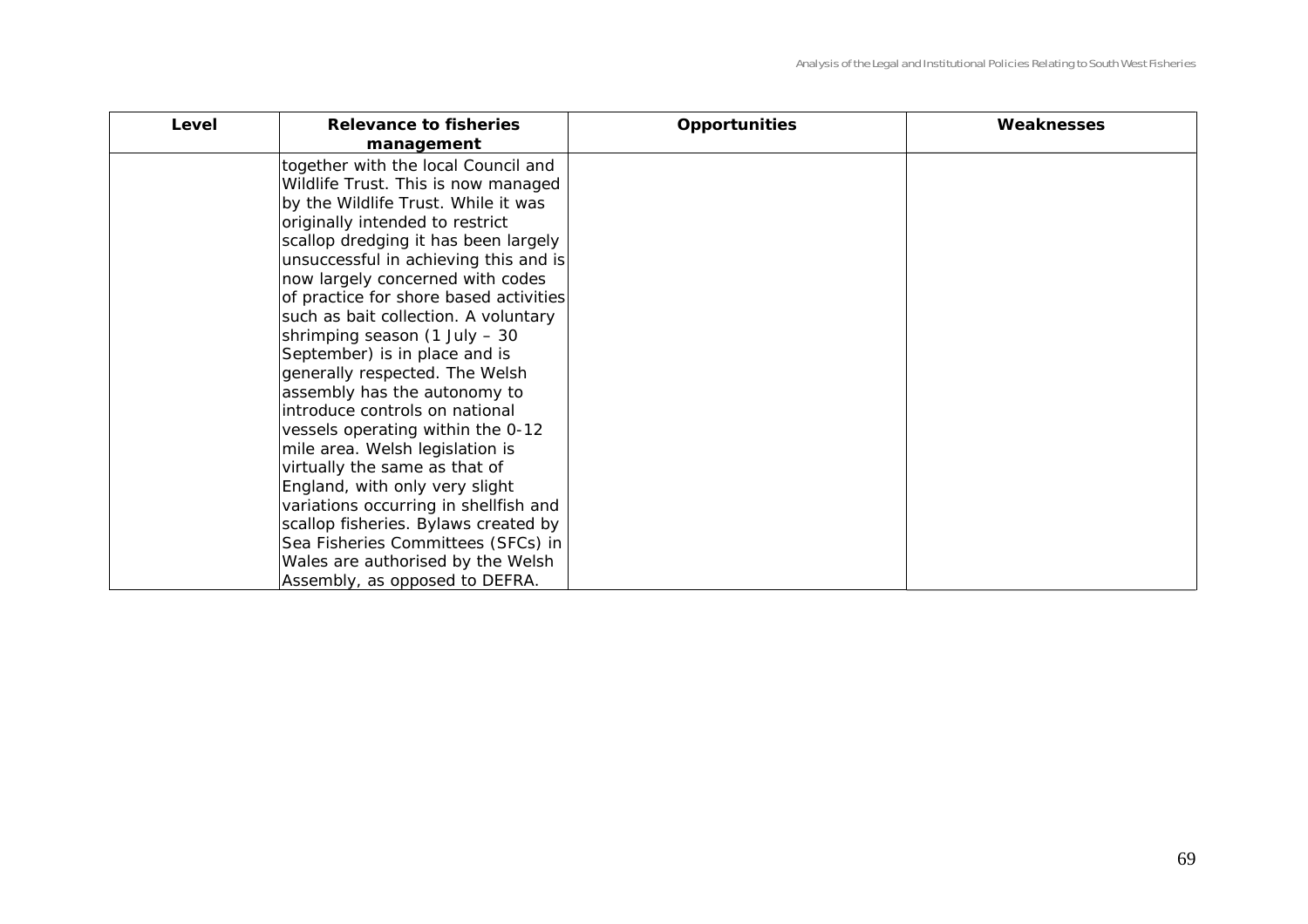| Level                     | Relevance to fisheries<br>management                                                                                                                                                                                                                                                                                                                                                                                                                                                                                                                                                                                                                                                                                                                                                                                                                                                                                                                        | <b>Opportunities</b>                                                                                                  | Weaknesses |
|---------------------------|-------------------------------------------------------------------------------------------------------------------------------------------------------------------------------------------------------------------------------------------------------------------------------------------------------------------------------------------------------------------------------------------------------------------------------------------------------------------------------------------------------------------------------------------------------------------------------------------------------------------------------------------------------------------------------------------------------------------------------------------------------------------------------------------------------------------------------------------------------------------------------------------------------------------------------------------------------------|-----------------------------------------------------------------------------------------------------------------------|------------|
| No-take zones in<br>place | Lundy no-take zone: 3.5km <sup>2</sup> area<br>on the east side of Lundy Island,<br>north Devon. Devon SFC bylaws<br>restrict fishing activities in the area,<br>prohibiting the removal of all fish<br>and registered shellfish, and<br>covering recreational fishers and<br>divers. Sponges and some shellfish<br>are not covered however, so it is<br>not a no-take zone in the strictest<br>of senses. In practice however, the<br>area is being treated as a no-take<br>zone by fishermen, commercial and<br>recreational alike, with little<br>exploitation of resources in the<br>area. Skomer Island protected<br>area: SFC bylaws prohibit certain<br>types of fishing. St. Agnes no-take<br>zone: established by the local<br>Council, this initiative has<br>reportedly had limited success.<br>Lyme Bay reef: efforts underway to<br>create marine protected areas for<br>the Lyme Bay Reef area in Devon.<br>The South West Fisheries Producer | These provide local examples and lessons Limited to inshore waters and local<br>for developing further no-take zones. | lvessels.  |